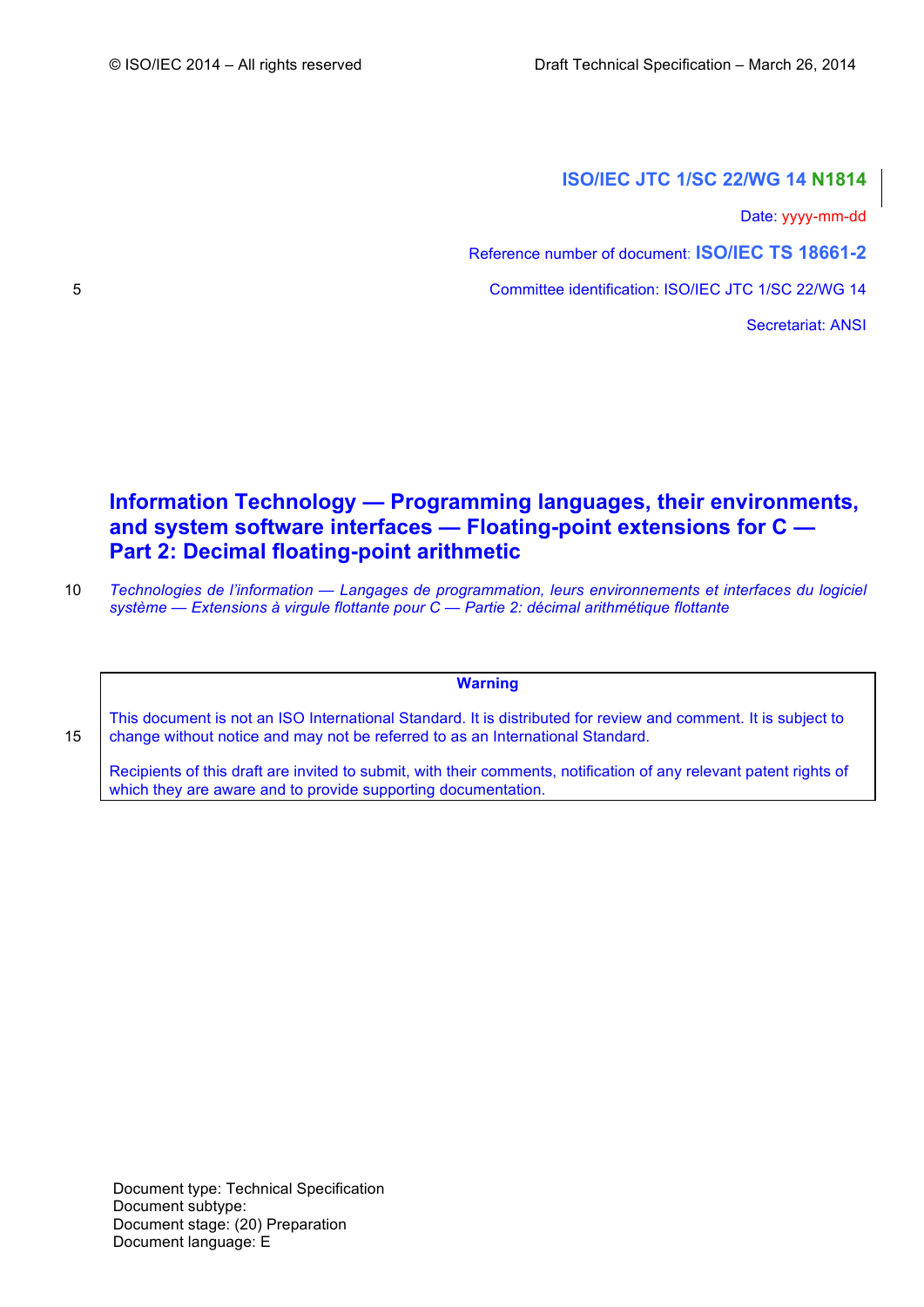## **Copyright notice**

This ISO document is a working draft or committee draft and is copyright-protected by ISO. While the reproduction of working drafts or committee drafts in any form for use by participants in the ISO standards development process is permitted without prior permission from ISO, neither this document 5 nor any extract from it may be reproduced, stored or transmitted in any form for any other purpose without prior written permission from ISO.

Requests for permission to reproduce this document for the purpose of selling it should be addressed as shown below or to ISO's member body in the country of the requester:

*ISO copyright office* 10 *Case postale 56 CH-1211 Geneva 20 Tel. +41 22 749 01 11 Fax + 41 22 749 09 47 E-mail copyright@iso.org Web www.iso.org*

15 Reproduction for sales purposes may be subject to royalty payments or a licensing agreement.

Violators may be prosecuted.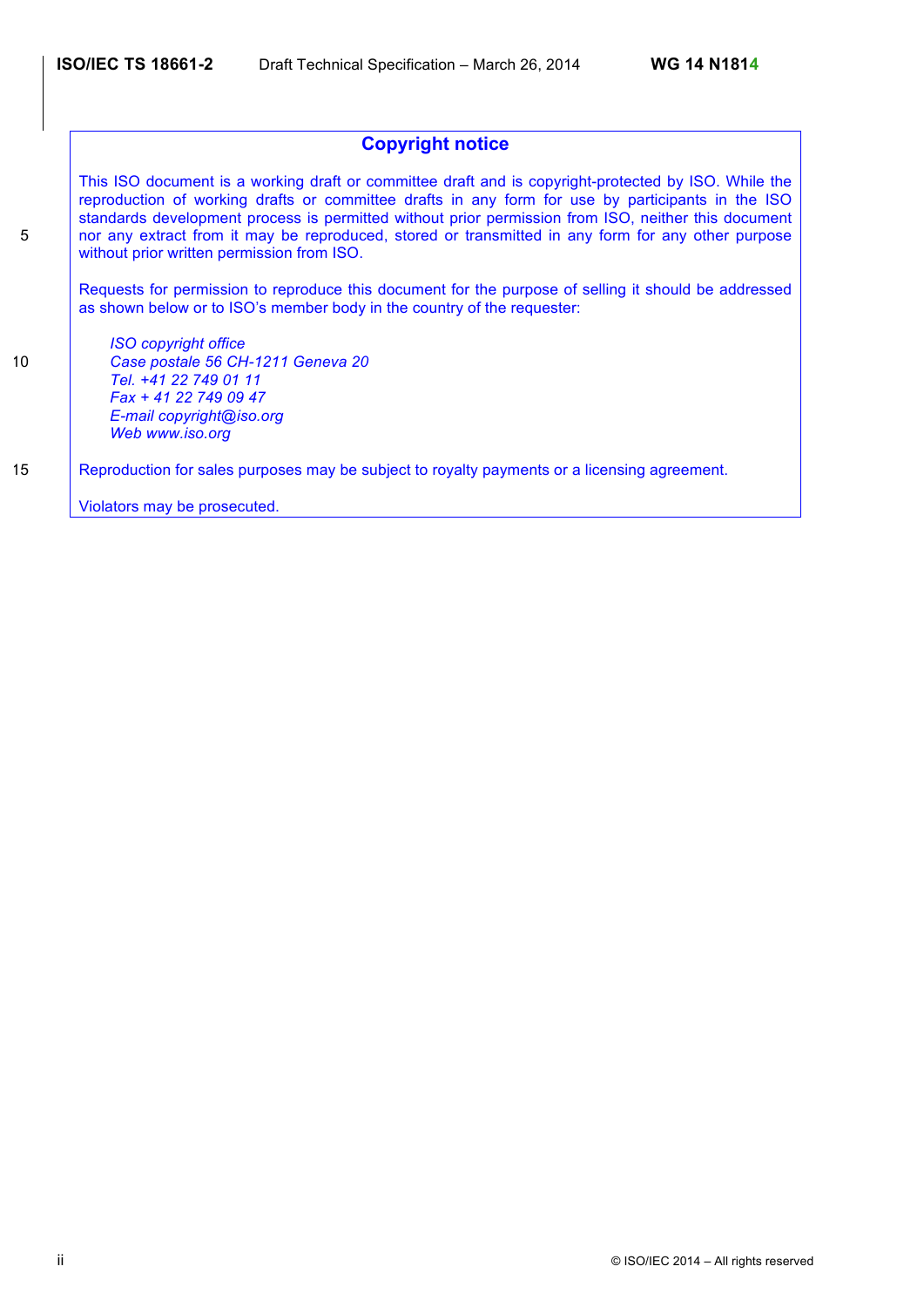# **Contents**

| 5  |                                                                                            |  |
|----|--------------------------------------------------------------------------------------------|--|
|    |                                                                                            |  |
|    |                                                                                            |  |
|    | 1                                                                                          |  |
|    | $\mathbf{2}$                                                                               |  |
| 10 | 3                                                                                          |  |
|    | 4                                                                                          |  |
|    | 5                                                                                          |  |
|    | 5.1                                                                                        |  |
| 15 | 5.2<br>5.3                                                                                 |  |
|    |                                                                                            |  |
|    | 6                                                                                          |  |
|    | 7                                                                                          |  |
|    | 8                                                                                          |  |
|    | 9                                                                                          |  |
| 20 | 9.1                                                                                        |  |
|    | Conversions among decimal floating types, and between decimal floating and standard<br>9.2 |  |
|    | 9.3                                                                                        |  |
|    | 9.4                                                                                        |  |
| 25 | 9.5                                                                                        |  |
|    | 10                                                                                         |  |
|    | 11                                                                                         |  |
|    | 11.1                                                                                       |  |
|    | 11.2                                                                                       |  |
| 30 | 11.3<br>11.4                                                                               |  |
|    |                                                                                            |  |
|    | $12 \,$<br>12.1                                                                            |  |
|    | 12.2                                                                                       |  |
| 35 | 12.3                                                                                       |  |
|    | 12.4                                                                                       |  |
|    |                                                                                            |  |
|    |                                                                                            |  |
|    | 12.5<br>12.6                                                                               |  |
| 40 | 12.7                                                                                       |  |
|    | 12.8                                                                                       |  |
|    | 12.9                                                                                       |  |
|    |                                                                                            |  |
| 45 |                                                                                            |  |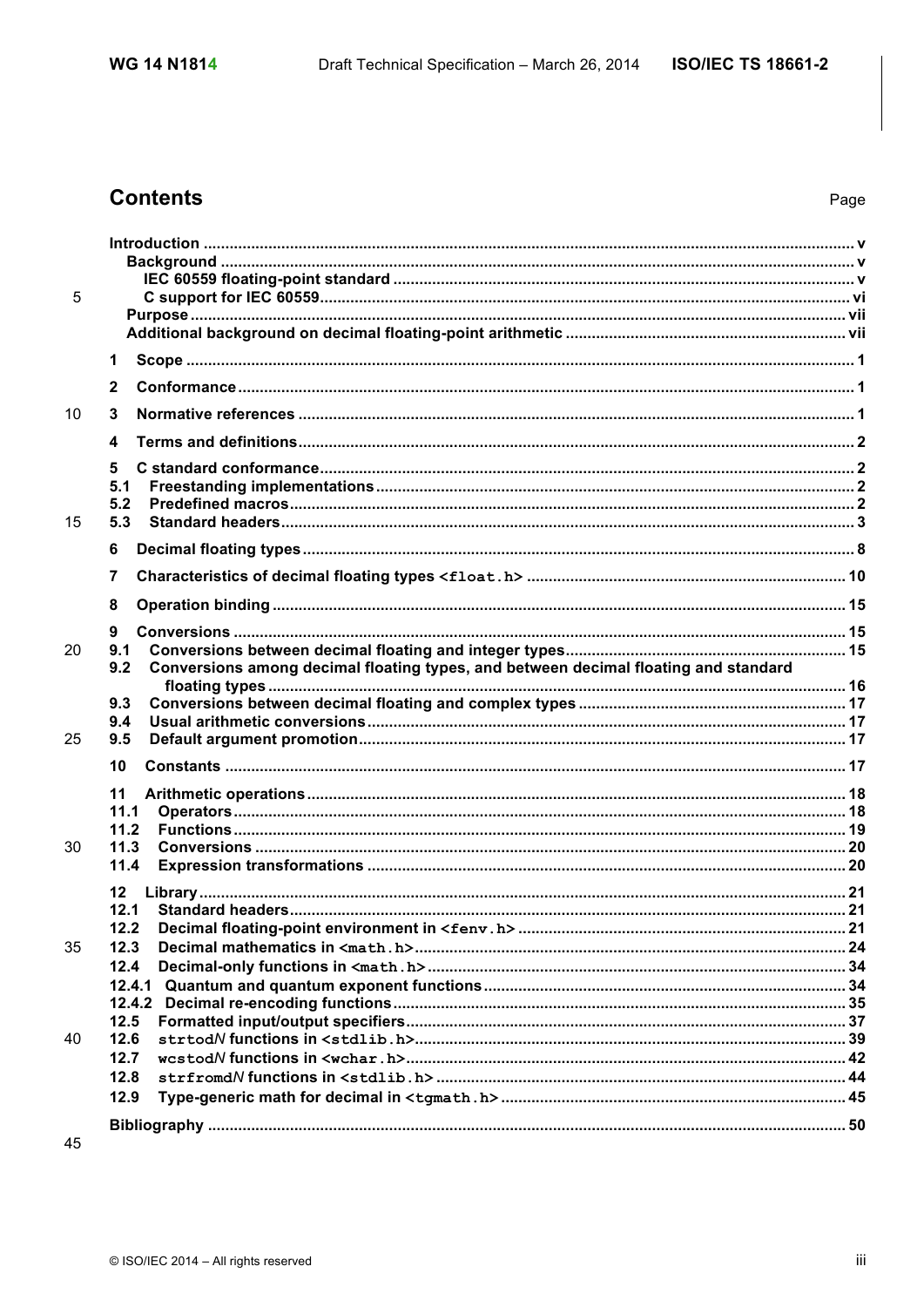# **Foreword**

ISO (the International Organization for Standardization) is a worldwide federation of national standards bodies (ISO member bodies). The work of preparing International Standards is normally carried out through ISO technical committees. Each member body interested in a subject for which a technical committee has been 5 established has the right to be represented on that committee. International organizations, governmental and non-governmental, in liaison with ISO, also take part in the work. ISO collaborates closely with the International Electrotechnical Commission (IEC) on all matters of electrotechnical standardization.

International Standards are drafted in accordance with the rules given in the ISO/IEC Directives, Part 2.

The main task of technical committees is to prepare International Standards. Draft International Standards 10 adopted by the technical committees are circulated to the member bodies for voting. Publication as an International Standard requires approval by at least 75 % of the member bodies casting a vote.

Attention is drawn to the possibility that some of the elements of this document may be the subject of patent rights. ISO shall not be held responsible for identifying any or all such patent rights.

ISO/IEC TS 18661 was prepared by Technical Committee ISO JTC 1, *Information Technology*, Subcommittee 15 SC 22, *Programming languages, their environments, and system software interfaces*.

ISO/IEC TS 18661 consists of the following parts, under the general title *Floating-point extensions for C*:

- ⎯ *Part 1: Binary floating-point arithmetic*
- ⎯ *Part 2: Decimal floating-point arithmetic*
- ⎯ *Part 3: Interchange and extended types*
- 20 ⎯ *Part 4: Supplementary functions*
	- ⎯ *Part 5: Supplementary attributes*

Part 1 updates ISO/IEC 9899:2011 (*Information technology — Programming languages, their environments and system software interfaces — Programming Language C*), Annex F in particular, to support all required features of ISO/IEC/IEEE 60559:2011 (*Information technology — Microprocessor Systems — Floating-point*  25 *arithmetic*).

Part 2 supersedes ISO/IEC TR 24732:2009 (Information technology – Programming languages, their environments and system software interfaces – Extension for the programming language C to support decimal floating-point arithmetic).

30

Parts 3-5 specify extensions to ISO/IEC 9899:2011 for features recommended in ISO/IEC/IEEE 60559:2011.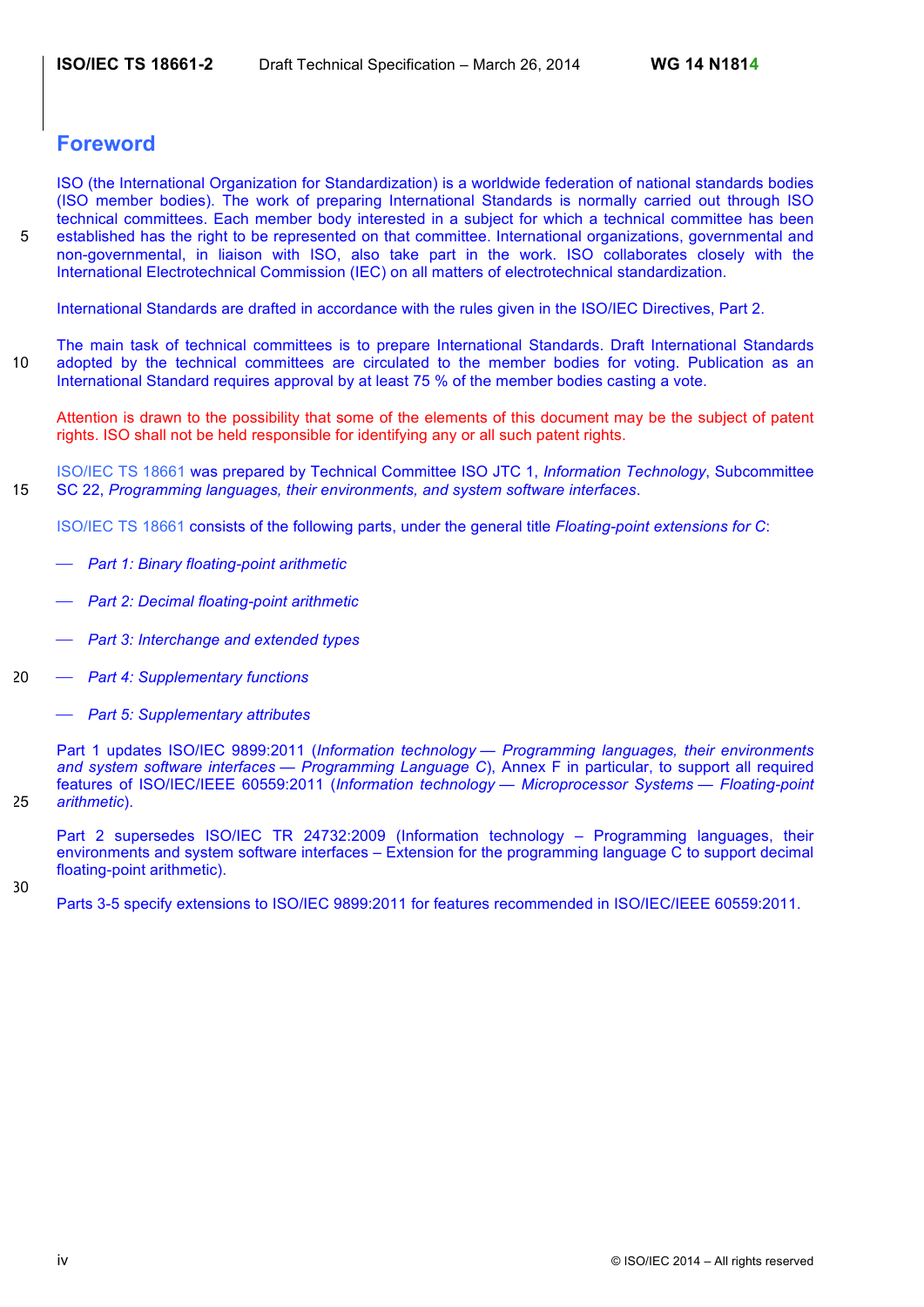# **Introduction**

## **Background**

## **IEC 60559 floating-point standard**

- The IEEE 754-1985 standard for binary floating-point arithmetic was motivated by an expanding diversity in 5 floating-point data representation and arithmetic, which made writing robust programs, debugging, and moving programs between systems exceedingly difficult. Now the great majority of systems provide data formats and arithmetic operations according to this standard. The IEC 60559:1989 international standard was equivalent to the IEEE 754-1985 standard. Its stated goals were:
- 1 Facilitate movement of existing programs from diverse computers to those that adhere to this 10 standard.
	- 2 Enhance the capabilities and safety available to programmers who, though not expert in numerical methods, may well be attempting to produce numerically sophisticated programs. However, we recognize that utility and safety are sometimes antagonists.
- 3 Encourage experts to develop and distribute robust and efficient numerical programs that are 15 portable, by way of minor editing and recompilation, onto any computer that conforms to this standard and possesses adequate capacity. When restricted to a declared subset of the standard, these programs should produce identical results on all conforming systems.
	- 4 Provide direct support for
		- a. Execution-time diagnosis of anomalies
- 20 b. Smoother handling of exceptions
	- c. Interval arithmetic at a reasonable cost
	- 5 Provide for development of
		- a. Standard elementary functions such as exp and cos
		- b. Very high precision (multiword) arithmetic
- 25 c. Coupling of numerical and symbolic algebraic computation
	- 6 Enable rather than preclude further refinements and extensions.

To these ends, the standard specified a floating-point model comprising:

*formats* – for binary floating-point data, including representations for Not-a-Number (NaN) and signed infinities and zeros

30 *operations* – basic arithmetic operations (addition, multiplication, etc.) on the format data to compose a well-defined, closed arithmetic system; also specified conversions between floating-point formats and decimal character sequences, and a few auxiliary operations

*context* – status flags for detecting exceptional conditions (invalid operation, division by zero, overflow, underflow, and inexact) and controls for choosing different rounding methods

35 The IEC 60559:2011 international standard is equivalent to the IEEE 754-2008 standard for floating-point arithmetic, which is a major revision to IEEE 754-1985.

The revised standard specifies more formats, including decimal as well as binary. It adds a 128-bit binary format to its basic formats. It defines extended formats for all of its basic formats. It specifies data interchange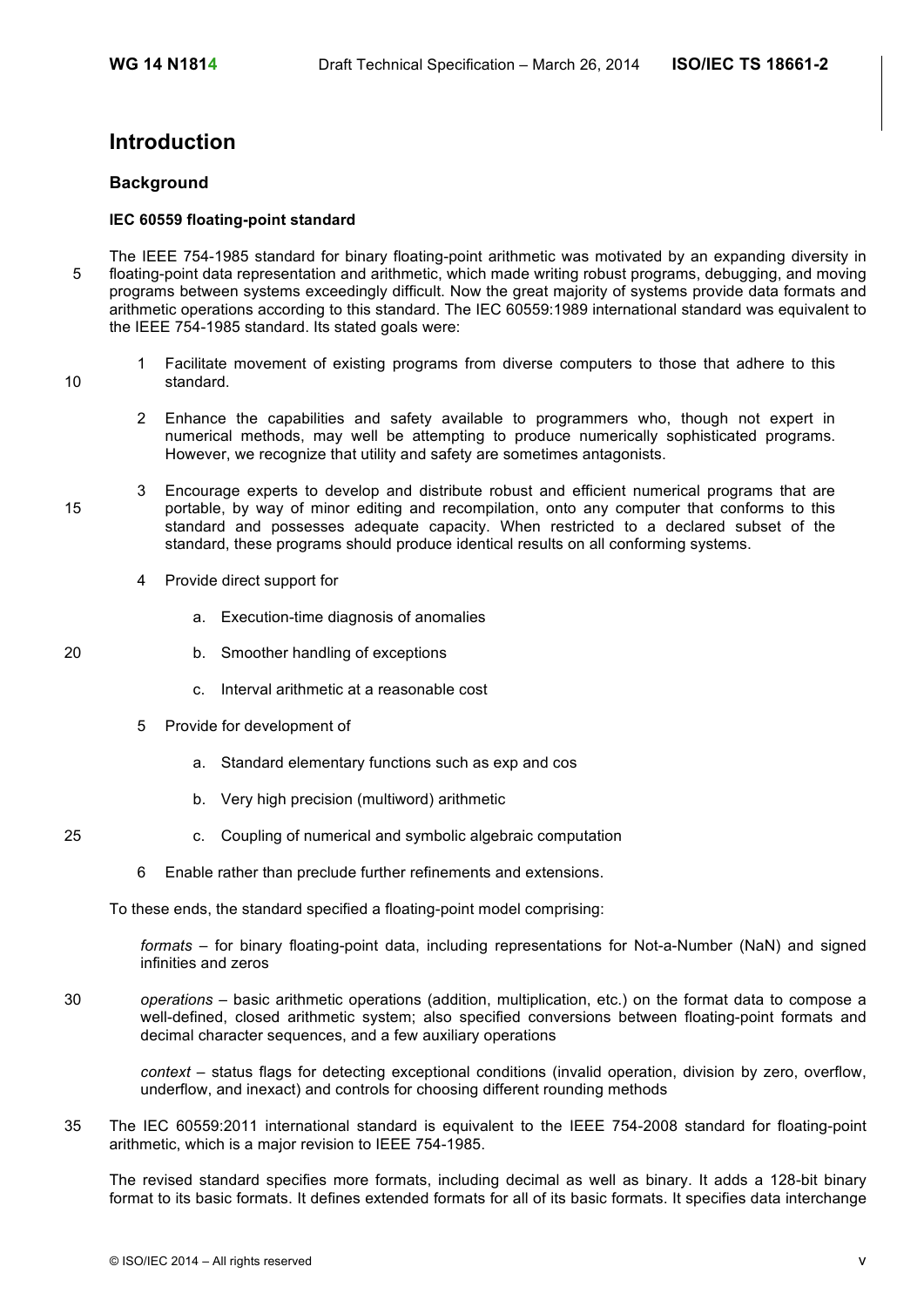formats (which may or may not be arithmetic), including a 16-bit binary format and an unbounded tower of wider formats. To conform to the floating-point standard, an implementation must provide at least one of the basic formats, along with the required operations.

- The revised standard specifies more operations. New requirements include among others arithmetic 5 operations that round their result to a narrower format than the operands (with just one rounding), more conversions with integer types, more classifications and comparisons, and more operations for managing flags and modes. New recommendations include an extensive set of mathematical functions and seven reduction functions for sums and scaled products.
- The revised standard places more emphasis on reproducible results, which is reflected in its standardization 10 of more operations. For the most part, behaviors are completely specified. The standard requires conversions between floating-point formats and decimal character sequences to be correctly rounded for at least three more decimal digits than is required to distinguish all numbers in the widest supported binary format; it fully specifies conversions involving any number of decimal digits. It recommends that transcendental functions be correctly rounded.
- 15 The revised standard requires a way to specify a constant rounding direction for a static portion of code, with details left to programming language standards. This feature potentially allows rounding control without incurring the overhead of runtime access to a global (or thread) rounding mode.

Other features recommended by the revised standard include alternate methods for exception handling, controls for expression evaluation (allowing or disallowing various optimizations), support for fully reproducible 20 results, and support for program debugging.

The revised standard, like its predecessor, defines its model of floating-point arithmetic in the abstract. It neither defines the way in which operations are expressed (which might vary depending on the computer language or other interface being used), nor does it define the concrete representation (specific layout in storage, or in a processor's register, for example) of data or context, except that it does define specific 25 encodings that are to be used for data that may be exchanged between different implementations that conform to the specification.

IEC 60559 does not include bindings of its floating-point model for particular programming languages. However, the revised standard does include guidance for programming language standards, in recognition of the fact that features of the floating-point standard, even if well supported in the hardware, are not available to 30 users unless the programming language provides a commensurate level of support. The implementation's combination of both hardware and software determines conformance to the floating-point standard.

## **C support for IEC 60559**

The C standard specifies floating-point arithmetic using an abstract model. The representation of a floatingpoint number is specified in an abstract form where the constituent components (sign, exponent, significand) 35 of the representation are defined but not the internals of these components. In particular, the exponent range, significand size, and the base (or radix) are implementation-defined. This allows flexibility for an implementation to take advantage of its underlying hardware architecture. Furthermore, certain behaviors of operations are also implementation-defined, for example in the area of handling of special numbers and in exceptions.

- 40 The reason for this approach is historical. At the time when C was first standardized, before the floating-point standard was established, there were various hardware implementations of floating-point arithmetic in common use. Specifying the exact details of a representation would have made most of the existing implementations at the time not conforming.
- Beginning with ISO/IEC 9899:1999 (C99), C has included an optional second level of specification for 45 implementations supporting the floating-point standard. C99, in conditionally normative Annex F, introduced nearly complete support for the IEC 60559:1989 standard for binary floating-point arithmetic. Also, C99's informative Annex G offered a specification of complex arithmetic that is compatible with IEC 60559:1989.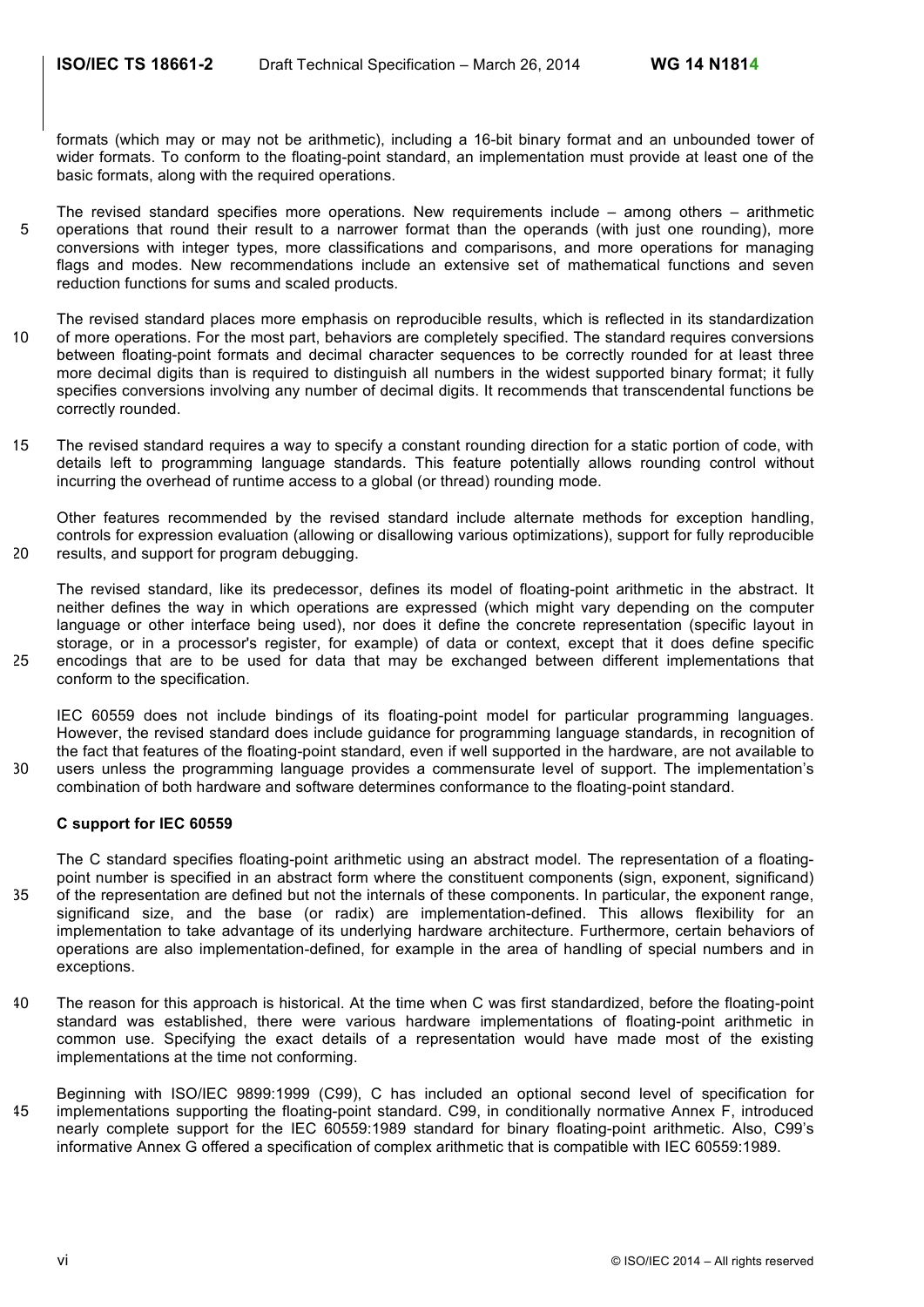ISO/IEC 9899:2011 (C11) includes refinements to the C99 floating-point specification, though is still based on IEC 60559:1989. C11 upgrades Annex G from "informative" to "conditionally normative".

ISO/IEC Technical Report 24732:2009 introduced partial C support for the decimal floating-point arithmetic in IEC 60559:2011. TR 24732, for which technical content was completed while IEEE 754-2008 was still in the 5 later stages of development, specifies decimal types based on IEC 60559:2011 decimal formats, though it does not include all of the operations required by IEC 60559:2011.

## **Purpose**

The purpose of this Technical Specification is to provide a C language binding for IEC 60559:2011, based on the C11 standard, that delivers the goals of IEC 60559 to users and is feasible to implement. It is organized 10 into five Parts.

Part 1 provides changes to C11 that cover all the requirements, plus some basic recommendations, of IEC 60559:2011 for binary floating-point arithmetic. C implementations intending to support IEC 60559:2011 are expected to conform to conditionally normative Annex F as enhanced by the changes in Part 1.

Part 2, this document, enhances TR 24732 to cover all the requirements, plus some basic recommendations, 15 of IEC 60559:2011 for decimal floating-point arithmetic. C implementations intending to provide an extension for decimal floating-point arithmetic supporting IEC 60559:2011 are expected to conform to Part 2.

Part 3 (Interchange and extended types), Part 4 (Supplementary functions), and Part 5 (Supplementary attributes) cover recommended features of IEC 60559:2011. C implementations intending to provide extensions for these features are expected to conform to the corresponding Parts.

## 20 **Additional background on decimal floating-point arithmetic**

Most of today's general-purpose computing architectures provide binary floating-point arithmetic in hardware. Binary floating point is an efficient representation that minimizes memory use, and is simpler to implement than floating-point arithmetic using other bases. It has therefore become the norm for scientific computations, with almost all implementations following the IEEE 754 standard for binary floating-point arithmetic (and the 25 equivalent international ISO/IEC 60559 standard).

However, human computation and communication of numeric values almost always uses decimal arithmetic and decimal notations. Laboratory notes, scientific papers, legal documents, business reports and financial statements all record numeric values in decimal form. When numeric data are given to a program or are displayed to a user, conversion between binary and decimal is required. There are inherent rounding errors 30 involved in such conversions; decimal fractions cannot, in general, be represented exactly by binary floating-

point values. These errors often cause usability and efficiency problems, depending on the application.

These problems are minor when the application domain accepts, or requires results to have, associated error estimates (as is the case with scientific applications). However, in business and financial applications, computations are either required to be exact (with no rounding errors) unless explicitly rounded, or be 35 supported by detailed analyses that are auditable to be correct. Such applications therefore have to take special care in handling any rounding errors introduced by the computations.

The most efficient way to avoid conversion error is to use decimal arithmetic. Currently, the IBM z/Architecture (and its predecessors since System/360) is a widely used system that supports built-in decimal arithmetic. Prior to the IBM System z10 processor, however, this provided integer arithmetic only, meaning that every 40 number and computation has to have separate scale information preserved and computed in order to maintain the required precision and value range. Such scaling is difficult to code and is error-prone; it affects execution time significantly, and the resulting program is often difficult to maintain and enhance.

Even though the hardware may not provide decimal arithmetic operations, the support can still be emulated by software. Programming languages used for business applications either have native decimal types (such as 45 PL/I, COBOL, REXX, C#, or Visual Basic) or provide decimal arithmetic libraries (such as the BigDecimal class in Java). The arithmetic used in business applications, nowadays, is almost invariably decimal floating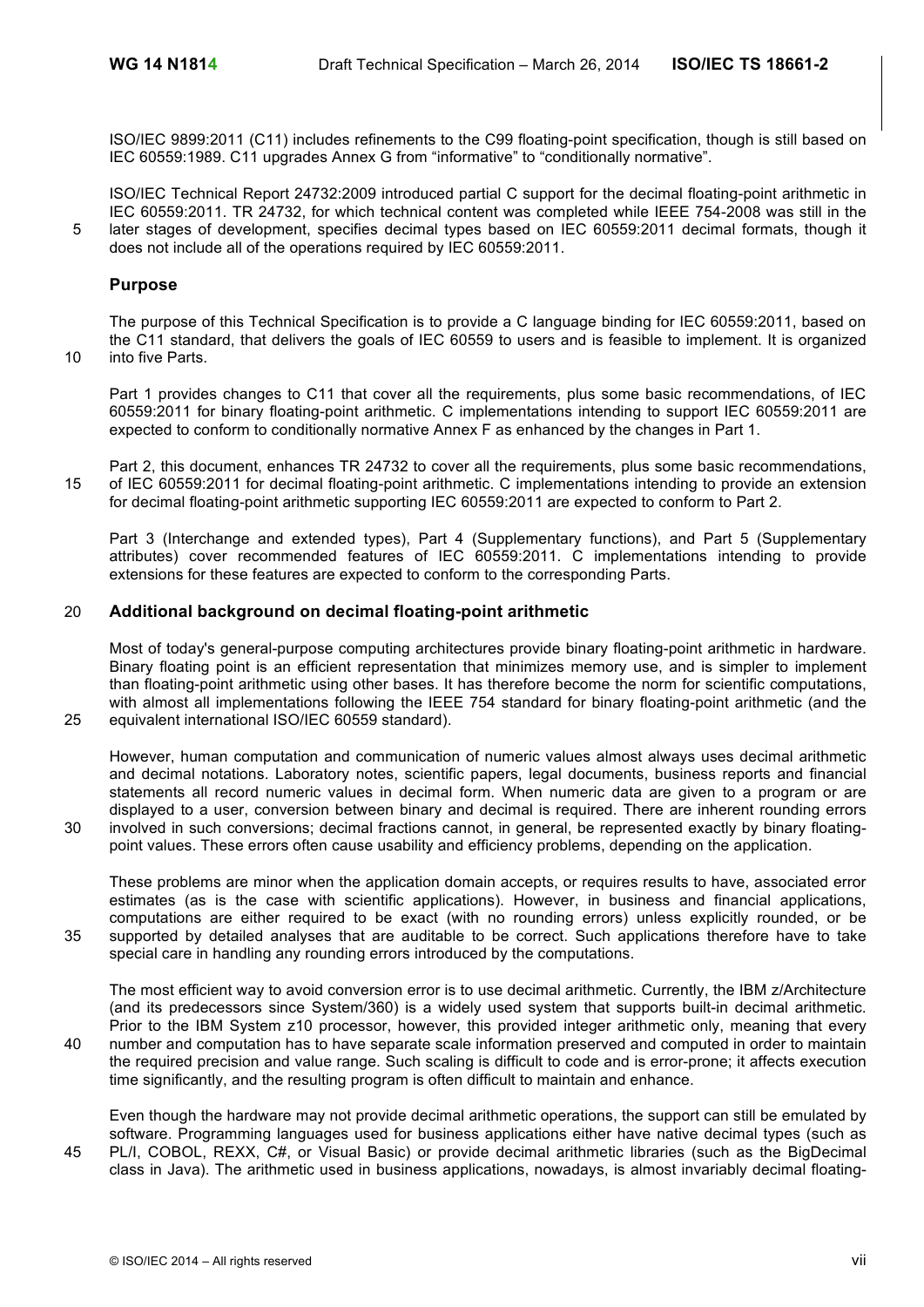point; the COBOL 2002 ISO standard, for example, requires that all standard decimal arithmetic calculations use 32-digit decimal floating-point.

The IEEE has recognized the importance of this. Decimal floating-point formats and arithmetic are major new features in the IEEE 754-2008 standard and its international equivalent IEC 60559:2011.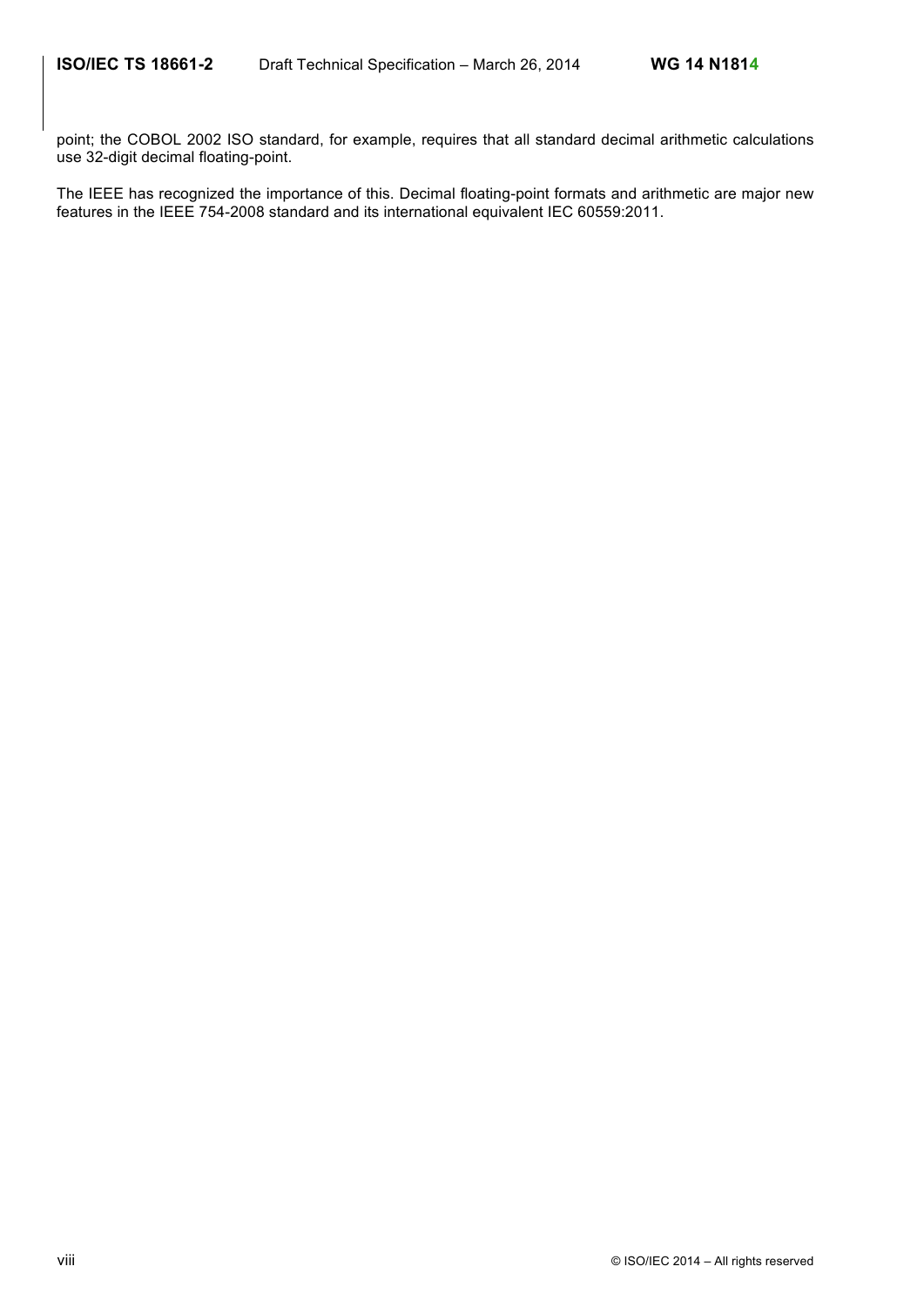# **Information Technology — Programming languages, their environments, and system software interfaces — Floating-point extensions for C — Part 2: Decimal floating-point arithmetic**

## 5 **1 Scope**

This document, Part 2 of ISO/IEC Technical Specification 18661, extends programming language C, as specified in IEC 9899:2011 (C11) with changes specified in Part 1 of ISO/IEC Technical Specification 18661, to support decimal floating-point arithmetic conforming to ISO/IEC/IEEE 60559:2011. It covers all requirements of IEC 60559 as they pertain to C decimal floating types.

10 This document supersedes ISO/IEC TR 24732:2009 (Information technology – Programming languages, their environments and system software interfaces – Extension for the programming language C to support decimal floating-point arithmetic).

This document does not cover binary floating-point arithmetic (which is covered in Part 1 of ISO/IEC TS 18661), nor does it cover most optional features of IEC 60559.

## 15 **2 Conformance**

An implementation conforms to Part 2 of Technical Specification 18661 if

- a) It meets the requirements for a conforming implementation of C11 with all the changes to C11 specified in Parts 1 and 2 of Technical Specification 18661; and
- 20 b) It defines **\_\_STDC\_IEC\_60559\_DFP\_\_** to **201**ymm**L.**

NOTE Conformance to Part 2 of Technical Specification 18661 does not include all the requirements of Part 1. An implementation may conform to either or both of Parts 1 and 2.

## **3 Normative references**

25 The following referenced documents are indispensable for the application of this document. Only the editions cited apply.

ISO/IEC 9899:2011, *Information technology — Programming languages, their environments and system software interfaces — Programming Language C*

ISO/IEC 9899:2011/Cor.1:2012, *Technical Corrigendum 1*

30 ISO/IEC/IEEE 60559:2011, *Information technology — Microprocessor Systems — Floating-point arithmetic* (with identical content to IEEE 754-2008, *IEEE Standard for Floating-Point Arithmetic*. The Institute of Electrical and Electronic Engineers, Inc., New York, 2008)

ISO/IEC TS 18661-1:yyyy, *Information technology – Programming languages, their environments and system software interfaces – Floating-point extension for C – Part 1: Binary floating-point arithmetic*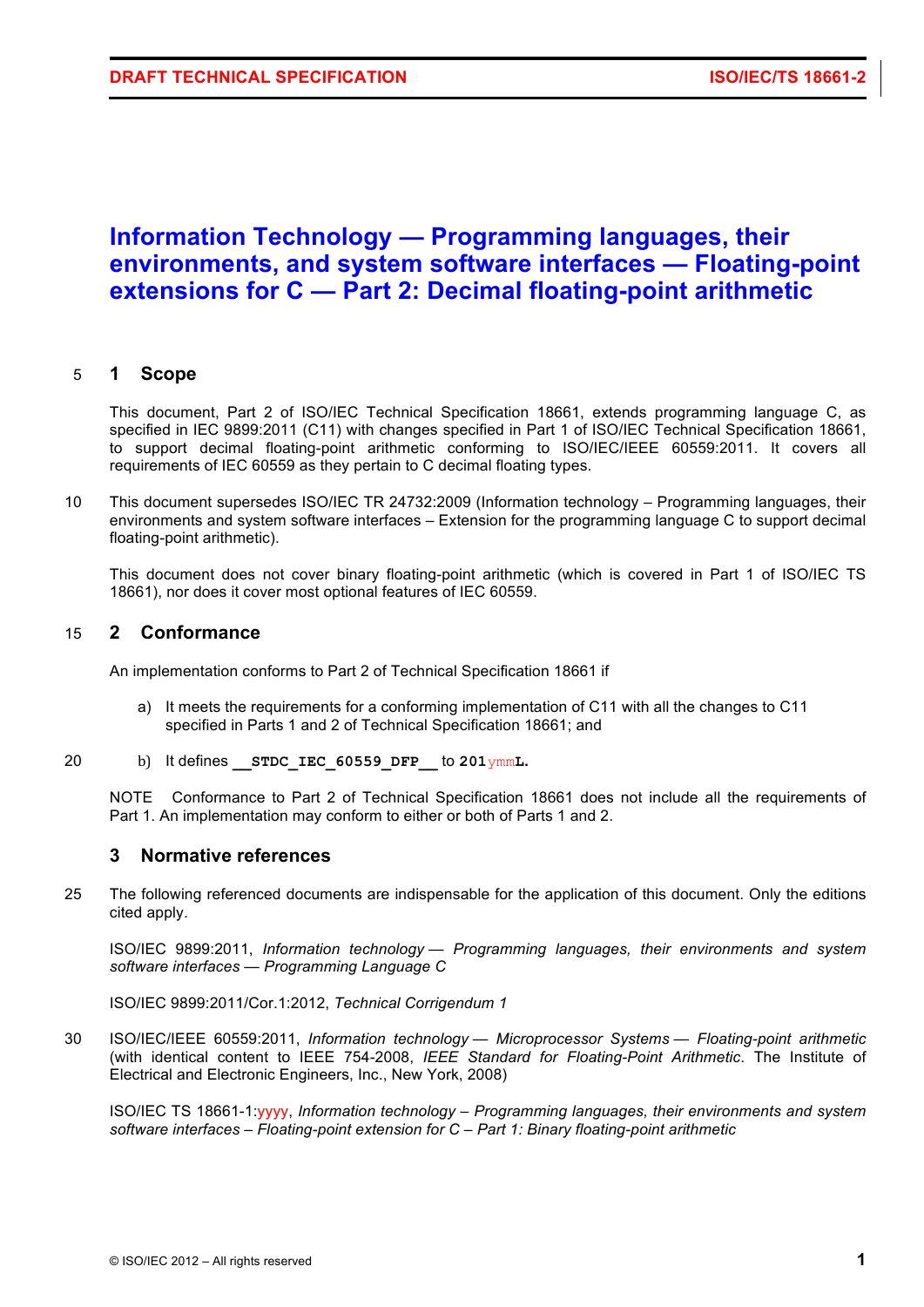## **4 Terms and definitions**

For the purposes of this document, the terms and definitions given in ISO/IEC 9899:2011 and ISO/IEC/IEEE 60559:2011 and the following apply.

## **4.1**

5 **C11**

standard ISO/IEC 9899:2011, *Information technology — Programming languages, their environments and system software interfaces — Programming Language C*, including *Technical Corrigendum 1* (ISO/IEC 9899:2011/Cor. 1:2012)

## **5 C standard conformance**

## 10 **5.1 Freestanding implementations**

The following change to C11 + TS18661-1 expands the conformance requirements for freestanding implementations so that they might conform to this Part of Technical Specification 18661.

## **Change to C11 + TS18661-1:**

Replace the fourth sentence of 4#6:

15 The strictly conforming programs that shall be accepted by a conforming freestanding implementation that defines **\_\_STDC\_IEC\_60559\_BFP\_\_** may also use features in the contents of the standard headers <fenv.h> and <math.h> and the numeric conversion functions (7.22.1) of the standard header **<stdlib.h>**.

with:

20 The strictly conforming programs that shall be accepted by a conforming freestanding implementation that defines **\_\_STDC\_IEC\_60559\_BFP\_\_** or **\_\_STDC\_IEC\_60559\_DFP\_\_** may also use features in the contents of the standard headers **<fenv.h>** and **<math.h>** and the numeric conversion functions (7.22.1) of the standard header **<stdlib.h>**.

## **5.2 Predefined macros**

25 The following change to C11 + TS18661-1 replaces **\_\_STDC\_DEC\_FP\_\_**, the conformance macro for decimal floating-point arithmetic specified in TR 24732, with **STDC IEC 60559 DFP**, for consistency with the conformance macro for Part 1 of Technical Specification 18661. Note that an implementation may continue to define **STDC DEC FP**, so that programs that use **STDC DEC FP** may remain valid under the changes in Part 2 of Technical Specification 18661.

## 30 **Change to C11 + TS18661-1:**

In 6.10.8.3#1, add:

- **\_\_STDC\_IEC\_60559\_DFP\_\_** The integer constant **201ymmL**, intended to indicate support of decimal floating types and conformance with Annex F for IEC 60559 decimal floatingpoint arithmetic.
- 35 The following change to C11 + TS18661-1 specifies the applications of Annex F to binary and decimal floating-point arithmetic.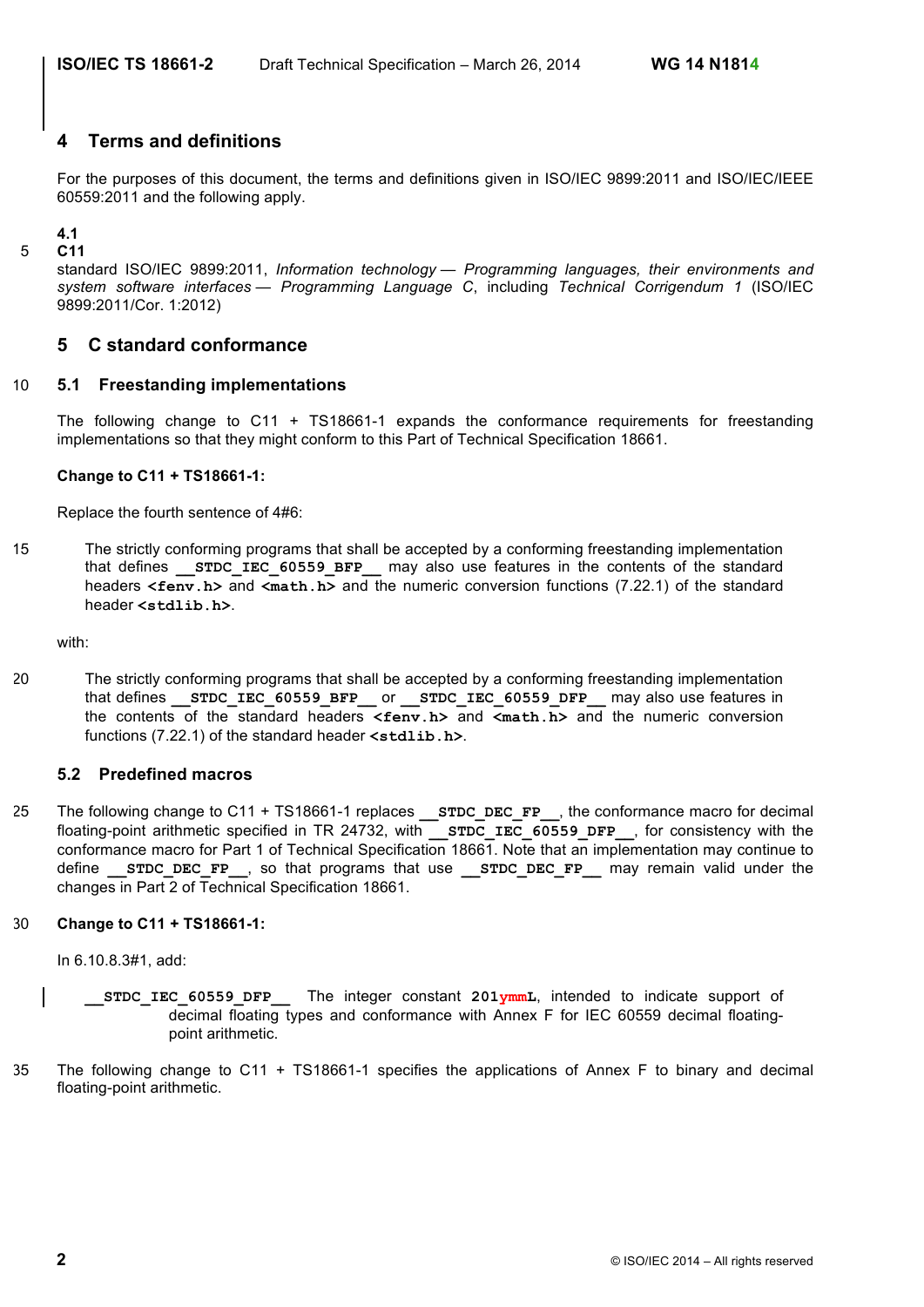## **Change to C11 + TS18661-1:**

Replace F.1#3:

[3] An implementation that defines **STDC IEC 60559 BFP** to 201<sub>ymm</sub>L shall conform to the specifications in this annex.356) Where a binding between the C language and IEC 60559 is 5 indicated, the IEC 60559-specified behavior is adopted by reference, unless stated otherwise.

with:

[3] An implementation that defines **\_\_STDC\_IEC\_60559\_BFP\_\_** to **201**ymm**L** shall conform to the specifications in this annex for binary floating-point arithmetic.356)

[4] An implementation that defines **\_\_STDC\_IEC\_60559\_DFP\_\_** to **201**ymm**L** shall conform to the 10 specifications for decimal floating-point arithmetic in the following subclauses of this annex:

- F.2.1 Infinities and NaNs
- F.3 Operations
- F.4 Floating to integer conversions
- F.6 The return statement
- 15 F.7 Contracted expressions
	- F.8 Floating-point environment
	- F.9 Optimization
	- F.10 Mathematics **<math.h>**
- 20 For the purpose of specifying these conformance requirements, the macros, functions, and values mentioned in the subclauses listed above are understood to refer to the corresponding macros, functions, and values for decimal floating types. Likewise, the "rounding direction mode" is understood to refer to the rounding direction mode for decimal floating-point arithmetic.

[5] Where a binding between the C language and IEC 60559 is indicated, the IEC 60559-specified 25 behavior is adopted by reference, unless stated otherwise.

## **5.3 Standard headers**

The new identifiers added to C11 library headers by this Part of Technical Specification 18661 are defined or declared by their respective headers only if **STDC WANT IEC 60559 DFP EXT** is defined as a macro at the point in the source file where the appropriate header is first included. The macro 30 **\_\_STDC\_WANT\_IEC\_60559\_DFP\_EXT\_\_** replaces the macro **\_\_STDC\_WANT\_DEC\_FP\_\_** specified in TR 24732 for the same purpose. The following changes to C11 + TS18661-1 list these identifiers in each applicable library subclause.

## **Changes to C11 + TS18661-1:**

In 5.2.4.2.1#1a, change:

35 [1a] The following identifiers are defined only if **\_\_STDC\_WANT\_IEC\_60559\_BFP\_EXT\_\_** is defined as a macro at the point in the source file where **<limits.h>** is first included:

to:

[1a] The following identifiers are defined only if **STDC WANT IEC 60559 BFP EXT \_\_STDC\_WANT\_IEC\_60559\_DFP\_EXT\_\_** is defined as a macro at the point in the source file where 40 **<limits.h>** is first included: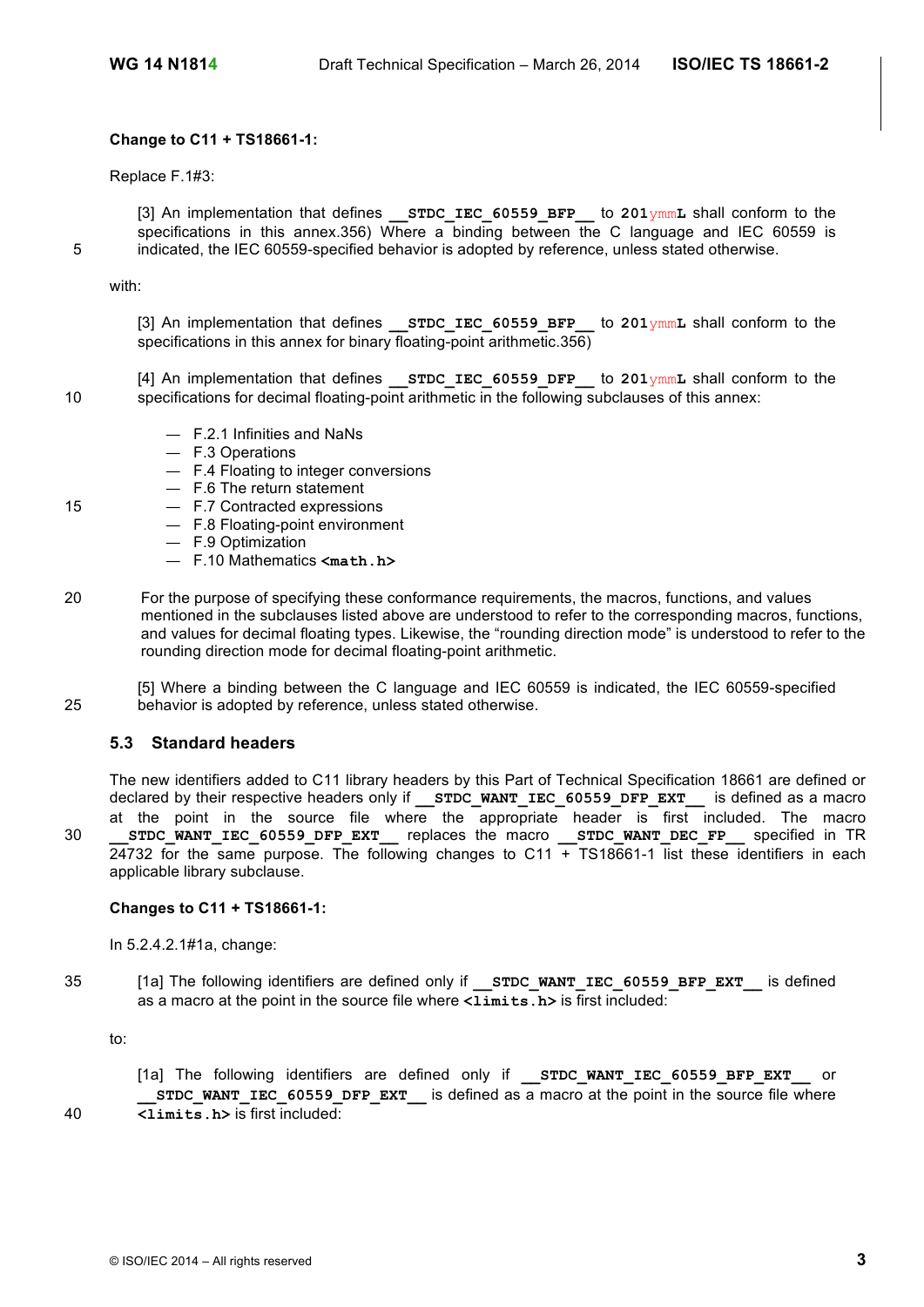After 5.2.4.2.2#6a, insert the paragraph:

[6b] The following identifiers are defined only if **STDC WANT IEC 60559 DFP EXT** is defined as a macro at the point in the source file where **<float.h>** is first included:

for *N* = 32, 64, and 128:

| 5 | DECN MANT DIG | DECN MAX     | DECN TRUE MIN |
|---|---------------|--------------|---------------|
|   | DECN MIN EXP  | DECN EPSILON |               |
|   | DECN MAX EXP  | DECN MIN     |               |

After 7.6#3a, insert the paragraph:

[3b] The following identifiers are declared only if **\_\_STDC\_WANT\_IEC\_60559\_DFP\_EXT\_\_** is defined 10 as a macro at the point in the source file where **<fenv.h>** is first included:

| fe dec getround | fe dec setround |
|-----------------|-----------------|
|                 |                 |

Change 7.12#1a from:

[1a] The following identifiers are defined or declared only if **STDC WANT IEC 60559 BFP EXT** 15 is defined as a macro at the point in the source file where **<math.h>** is first included:

|    | FP INT UPWARD            | FP FAST FSUB          |
|----|--------------------------|-----------------------|
|    | FP INT DOWNWARD          | FP FAST FSUBL         |
|    | FP INT TOWARDZERO        | FP FAST DSUBL         |
|    | FP INT TONEARESTFROMZERO | FP FAST FMUL          |
| 20 | FP INT TONEAREST         | FP FAST FMULL         |
|    | FP LLOGB0                | FP FAST DMULL         |
|    | FP LLOGBNAN              | FP FAST FDIV          |
|    | <b>SNANF</b>             | FP FAST FDIVL         |
|    | <b>SNAN</b>              | FP FAST DDIVL         |
| 25 | <b>SNANL</b>             | FP FAST FSORT         |
|    | FP FAST FADD             | <b>FP FAST FSORTL</b> |
|    | FP FAST FADDL            | FP FAST DSORTL        |
|    | <b>FAST DADDL</b><br>FP. |                       |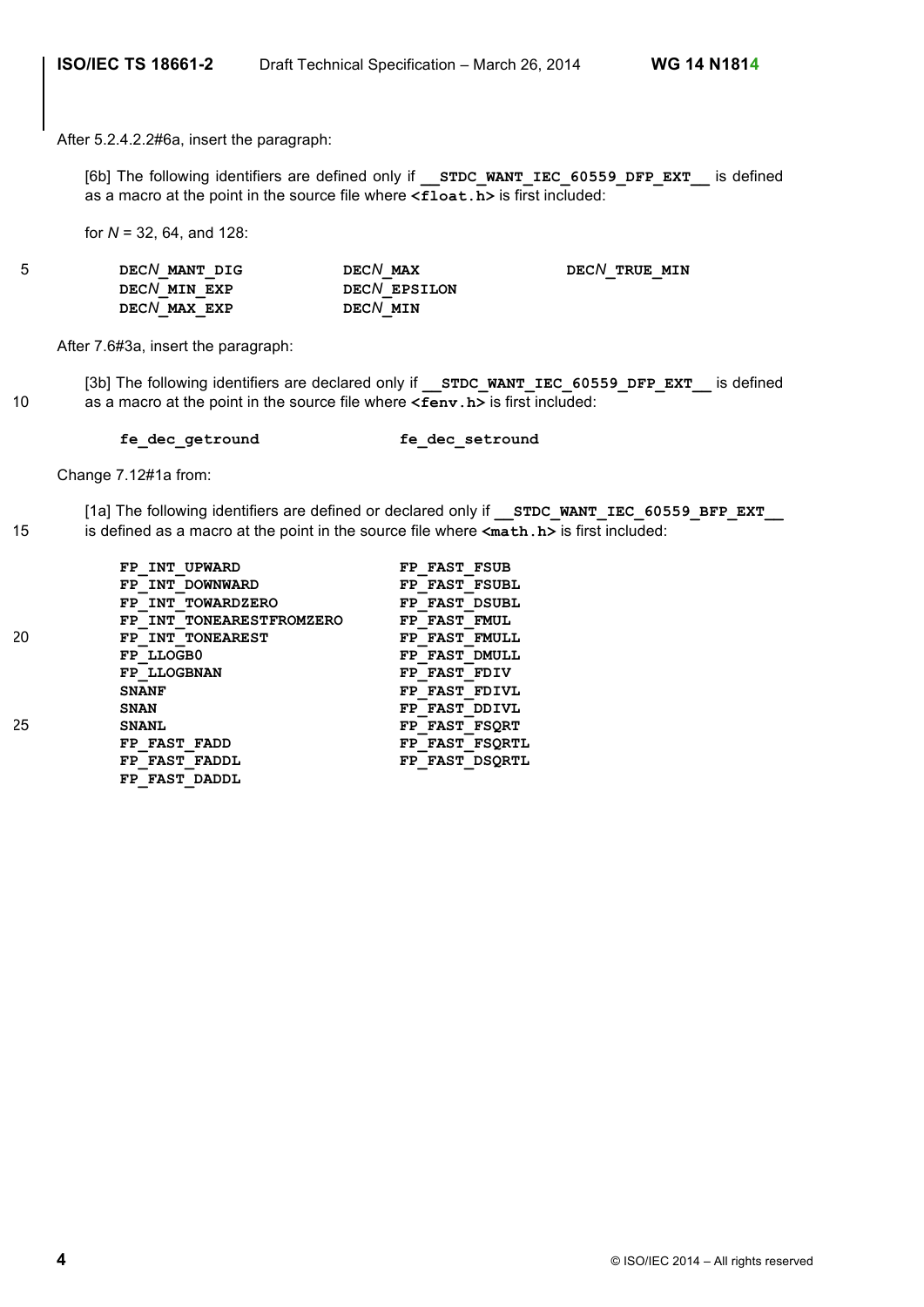|    | isegsig     | fmaxmaqf  | ffmal          |
|----|-------------|-----------|----------------|
|    | iscanonical | fmaxmaql  | dfmal          |
|    | issignaling | fminmag   | fsqrt          |
|    | issubnormal | fminmagf  | fsqrtl         |
| 5  | iszero      | fminmagl  | dsgrtl         |
|    | fromfp      | nextup    | totalorder     |
|    | fromfpf     | nextupf   | totalorderf    |
|    | fromfpl     | nextupl   | totalorderl    |
|    | ufromfp     | nextdown  | totalordermag  |
| 10 | ufromfpf    | nextdownf | totalordermagf |
|    | ufromfpl    | nextdownl | totalordermagl |
|    | fromfpx     | fadd      | canonicalize   |
|    | fromfpxf    | faddl     | canonicalizef  |
|    | fromfpxl    | daddl     | canonicalizel  |
| 15 | ufromfpx    | fsub      | qetpayload     |
|    | ufromfpxf   | fsubl     | getpayloadf    |
|    | ufromfpxl   | dsubl     | getpayloadl    |
|    | roundeven   | fmu1      | setpayload     |
|    | roundevenf  | fmu11     | setpayloadf    |
| 20 | roundevenl  | dmull     | setpayloadl    |
|    | llogb       | fdiv      | setpayloadsig  |
|    | llogbf      | fdivl     | setpayloadsigf |
|    | llogbl      | ddivl     | setpayloadsigl |
|    | fmaxmaq     | ffma      |                |
|    |             |           |                |

25

to:

[1a] The following identifiers are defined only if **\_\_STDC\_WANT\_IEC\_60559\_BFP\_EXT\_\_** or **\_\_STDC\_WANT\_IEC\_60559\_DFP\_EXT\_\_** is defined as a macro at the point in the source file where **<math.h>** is first included:

| 30 | FP INT UPWARD            | FP LLOGBNAN |
|----|--------------------------|-------------|
|    | FP INT DOWNWARD          | isegsig     |
|    | FP INT TOWARDZERO        | iscanonical |
|    | FP INT TONEARESTFROMZERO | issignaling |
|    | FP INT TONEAREST         | issubnormal |
| 35 | FP LLOGB0                | iszero      |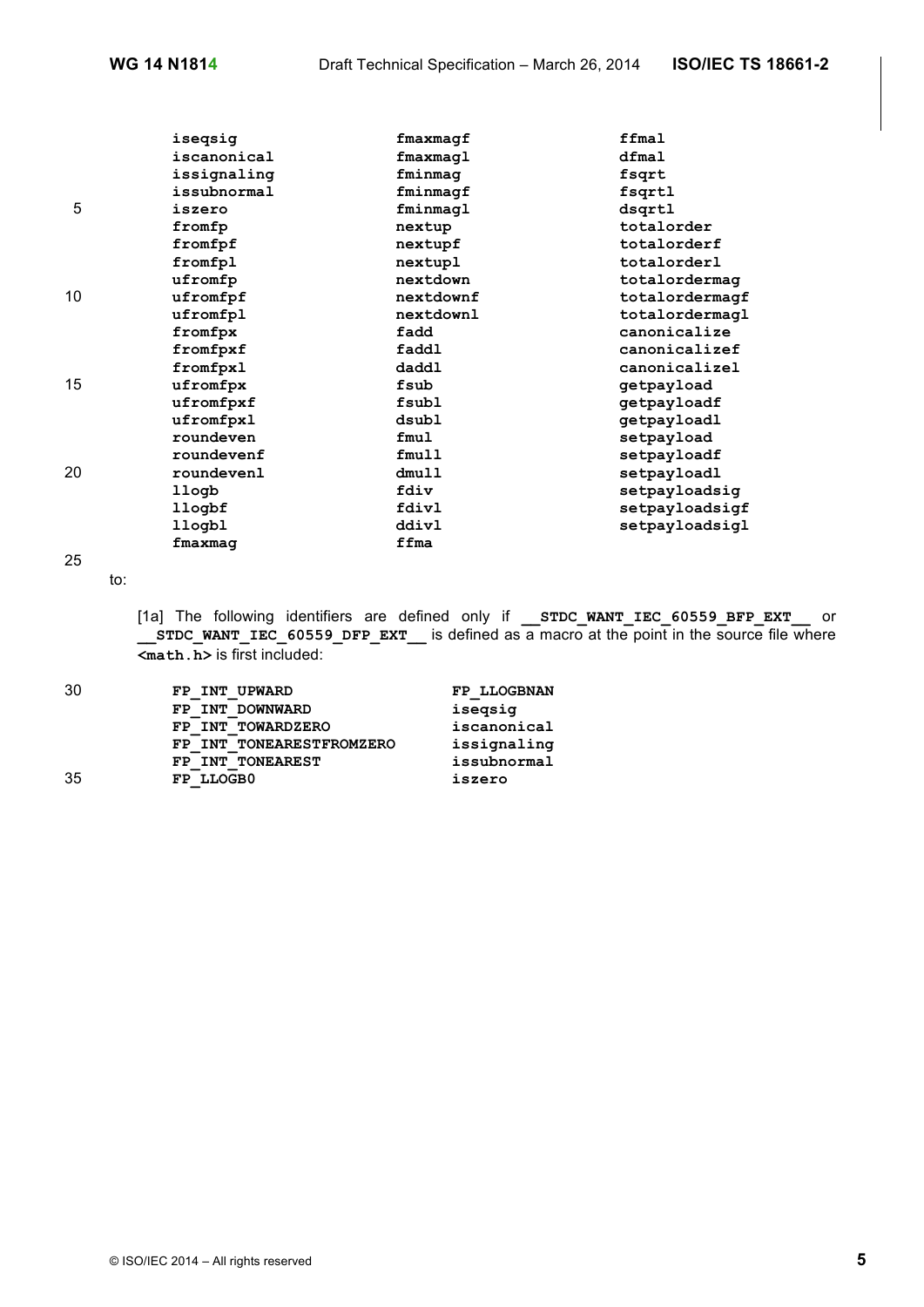[1b] The following identifiers are defined or declared only if **\_\_STDC\_WANT\_IEC\_60559\_BFP\_EXT\_\_** is defined as a macro at the point in the source file where  $\overline{\text{rank}}$ **h**. **h**> is first included:

|    | <b>SNANF</b>   | ufromfpxf  | dmull          |
|----|----------------|------------|----------------|
| 5  | <b>SNAN</b>    | ufromfpxl  | fdiv           |
|    | <b>SNANL</b>   | roundeven  | fdivl          |
|    | FP FAST FADD   | roundevenf | ddivl          |
|    | FP FAST FADDL  | roundevenl | ffma           |
|    | FP FAST DADDL  | llogb      | ffmal          |
| 10 | FP FAST FSUB   | llogbf     | dfmal          |
|    | FP FAST FSUBL  | llogbl     | fsqrt          |
|    | FP FAST DSUBL  | fmaxmaq    | fsqrtl         |
|    | FP FAST FMUL   | fmaxmagf   | dsgrtl         |
|    | FP FAST FMULL  | fmaxmaql   | totalorder     |
| 15 | FP FAST DMULL  | fminmag    | totalorderf    |
|    | FP FAST FDIV   | fminmagf   | totalorderl    |
|    | FP FAST FDIVL  | fminmagl   | totalordermag  |
|    | FP FAST DDIVL  | nextup     | totalordermagf |
|    | FP FAST FSQRT  | nextupf    | totalordermagl |
| 20 | FP FAST FSQRTL | nextupl    | canonicalize   |
|    | FP FAST DSQRTL | nextdown   | canonicalizef  |
|    | fromfp         | nextdownf  | canonicalizel  |
|    | fromfpf        | nextdownl  | getpayload     |
|    | fromfpl        | fadd       | getpayloadf    |
| 25 | ufromfp        | faddl      | qetpayloadl    |
|    | ufromfpf       | daddl      | setpayload     |
|    | ufromfpl       | fsub       | setpayloadf    |
|    | fromfpx        | fsubl      | setpayloadl    |
|    | fromfpxf       | dsubl      | setpayloadsig  |
| 30 | fromfpxl       | fmul       | setpayloadsigf |
|    | ufromfpx       | fmull      | setpayloadsigl |
|    |                |            |                |

[1c] The following identifiers are defined or declared only if **STDC WANT IEC 60559 DFP EXT** is defined as a macro at the point in the source file where **<math.h>** is first included:

| 35 | Decimal32 t | DEC INFINITY |
|----|-------------|--------------|
|    | Decimal64 t | DEC NAN      |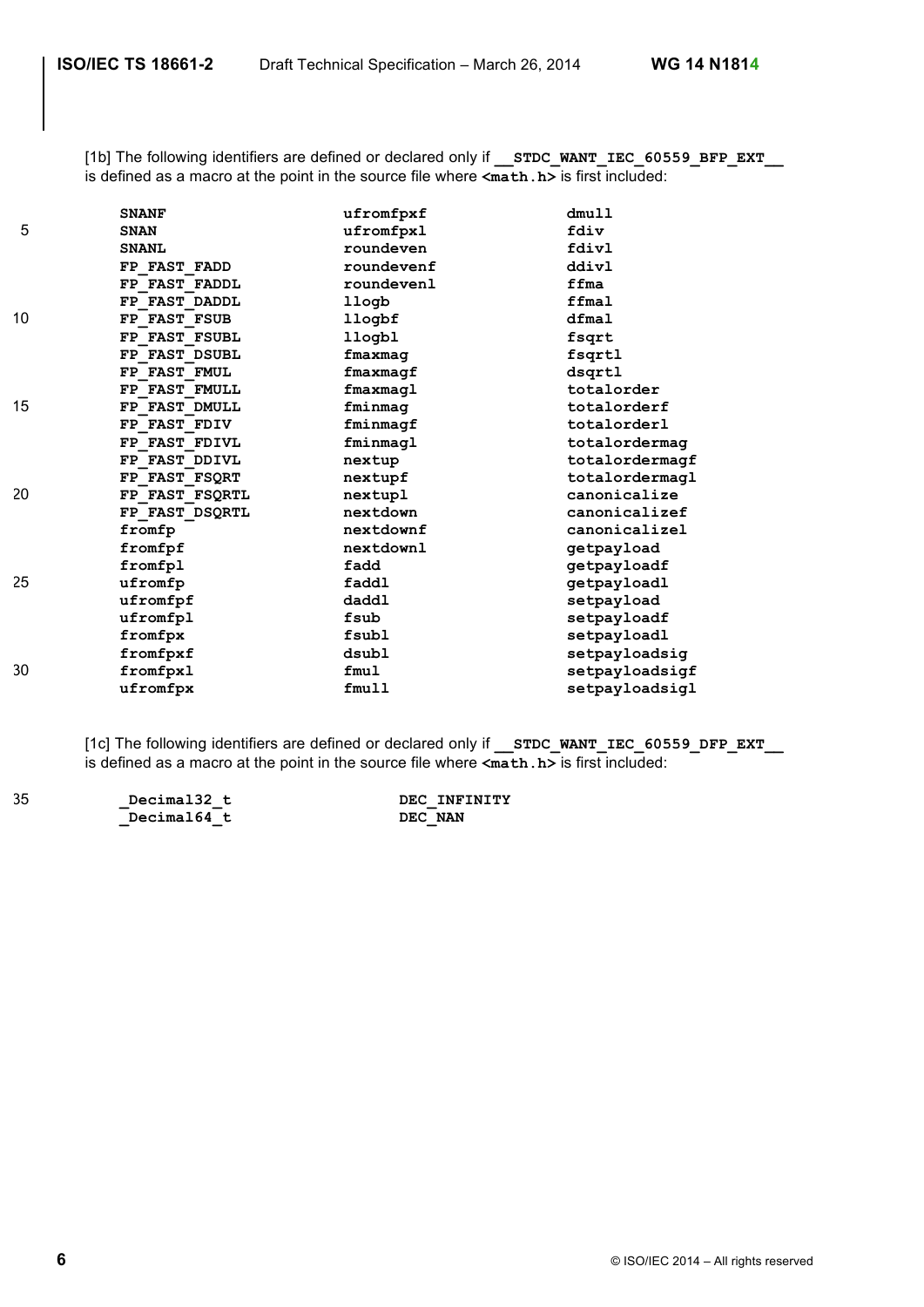and for *N* = 32, 64, 128:

|    | HUGE VAL DN                                           | modfdN           | remainderd $N$      |
|----|-------------------------------------------------------|------------------|---------------------|
|    | <b>SNAND</b> N                                        | scalbndN         | copysigndN          |
| 5  | FP FAST FMADN                                         | $scal$ blnd $N$  | $n$ and $N$         |
|    | acosdN                                                | cbrtdN           | nextafterdN         |
|    | asindN                                                | fabsdN           | nexttowarddN        |
|    | atandN                                                | hypotdN          | nextupdN            |
|    | atan2dN                                               | powdN            | nextdowndN          |
| 10 | cosdN                                                 | sqrtdN           | canonicalizedN      |
|    | sindN                                                 | erfd $N$         | fdimdN              |
|    | tandN                                                 | erfcdN           | $f$ maxd $N$        |
|    | acoshdN                                               | $1$ gammad $N$   | fmindN              |
|    | asinhd $N$                                            | $t$ gammad $N$   | fmaxmagdN           |
| 15 | atanhdN                                               | ceildN           | fminmagdN           |
|    | coshdN                                                | floordN          | fmadN               |
|    | sinhdN                                                | nearbyintdN      | totalorderdN        |
|    | tanhdN                                                | rintdN           | totalordermagdN     |
|    | expdN                                                 | lrintdN          | getpayloaddN        |
| 20 | exp2dN                                                | llrintdN         | setpayloaddN        |
|    | expm1dN                                               | roundd $N$       | setpayloadsigdN     |
|    | frexpdN                                               | lroundd $N$      | quantizedN          |
|    | ilogbdN                                               | $11$ roundd $N$  | $s$ amequantumd $N$ |
|    | 11ogbdN                                               | trunedM          | $quant$ umd $N$     |
| 25 | 1dexpdN                                               | roundevendN      | <b>llquantexpdN</b> |
|    | <b>logdN</b>                                          | fromfpdN         | encodedecdN         |
|    | log10dN                                               | ufromfpdN        | decodedecdN         |
|    | log1pdN                                               | fromfpxdN        | encodebindN         |
|    | log2dN                                                | ufromfpxdN       | decodebindN         |
| 30 | logbdN                                                | fmoddN           |                     |
|    | and for $(M,N) = (32,64)$ , $(32,128)$ , $(64,128)$ : |                  |                     |
|    | FP FAST DMADDDN                                       | FP FAST DMFMADN  | dMmu1dN             |
| 35 | FP FAST DMSUBDN                                       | FP FAST DMSQRTDN | dMdivdN             |
|    | FP FAST DMMULDN                                       | $dM$ add $dN$    | $dM$ fmad $N$       |
|    | FP FAST DMDIVDN                                       | dMsubdN          | dMsqrtdN            |
|    | In 7.20#4a, change:                                   |                  |                     |
|    |                                                       |                  |                     |

40 [4a] The following identifiers are defined only if **\_\_STDC\_WANT\_IEC\_60559\_BFP\_EXT\_\_** is defined as a macro at the point in the source file where **<stdint.h>** is first included:

to:

[4a] The following identifiers are defined only if **\_\_STDC\_WANT\_IEC\_60559\_BFP\_EXT\_\_** or **\_\_STDC\_WANT\_IEC\_60559\_DFP\_EXT\_\_** is defined as a macro at the point in the source file where 45 **<stdint.h>** is first included:

After 7.22#1a, insert the paragraph:

[1b] The following identifiers are declared only if **\_\_STDC\_WANT\_IEC\_60559\_DFP\_EXT\_\_** is defined as a macro at the point in the source file where **<stdlib.h>** is first included:

|    | strfromd32 | strfromd128 | strtod64  |
|----|------------|-------------|-----------|
| 50 | strfromd64 | strtod32    | strtod128 |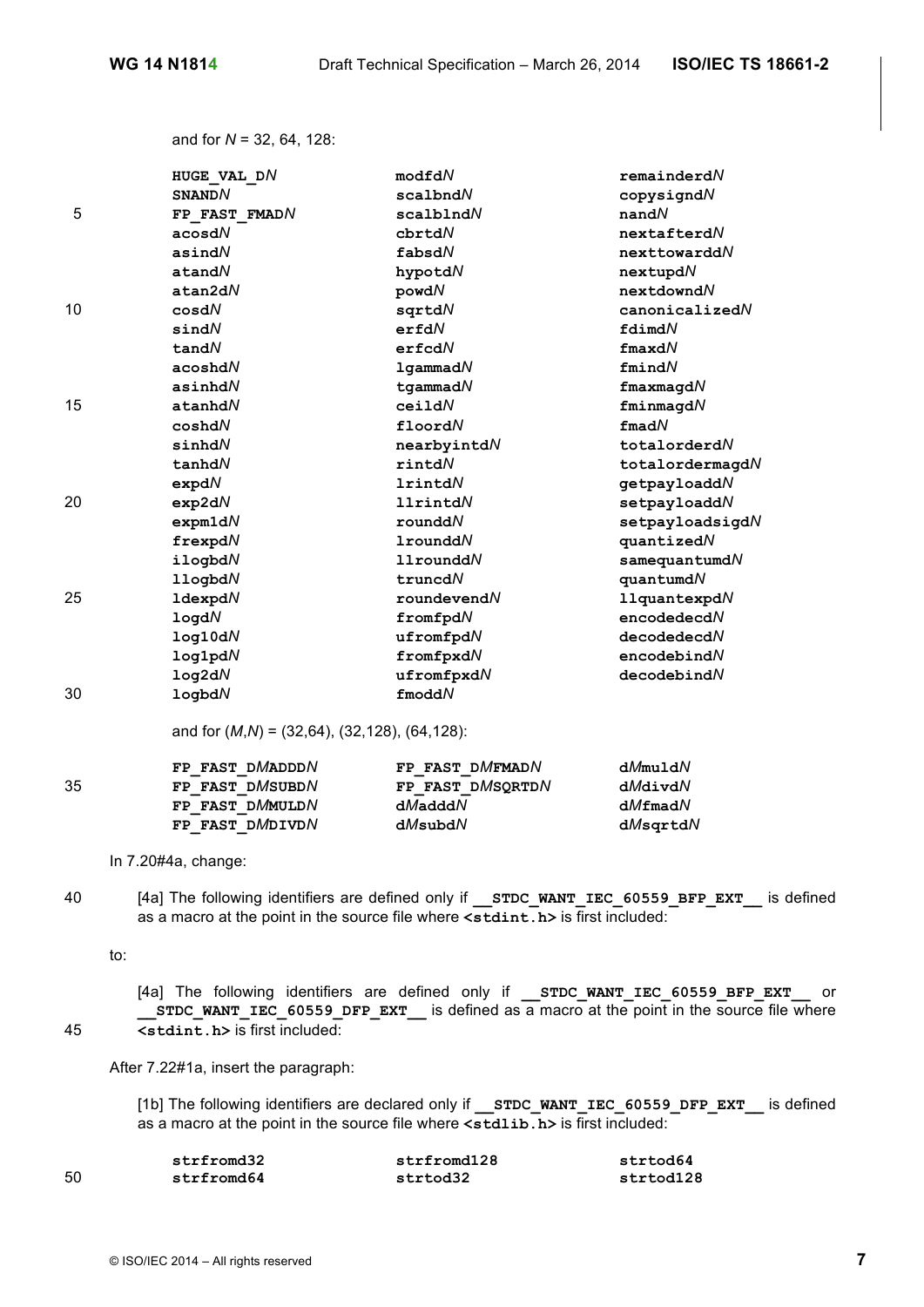Change 7.25#1a from:

[1a] The following identifiers are defined as type-generic macros only if **STDC\_WANT\_IEC\_60559\_BFP\_EXT\_\_\_** is defined as a macro at the point in the source file where **<tgmath.h>** is first included:

| 5  | roundeven | fromfpx       | fmul  |
|----|-----------|---------------|-------|
|    | llogb     | ufromfpx      | dmul  |
|    | fmaxmag   | totalorder    | fdiv  |
|    | fminmag   | totalordermag | ddiv  |
|    | nextup    | fadd          | ffma  |
| 10 | nextdown  | dadd          | dfma  |
|    | fromfp    | fsub          | fsqrt |
|    | ufromfp   | dsub          | dsgrt |

to:

15 [1a] The following identifiers are defined as type-generic macros only if **\_\_STDC\_WANT\_IEC\_60559\_BFP\_EXT\_\_** or **\_\_STDC\_WANT\_IEC\_60559\_DFP\_EXT\_\_** is defined as a macro at the point in the source file where **<tgmath.h>** is first included:

|    | roundeven | nextup   | fromfpx       |
|----|-----------|----------|---------------|
|    | llogb     | nextdown | ufromfpx      |
| 20 | fmaxmaq   | fromfp   | totalorder    |
|    | fminmag   | ufromfp  | totalordermag |

[1b] The following identifiers are defined as type-generic macros only if **STDC\_WANT\_IEC\_60559\_BFP\_EXT\_\_\_\_ is defined as a macro at the point in the source file where** 25 **<tgmath.h>** is first included:

| fadd | fmul | ffma  |
|------|------|-------|
| dadd | dmul | dfma  |
| fsub | fdiv | fsqrt |
| dsub | ddiv | dsgrt |

30

[1c] The following identifiers are defined as type-generic macros only if **STDC\_WANT\_IEC\_60559\_DFP\_EXT\_\_\_ is defined as a macro at the point in the source file where <tgmath.h>** is first included:

| d32add  | d64add  | quantize    |
|---------|---------|-------------|
| d32sub  | d64sub  | samequantum |
| d32mul  | d64mul  | quantum     |
| d32div  | d64div  | llquantexp  |
| d32fma  | d64fma  |             |
| d32sqrt | d64sqrt |             |
|         |         |             |

## 40 **6 Decimal floating types**

This Part of Technical Specification 18661 introduces three decimal floating types, designated as **\_Decimal32**, **\_Decimal64** and **\_Decimal128**. These types support the IEC 60559 decimal formats: decimal32, decimal64, and decimal128.

Within the type hierarchy, decimal floating types are basic types, real types, and arithmetic types.

45 This part of Technical Specification 18661 introduces the term *standard floating types* to refer to the types **float**, **double**, and **long double**, which are the floating types the C Standard requires unconditionally.

NOTE C does not specify a radix for **float**, **double**, and **long double**. An implementation can choose the representation of **float**, **double**, and **long double** to be the same as the decimal floating types.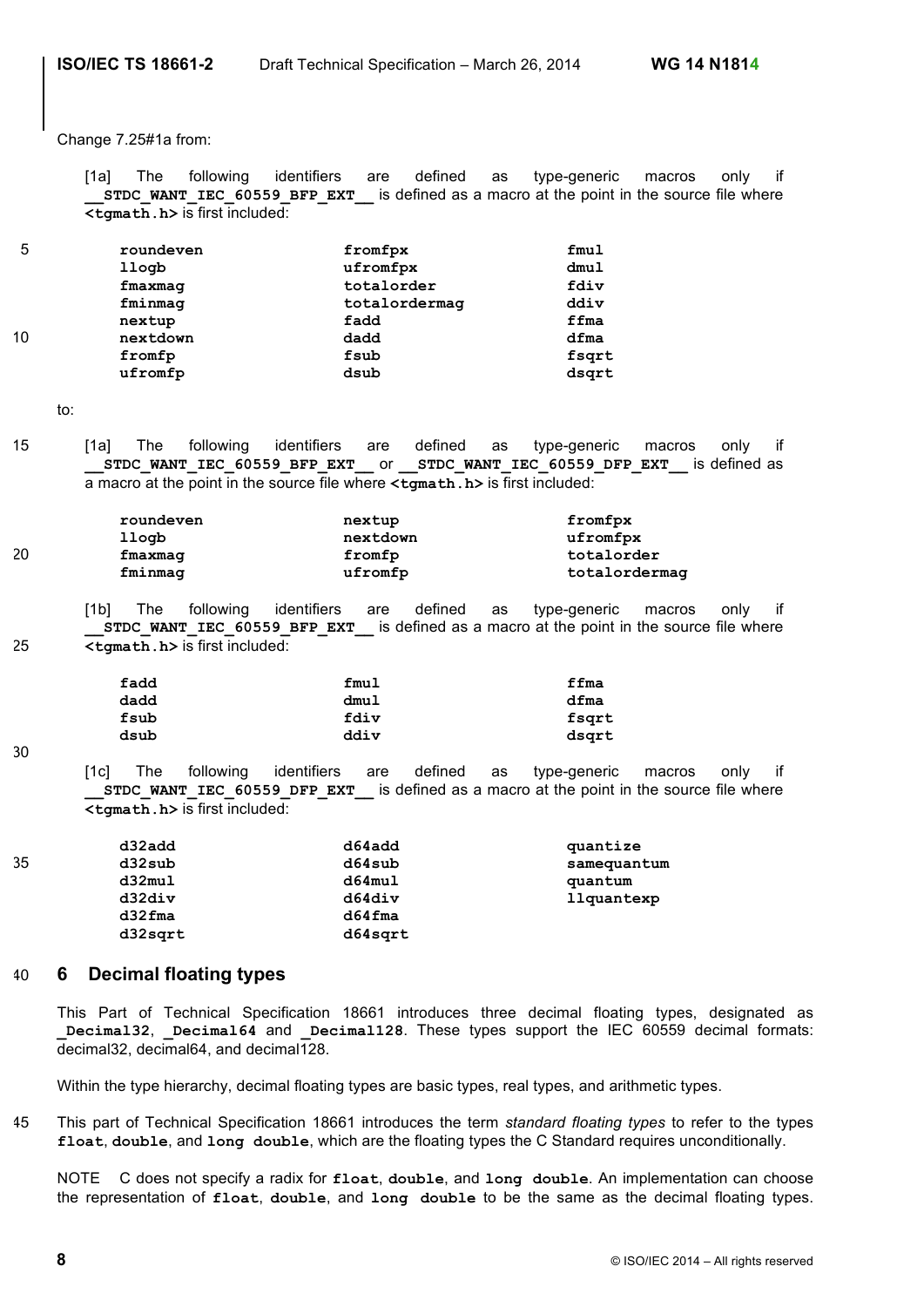Regardless of the representation, the decimal floating types are distinct from the types **float**, **double**, and **long double**.

NOTE This Part of Technical Specification 18661 does not define decimal complex types or decimal imaginary types. The three complex types remain as **float Complex**, **double Complex**, and **long** 5 **double \_Complex**, and the three imaginary types remain as **float \_Imaginary**, **double \_Imaginary**, and **long double \_Imaginary**.

## **Changes to C11 + TS18661-1:**

Change the first sentence of 6.2.5#10 from:

[10] There are three *real floating types,* designated as **float, double,** and **long double**.

10 to:

[10] There are three *standard floating types*, designated as **float**, **double**, and **long double**.

Add the following paragraphs after 6.2.5#10:

[10a] There are three *decimal floating types*, designated as **\_Decimal32**, **\_Decimal64**, and **\_Decimal128**. Respectively, they have the IEC 60559 formats: decimal32, decimal64, and 15 decimal128. Decimal floating types are real floating types.

[10b] The standard floating types and the decimal floating types are collectively called the *real floating types*.

In 6.2.5#10a, attach a footnote to the wording:

they have the IEC 60559 formats: decimal32

20 where the footnote is:

\*) IEC 60559 specifies decimal32 as a data-interchange format that does not require arithmetic support; however, **Decimal32** is a fully supported arithmetic type.

Add the following to 6.4.1 Keywords:



Add the following to 6.7.2 Type specifiers:

30 *type-specifier*: **\_Decimal32 \_Decimal64**

**\_Decimal128**

- 35 Add the following bullets in 6.7.2#2 Constraints:
	- **\_Decimal32**
	- **\_Decimal64**
	- **\_Decimal128**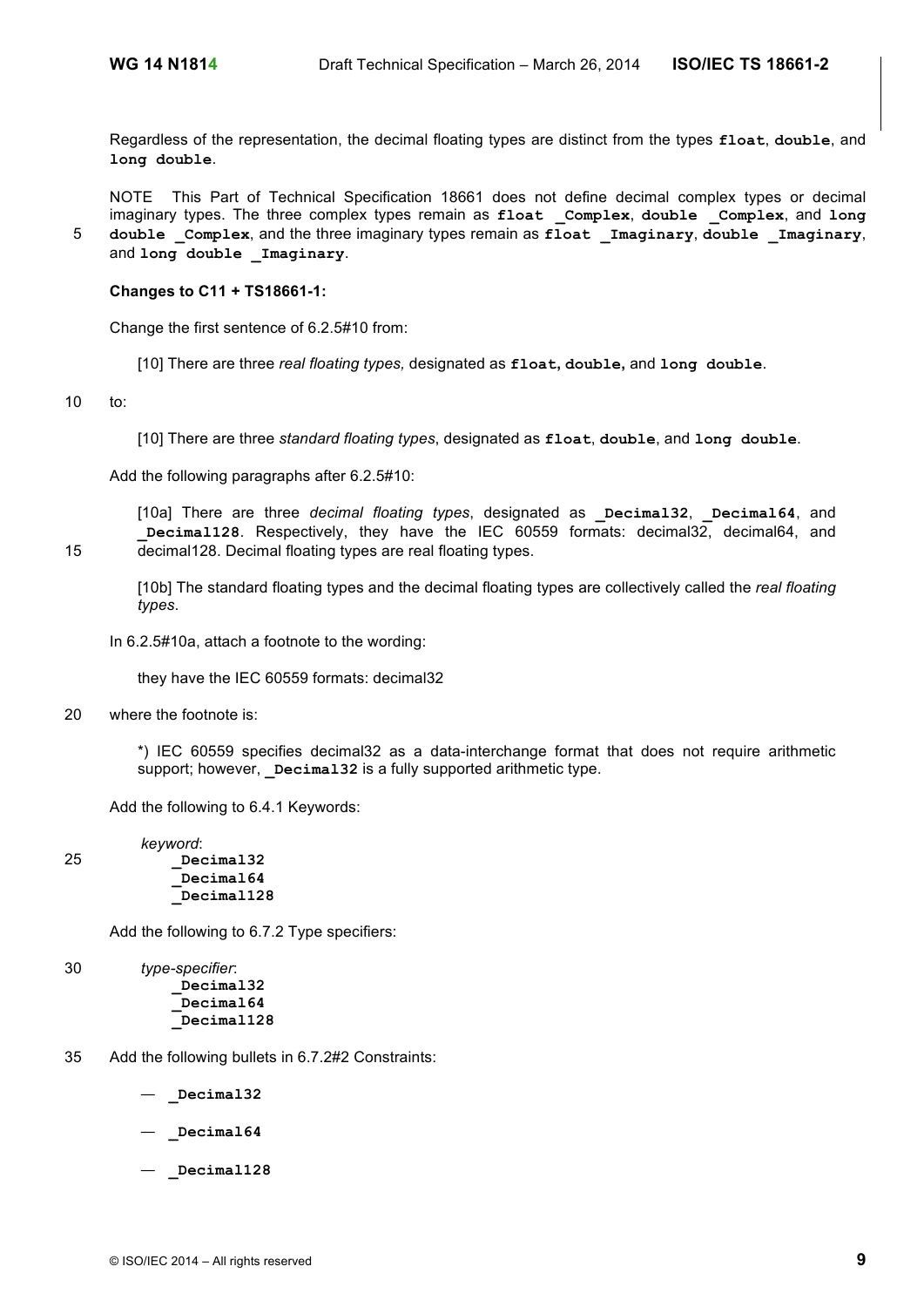Add the following after 6.7.2#3:

[3a] The type specifiers **\_Decimal32**, **\_Decimal64**, and **\_Decimal128** shall not be used if the implementation does not support decimal floating types (see 6.10.8.3).

Add the following after 6.5#8:

5 [8a] Operators involving decimal floating types are evaluated according to the semantics of IEC 60559, including production of results with the preferred quantum exponent as specified in IEC 60559.

## **7 Characteristics of decimal floating types <float.h>**

IEC 60559 defines a general model for floating-point data, specifies formats (both binary and decimal) for the 10 data, and defines encodings for the formats.

The three decimal floating types correspond to decimal formats defined in IEC 60559 as follows:

⎯ **\_Decimal32** is a *decimal32* format, which is encoded in 32 bits

- ⎯ **\_Decimal64** is a *decimal64* format, which is encoded in 64 bits
- ⎯ **\_Decimal128** is a *decimal128* format, which is encoded in 128 bits
- 15 The value of a finite number is given by (−1)<sup>sign</sup> x significand x 10<sup>exponent</sup>. Refer to IEC 60559 for details of the format.

These formats are characterized by the length of the significand and the maximum exponent. Note that, for decimal IEC 60559 decimal formats, trailing zeros in the significand are significant; i.e., 1.0 is equal to but can be distinguished from 1.00. The table below shows these characteristics by type:

## 20 **Format characteristics**

| Type                                | Decimal32 | Decimal64 | Decimal128 |
|-------------------------------------|-----------|-----------|------------|
| Significand length in digits        |           |           |            |
| Maximum Exponent $(E_{\text{max}})$ |           | 385       | 6145       |
| Minimum Exponent $(E_{min})$        | -94       | $-382$    | $-6142$    |

The maximum and minimum exponents in the table are for floating-point numbers expressed with significands less than 1, as in the C11 model (5.2.4.2.2). They differ (by 1) from the maximum and minimum exponents in the IEC 60559 standard, where normalized floating-point numbers are expressed with one significant digit to 25 the left of the radix point.

If the macro **STDC WANT IEC 60559 DFP EXT** is defined at the point in the source file where the header **<float.h>** is first included, the header **<float.h>** shall define several macros that expand to various limits and parameters of the decimal floating types. The names and meaning of these macros are similar to the corresponding macros for standard floating types.

## 30 **Changes to C11 + TS18661-1:**

In 5.2.4.2.2#6, append the sentence:

Decimal floating-point operations have stricter requirements.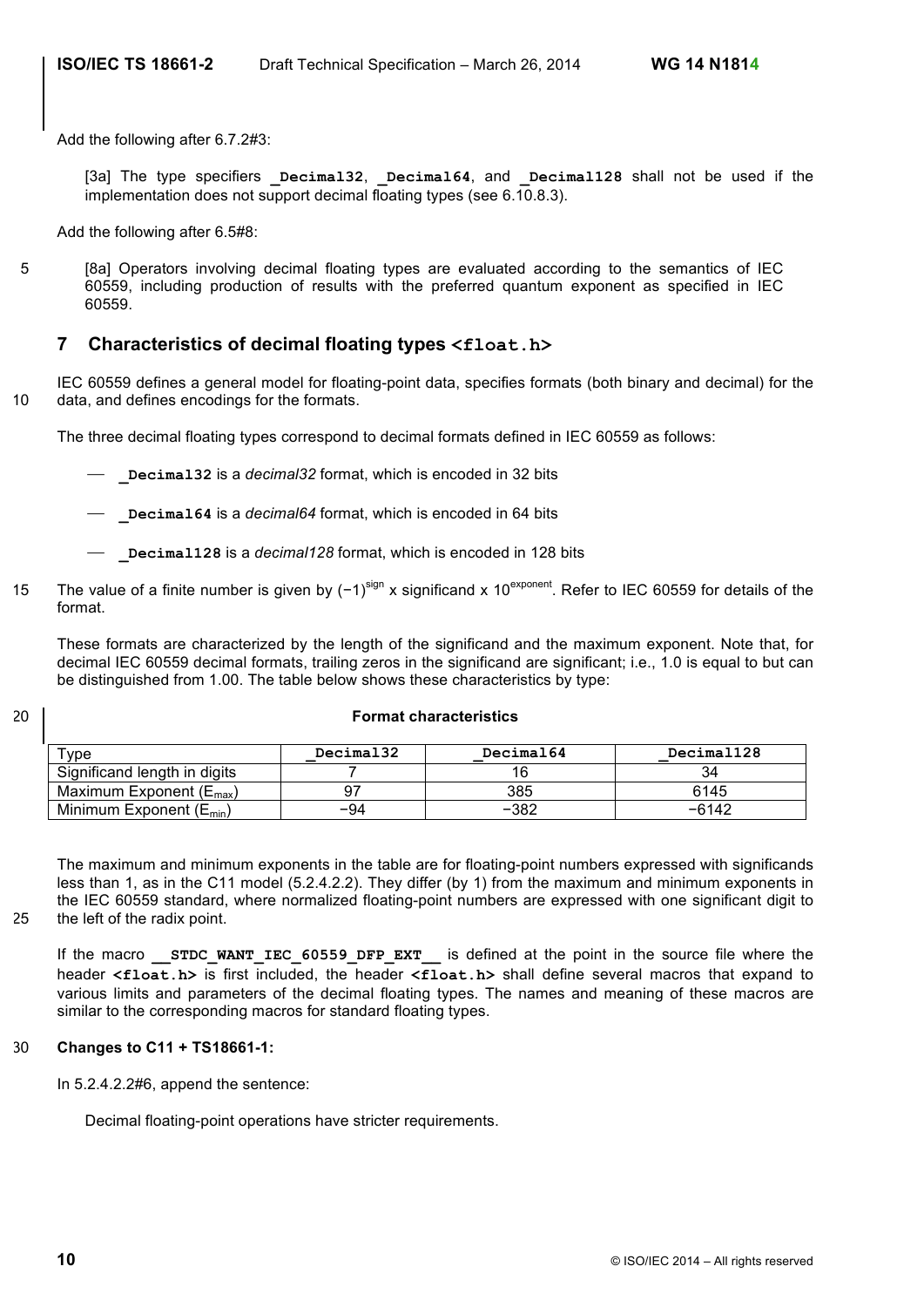In 5.2.4.2.2#7, change:

All except **CR\_DECIMAL\_DIG** (F.5), **DECIMAL\_DIG**, **FLT\_EVAL\_METHOD**, **FLT\_RADIX**. and FLT ROUNDS have separate names for all three floating-point types. The floating- point model representation is provided for all values except **FLT\_EVAL\_METHOD** and **FLT\_ROUNDS**.

5 to:

All except **CR\_DECIMAL\_DIG** (F.5), **DECIMAL\_DIG**, **DEC\_EVAL\_METHOD**, **FLT\_EVAL\_METHOD**, **FLT\_RADIX**, and **FLT\_ROUNDS** have separate names for all real floating types. The floating-point model representation is provided for all values except **DEC\_EVAL\_METHOD**, **FLT\_EVAL\_METHOD**, and **FLT\_ROUNDS**.

10 After 5.2.4.2.2#7, insert the paragraph:

[7a] The remainder of this subclause specifies characteristics of standard floating types.

In 5.2.4.2.2#8, change:

[8] The rounding mode for floating-point addition is characterized by the implementation-defined value of **FLT\_ROUNDS**

### 15 to:

[8] The rounding mode for floating-point addition for standard floating types is characterized by the implementation-defined value of **FLT\_ROUNDS**

Add the following after 5.2.4.2.2:

#### **5.2.4.2.2a Characteristics of decimal floating types in <float.h>**

20 [1] This subclause specifies macros in **<float.h>** that provide characteristics of decimal floating types in terms of the model presented in 5.2.4.2.2. The prefixes **DEC32\_**, **DEC64\_**, and **DEC128\_** denote the types **Decimal32**, **Decimal64**, and **Decimal128** respectively.

[2] **DEC\_EVAL\_METHOD** is the decimal floating-point analogue of **FLT\_EVAL\_METHOD** (5.2.4.2.2). Its implementation-defined value characterizes the use of evaluation formats for decimal floating types:

- 25 **−1** indeterminable;
	- **0** evaluate all operations and constants just to the range and precision of the type;
	- **1** evaluate operations and constants of type **Decimal32** and **Decimal64** to the range and precision of the **Decimal64** type, evaluate **Decimal128** operations and constants to the range and precision of the **Decimal128** type;
- 30 **2** evaluate all operations and constants to the range and precision of the **Decimal128** type.

[3] The integer values given in the following lists shall be replaced by constant expressions suitable for use in **#if** preprocessing directives:

- ⎯ radix of exponent representation, *b(=10)*
- 35 For the standard floating types, this value is implementation-defined and is specified by the macro **FLT\_RADIX**. For the decimal floating types there is no corresponding macro, since the value 10 is an inherent property of the types. Wherever **FLT** RADIX appears in a description of a function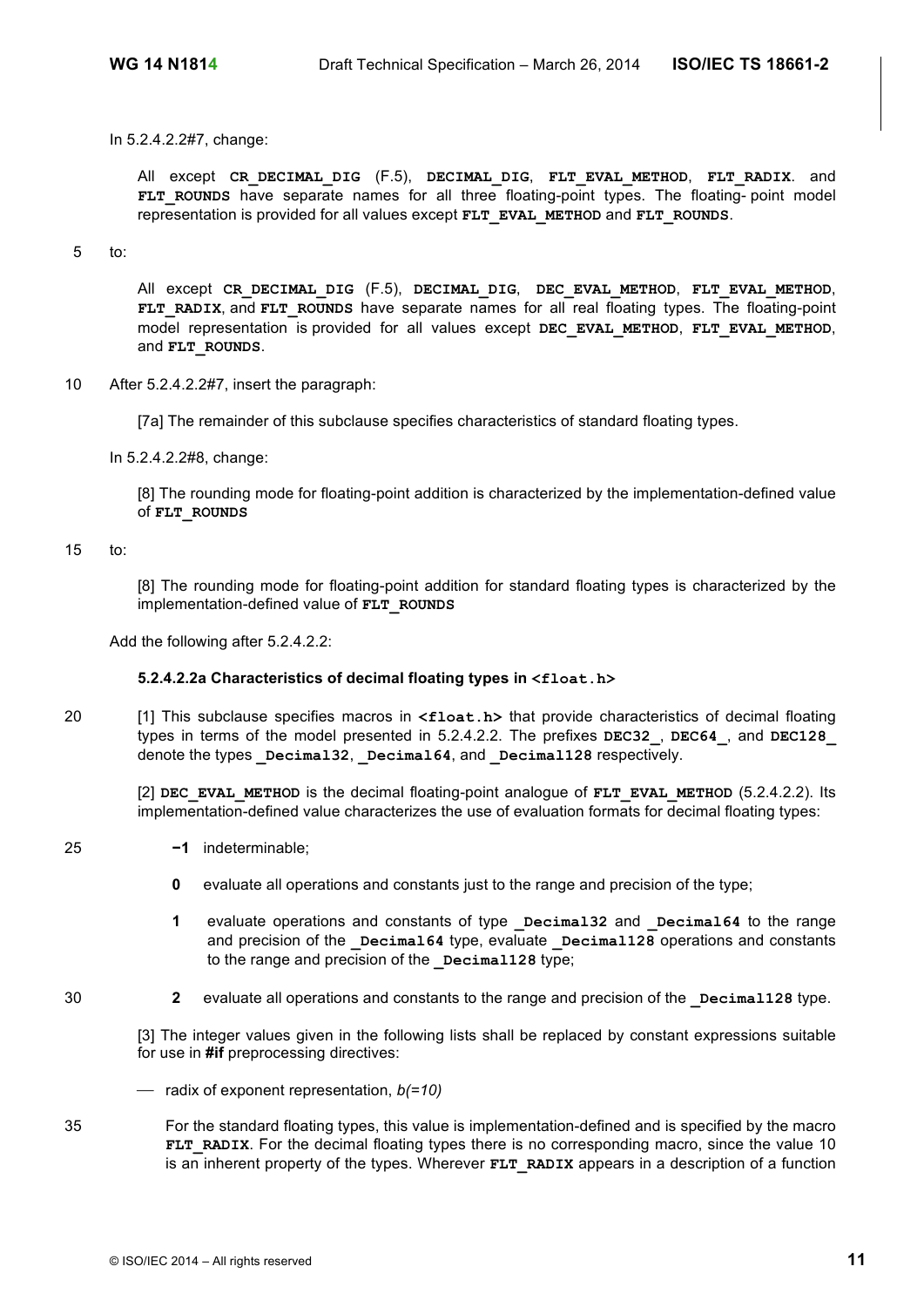that has versions that operate on decimal floating types, it is noted that for the decimal floatingpoint versions the value used is implicitly 10, rather than **FLT\_RADIX**.

- number of digits in the coefficient

| 5  | DEC32 MANT DIG<br>DEC64 MANT DIG<br>DEC128 MANT DIG       | 7<br>16<br>34                                                                                      |
|----|-----------------------------------------------------------|----------------------------------------------------------------------------------------------------|
|    | $-$ minimum exponent                                      |                                                                                                    |
| 10 | DEC32 MIN EXP                                             | -94                                                                                                |
|    | DEC64 MIN EXP                                             | $-382$                                                                                             |
|    | DEC128 MIN EXP                                            | $-6142$                                                                                            |
| 15 | $-$ maximum exponent                                      |                                                                                                    |
|    | DEC32 MAX EXP                                             | 97                                                                                                 |
|    | DEC64 MAX EXP                                             | 385                                                                                                |
|    | DEC128 MAX_EXP                                            | 6145                                                                                               |
| 20 | decimal points respectively)                              | - maximum representable finite decimal floating-point number (there are 6, 15 and 33 9's after the |
|    | DEC32 MAX                                                 | 9.999999E96DF                                                                                      |
|    | DEC64 MAX                                                 | 9.999999999999999E384DD                                                                            |
| 25 | DEC128 MAX                                                | 9.99999999999999999999999999999999999E6144DL                                                       |
|    | floating type                                             | - the difference between 1 and the least value greater than 1 that is representable in the given   |
| 30 | DEC32 EPSILON                                             | $1E-6DF$                                                                                           |
|    | DEC64 EPSILON                                             | $1E-15DD$                                                                                          |
|    | DEC128 EPSILON                                            | $1E-33DL$                                                                                          |
| 35 | minimum normalized positive decimal floating-point number |                                                                                                    |

| DEC32 MIN  | $1E-95DF$ |
|------------|-----------|
| DEC64 MIN  | 1E-383DD  |
| DEC128 MIN | 1E-6143DL |

40 ⎯ minimum positive subnormal decimal floating-point number

| DEC32 TRUE MIN        | $0.000001E - 95DF$                            |
|-----------------------|-----------------------------------------------|
| <b>DEC64 TRUE MIN</b> | 0.000000000000001E-383DD                      |
| DEC128 TRUE MIN       | $0.000000000000000000000000000000001E-6143DL$ |

45

[4] For decimal floating-point arithmetic, it is often convenient to consider an alternate equivalent model where the significand is represented with integer rather than fraction digits: a floating-point number (*x*) is defined by the model

$$
x = Sb^{(e-p)} \sum_{k=1}^{p} f_k b^{(p-k)}
$$

50 where *s*, *b*, *e*, *p*, and  $f_k$  are as defined in 5.2.4.2.2, and  $b = 10$ .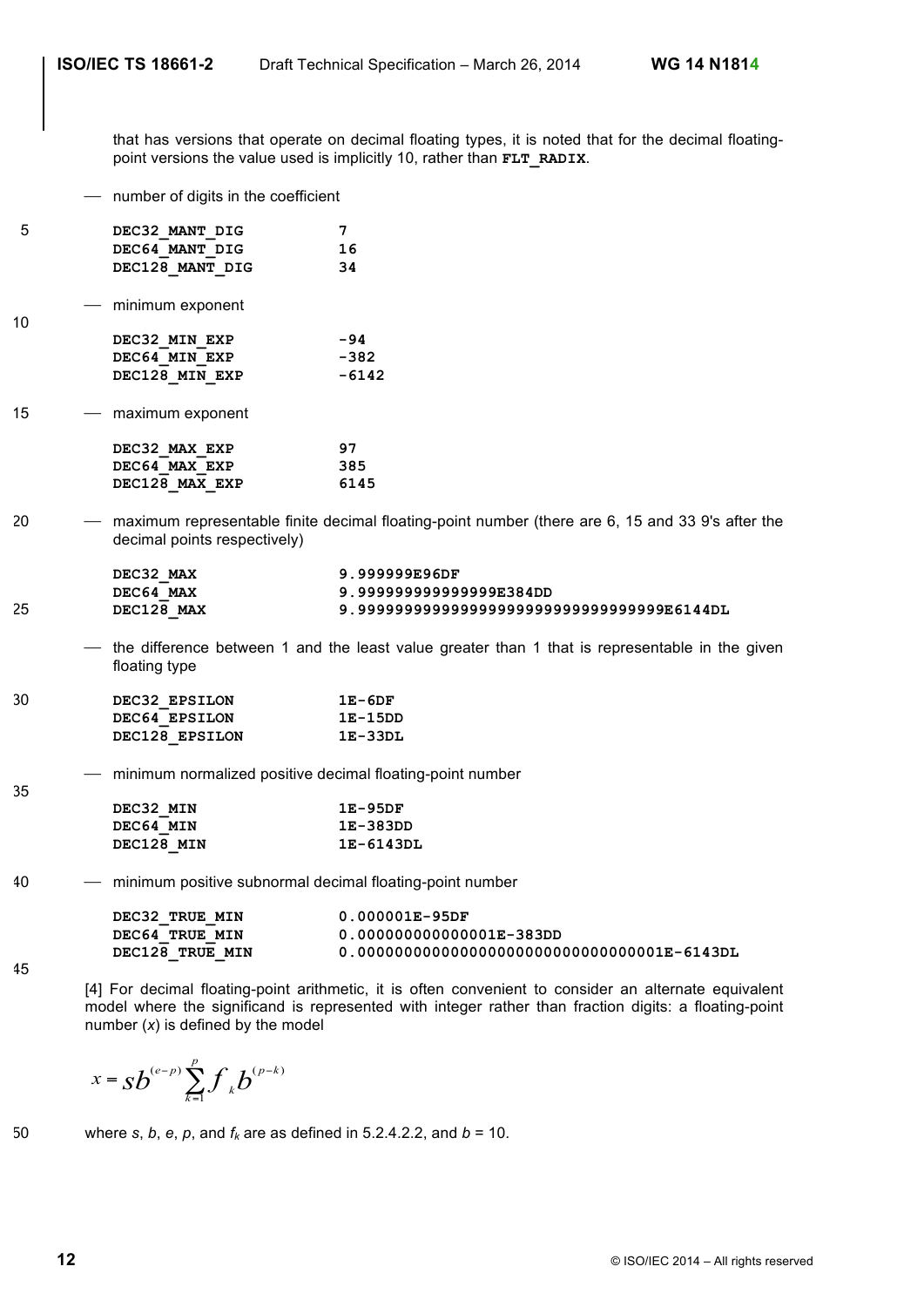[5] The term *quantum exponent* refers to  $q = e - p$  and *coefficient* to  $c = f_1f_2...f_p$ , an integer between 0 and  $b^p - 1$  inclusive. Thus,  $x = s * c * b^q$  is represented by the triple of integers *(s, c, q)*. The term *quantum* refers to the value of a unit in the last place of the coefficient. Thus, the quantum of *x* is *b<sup>q</sup>* .

## **Quantum exponent ranges**

| vpe                                                  | Decimal32      | Decimal64 | Decimal128  |
|------------------------------------------------------|----------------|-----------|-------------|
| Maximum<br>un Quantum Exponent (q <sub>max</sub> ) । | 90             | 369       | <b>Q111</b> |
| Minimum<br>. Quantum Exponent (q <sub>min</sub> )    | $\overline{A}$ | -398      | $-6176$     |

5

[6] For binary floating-point arithmetic following IEC 60559, representations in the model described in 5.2.4.2.2 that have the same numerical value are indistinguishable in the arithmetic. However, for decimal floating-point arithmetic, representations that have the same numerical value but different quantum exponents, e.g., (1, 10, -1) representing 1.0 and (1, 100, -2) representing 1.00, are 10 distinguishable. To facilitate exact fixed-point calculation, operation results that are of decimal floating type have a *preferred quantum exponent*, as specified in IEC 60559, which is determined by the quantum exponents of the operands if they have decimal floating types (or by specific rules for conversions from other types). The table below gives rules for determining preferred quantum exponents for results of IEC 60559 operations, and for other operations specified in this document. 15 When exact, these operations produce a result with their preferred quantum exponent, or as close to it as possible within the limitations of the type. When inexact, these operations produce a result with the least possible quantum exponent. For example, the preferred quantum exponent for addition is the minimum of the quantum exponents of the operands. Hence  $(1, 123, -2) + (1, 4000, -3) = (1,$ 5230,  $-3$ ) or 1.23 + 4.000 = 5.230.

20 [7] The following table shows, for each operation, how the preferred quantum exponents of the operands, Q(**x**), Q(**y**), etc., determine the preferred quantum exponent of the operation result: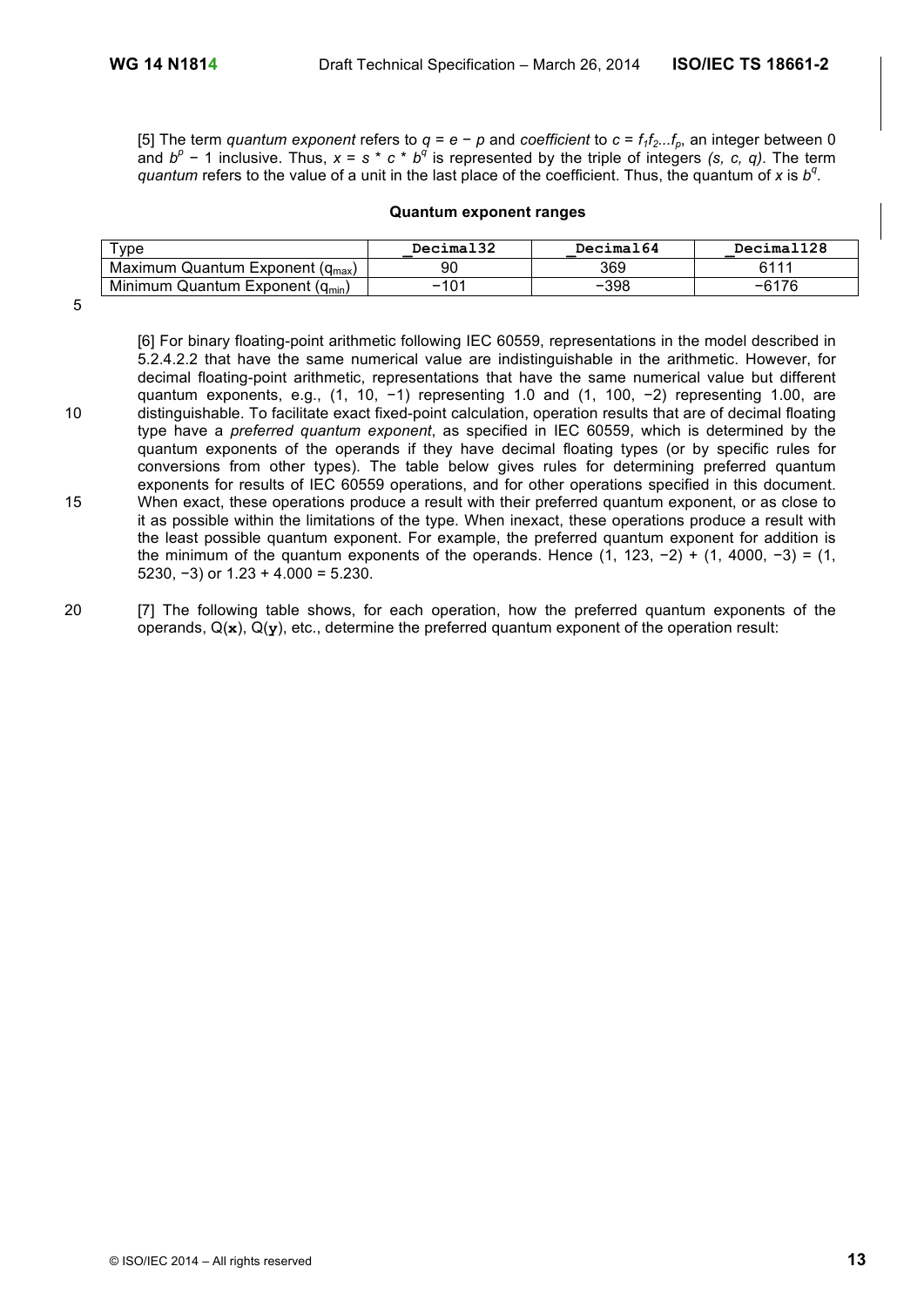## **Preferred quantum exponents**

| Decimal operation (shown without suffixes)                                      | Preferred quantum exponent of result         |
|---------------------------------------------------------------------------------|----------------------------------------------|
| roundeven, round, trunc, ceil, floor,<br>rint, nearbyint                        | max(Q(x),0)                                  |
| nextup, nextdown, nextafter, nexttoward                                         | least possible                               |
| remainder                                                                       | min(Q(x), Q(y))                              |
| fmin, fmax, fminmag, fmaxmag                                                    | $Q(x)$ if x gives the result,                |
|                                                                                 | $Q(y)$ if y gives the result                 |
| scalbn, scalbln                                                                 | $Q(x)+n$                                     |
| ldexp                                                                           | $Q(x)$ +exp                                  |
| logb                                                                            | 0                                            |
| $+$ , d $32$ add, d $64$ add                                                    | min(Q(x), Q(y))                              |
| $-$ , d32 $sub$ , d64 $sub$                                                     | min(Q(x), Q(y))                              |
| $\star$ , d32mul, d64mul                                                        | $Q(x)+Q(y)$                                  |
| $/$ , d32div, d64div                                                            | $Q(x)-Q(y)$                                  |
| sqrt, d32sqrt, d64sqrt                                                          | floor( $Q(x)/2$ )                            |
| fma, d32fma, d64fma                                                             |                                              |
|                                                                                 | $min(Q(x)+Q(y),Q(z))$                        |
| conversion from integer type<br>exact conversion from non-decimal floating type | 0                                            |
| inexact conversion from non-decimal floating                                    | $\mathbf 0$                                  |
| type                                                                            | least possible                               |
| conversion between decimal floating types                                       | Q(x)                                         |
| *cx returned by canonicalize                                                    | $Q(\star {\bf x})$                           |
| strtod, westod, scanf, floating constants of                                    | see 7.22.1.3a                                |
| decimal floating type                                                           |                                              |
| $-\overline{(x)}$                                                               | Q(x)                                         |
| fabs                                                                            | Q(x)                                         |
| copysign                                                                        | Q(x)                                         |
| quantize                                                                        | Q(y)                                         |
| quantum                                                                         | Q(x)                                         |
| *encptr returned by encodedec, encodebin                                        | $Q$ (*xptr)                                  |
| *xptr returned by decodedec, decodebin                                          | $Q$ (*encptr)                                |
| fmod                                                                            | min(Q(x), Q(y))                              |
| fdim                                                                            | $min((Q(x), Q(y))$ if $x > y$ ,              |
|                                                                                 | 0 if $x \leq y$                              |
|                                                                                 | floor( $Q(\mathbf{x})/3$ )                   |
| cbrt<br>hypot                                                                   |                                              |
| pow                                                                             | min(Q(x), Q(y))                              |
| modf                                                                            | floor( $\mathbf{y} \times Q(\mathbf{x})$ )   |
|                                                                                 | $Q($ value $)$                               |
| *iptr returned by modf                                                          | max(Q( <b>value</b> ),0)                     |
| frexp                                                                           | $Q(\text{value})$ if $\text{value}=0$ ,      |
|                                                                                 | - (length of coefficient of value) otherwise |
| returned<br>by<br>setpayload,<br>*res                                           | 0 if p1 does not represent a valid payload,  |
| setpayloadsig                                                                   | not applicable otherwise (NaN returned)      |
| getpayload                                                                      | 0 if $\star$ <b>x</b> is a NaN,              |
|                                                                                 | unspecified otherwise                        |
| transcendental functions                                                        | 0                                            |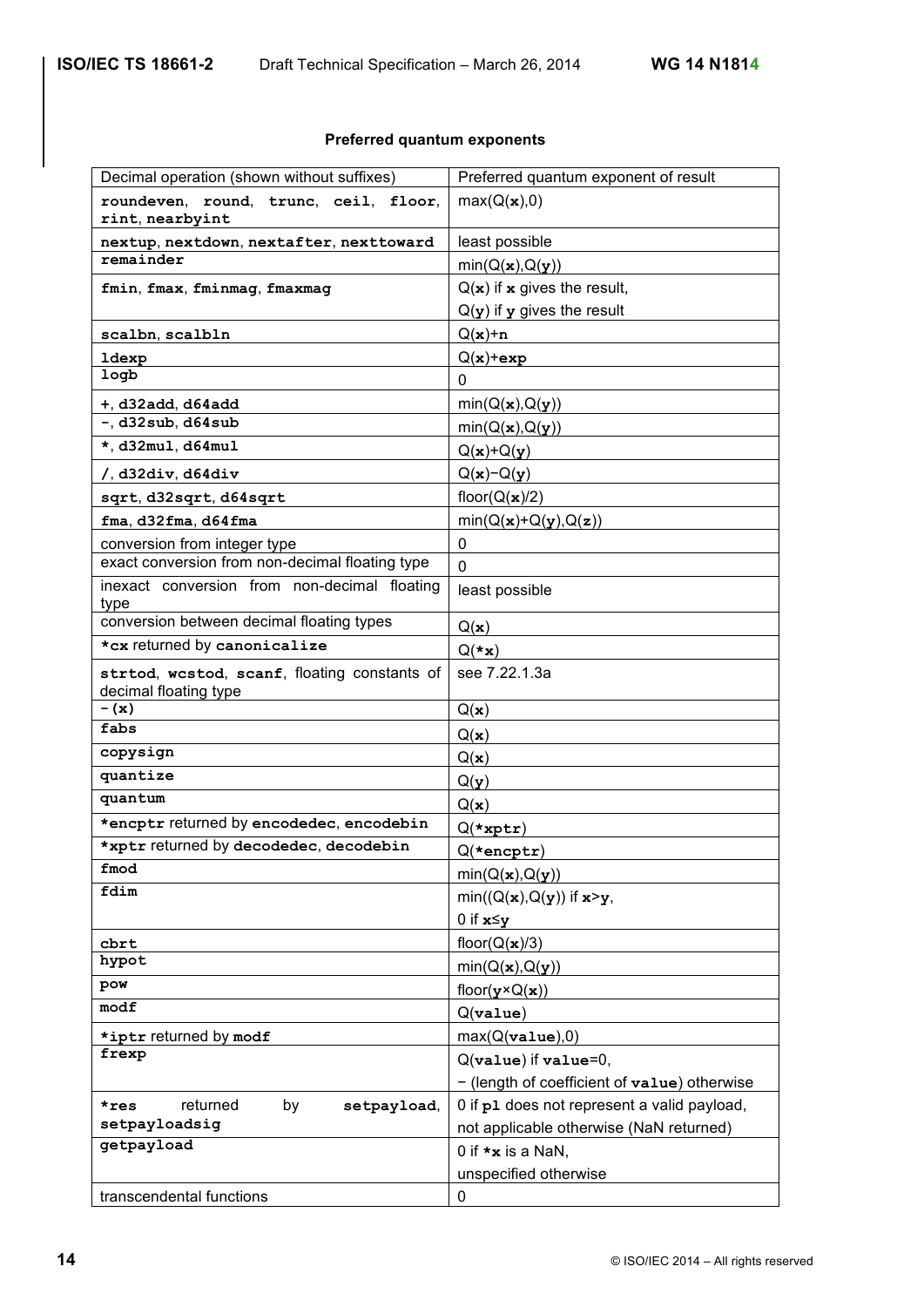## **8 Operation binding**

The table and subsequent text in F.3 as specified in Part 1 of Technical Specification 18661, with the further change below, show how the C decimal operations specified in this document, Part 2 of Technical Specification 18661, provide the operations required by IEC 60559 for decimal floating-point arithmetic.

## 5 **Change to C11 + TS18661-1:**

After F.3#10 (see Part 1 of Technical Specification 18661), append the following:

[13] Decimal versions of the C **remquo** function are not provided. (The C decimal **remainder** functions provide the remainder operation defined by IEC 60559.)

[14] The C **quantized***N* functions (7.12.11a.1) provide the quantize operation defined in IEC 60559 10 for decimal floating-point arithmetic.

[15] The binding for the convertFormat operation applies to all conversions among IEC 60559 formats. Therefore, for implementations that conform to Annex F, conversions between decimal floating types and standard floating types with IEC 60559 formats are correctly rounded and raise floating-point exceptions as specified in IEC 60559.

15 [16] IEC 60559 specifies the convertFromHexCharacter and convertToHexCharacter operations only for binary floating-point arithmetic.

[17] The C integer constant **10** provides the radix operation defined in IEC 60559 for decimal floating-point arithmetic.

[18] The C **samequantumd***N* functions (7.12.11a.2) provide the sameQuantum operation defined in 20 IEC 60559 for decimal floating-point arithmetic.

[19] The C **fe\_dec\_getround** (7.6.3.3) and **fe\_dec\_setround** (7.6.3.4) functions provide the getDecimalRoundingDirection and setDecimalRoundingDirection operations defined in IEC 60559 for decimal floating-point arithmetic. The macros (7.6) **FE\_DEC\_DOWNWARD**, **FE\_DEC\_TONEAREST**, FE DEC TONEARESTFROMZERO, FE DEC TOWARDZERO, and FE DEC UPWARD, which are used in 25 conjunction with the **fe\_dec\_getround** and **fe\_dec\_setround** functions, represent the IEC 60559 rounding-direction attributes roundTowardNegative, roundTiesToEven, roundTiesToAway, roundTowardZero, and roundTowardPositive, respectively.

[20] The C **quantumd***N* (7.12.11a.3) and **llquantexpd***N* (7.12.11a.4) functions compute the quantum and the (quantum) exponent *q* defined in IEC 60559 for decimal numbers viewed as having 30 integer significands.

[21] The C **encodedecd***N* (7.12.11b.1) and **decodedecd***N* (7.12.11b.2) functions provide the encodeDecimal and decodeDecimal operations defined in IEC 60559 for decimal floating-point arithmetic.

[22] The C **encodebind***N* (7.12.11b.3) and **decodebind***N* (7.12.11b.4) functions provide the 35 encodeBinary and decodeBinary operations defined in IEC 60559 for decimal floating-point arithmetic.

## **9 Conversions**

## **9.1 Conversions between decimal floating and integer types**

For conversions between real floating and integer types, C11 6.3.1.4 leaves the behavior undefined if the 40 conversion result cannot be represented (Annex F.3 and F.4 define the behavior). To help writing portable code, this Part of Technical Specification 18661 provides defined behavior for decimal floating types.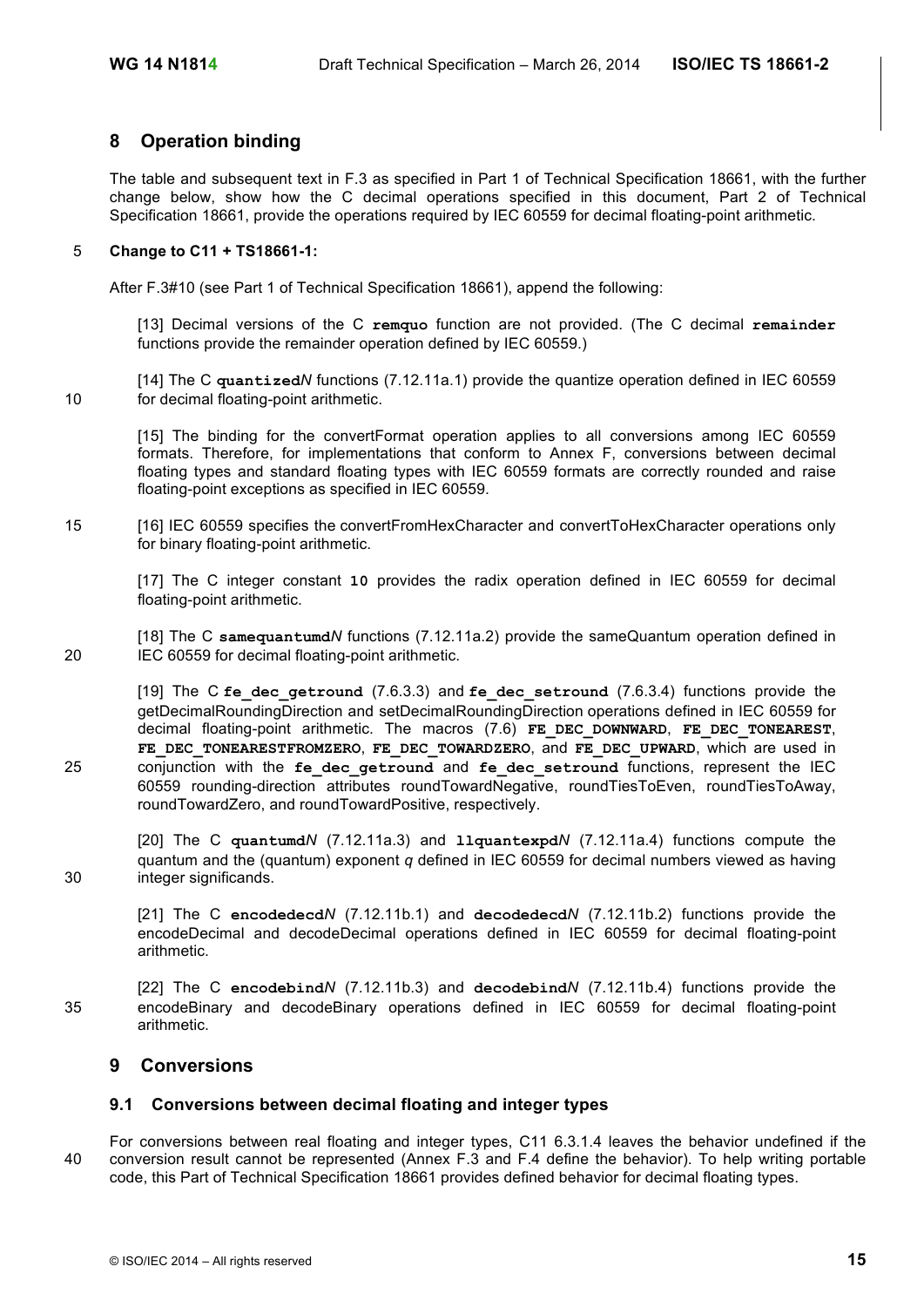## **Changes to C11 + TS18661-1:**

Change the first sentence of 6.3.1.4#1 from:

[1] When a finite value of real floating type is converted to an integer type ...

to:

5 [1] When a finite value of standard floating type is converted to an integer type …

Add the following paragraph after 6.3.1.4#1:

[1a] When a finite value of decimal floating type is converted to an integer type other than **\_Bool**, the fractional part is discarded (i.e., the value is truncated toward zero). If the value of the integral part cannot be represented by the integer type, the "invalid" floating-point exception shall be raised and 10 the result of the conversion is unspecified.

Change the first sentence of 6.3.1.4#2 from:

[2] When a value of integer type is converted to a real floating type, …

to:

[2] When a value of integer type is converted to a standard floating type, ...

15 Add the following paragraph after 6.3.1.4#2:

[2a] When a value of integer type is converted to a decimal floating type, if the value being converted can be represented exactly in the new type, it is unchanged. If the value being converted cannot be represented exactly, the result shall be correctly rounded with exceptions raised as specified in IEC 60559.

## 20 **9.2 Conversions among decimal floating types, and between decimal floating and standard floating types**

In the following change to C11 + TS18661-1, the specification of conversions among decimal floating types is similar to the existing one for **float**, **double**, and **long double**, except that when the result cannot be represented exactly, the specification requires correct rounding. It also requires correct rounding for 25 conversions from standard to decimal floating types. The specification in Annex F requires correct rounding for conversions from decimal to the standard floating types that conform to IEC 60559.

## **Change to C11 + TS18661-1:**

Replace 6.3.1.5#1:

[1] When a value of real floating type is converted to a real floating type, if the value being converted 30 can be represented exactly in the new type, it is unchanged. If the value being converted is in the range of values that can be represented but cannot be represented exactly, the result is either the nearest higher or nearest lower representable value, chosen in an implementation-defined manner. If the value being converted is outside the range of values that can be represented, the behavior is undefined. Results of some implicit conversions (6.3.1.8, 6.8.6.4) may be represented in greater 35 range and precision than that required by the new type.

with:

[1] When a value of real floating type is converted to a real floating type, if the value being converted can be represented exactly in the new type, it is unchanged.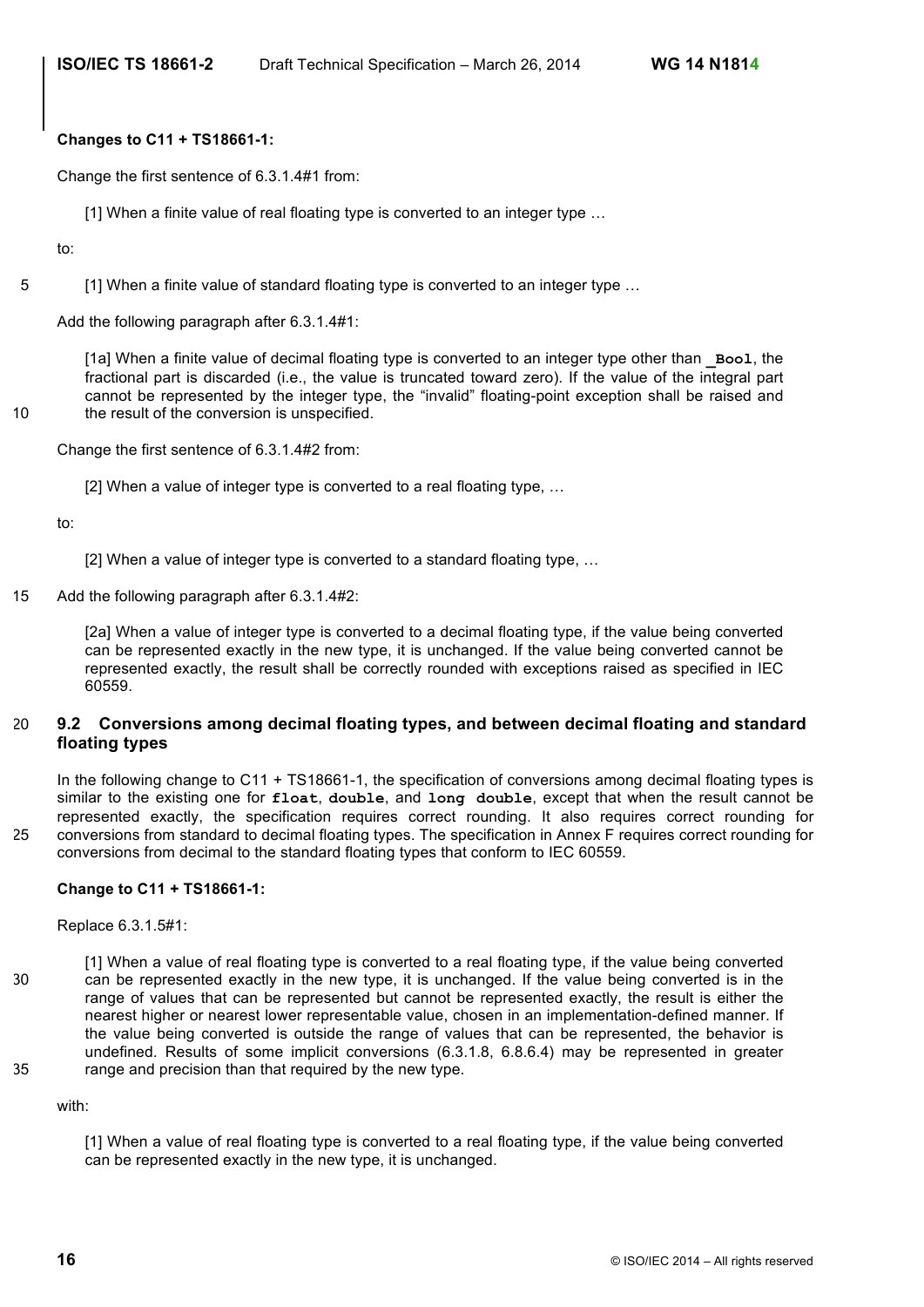[2] When a value of real floating type is converted to a standard floating type, if the value being converted is in the range of values that can be represented but cannot be represented exactly, the result is either the nearest higher or nearest lower representable value, chosen in an implementationdefined manner. If the value being converted is outside the range of values that can be represented, 5 the behavior is undefined.

[3] When a value of real floating type is converted to a decimal floating type, if the value being converted cannot be represented exactly, the result is correctly rounded with exceptions raised as specified in IEC 60559

[4] Results of some implicit conversions (6.3.1.8, 6.8.6.4) may be represented in greater range and 10 precision than that required by the new type.

## **9.3 Conversions between decimal floating and complex types**

This is covered by C11 6.3.1.7.

## **9.4 Usual arithmetic conversions**

In an application that is written using decimal floating-point arithmetic, mixed operations between decimal and 15 other real types are likely to occur only when interfacing with other languages, calling existing libraries written for binary floating-point arithmetic, or accessing existing data. Determining the common type for mixed operations is difficult because ranges overlap; therefore, mixed mode operations are not allowed and the programmer must use explicit casts. Implicit conversions are allowed only for simple assignment, **return** statement, and in argument passing involving prototyped functions.

## 20 **Change to C11 + TS18661-1:**

Insert the following in 6.3.1.8#1, after "This pattern is called the *usual arithmetic conversions*:"

If one operand has decimal floating type, the other operand shall not have standard floating, complex, or imaginary type.

First, if the type of either operand is **Decimal128**, the other operand is converted to **Decimal128**.

25 Otherwise, if the type of either operand is **Decimal64**, the other operand is converted to **\_Decimal64**.

Otherwise, if the type of either operand is **Decimal32**, the other operand is converted to **\_Decimal32**.

If there are no decimal floating types in the operands:

30 First, if the corresponding real type of either operand is **long double**, the other operand is converted, without ... <the rest of 6.3.1.8#1 remains the same>

## **9.5 Default argument promotion**

There is no default argument promotion specified for the decimal floating types. Default argument promotion covered in C11 6.5.2.2 [6] and [7] remains unchanged, and applies to standard floating types only.

## 35 **10 Constants**

New suffixes are added to denote decimal floating constants: **df** and **DF** for **\_Decimal32**, **dd** and **DD** for **\_Decimal64**, and **dl** and **DL** for **\_Decimal128**.

This specification does not carry forward two features introduced in TR 24732: the **FLOAT\_CONST\_DECIMAL64** pragma and the **d** and **D** suffixes for floating constants. The pragma changed the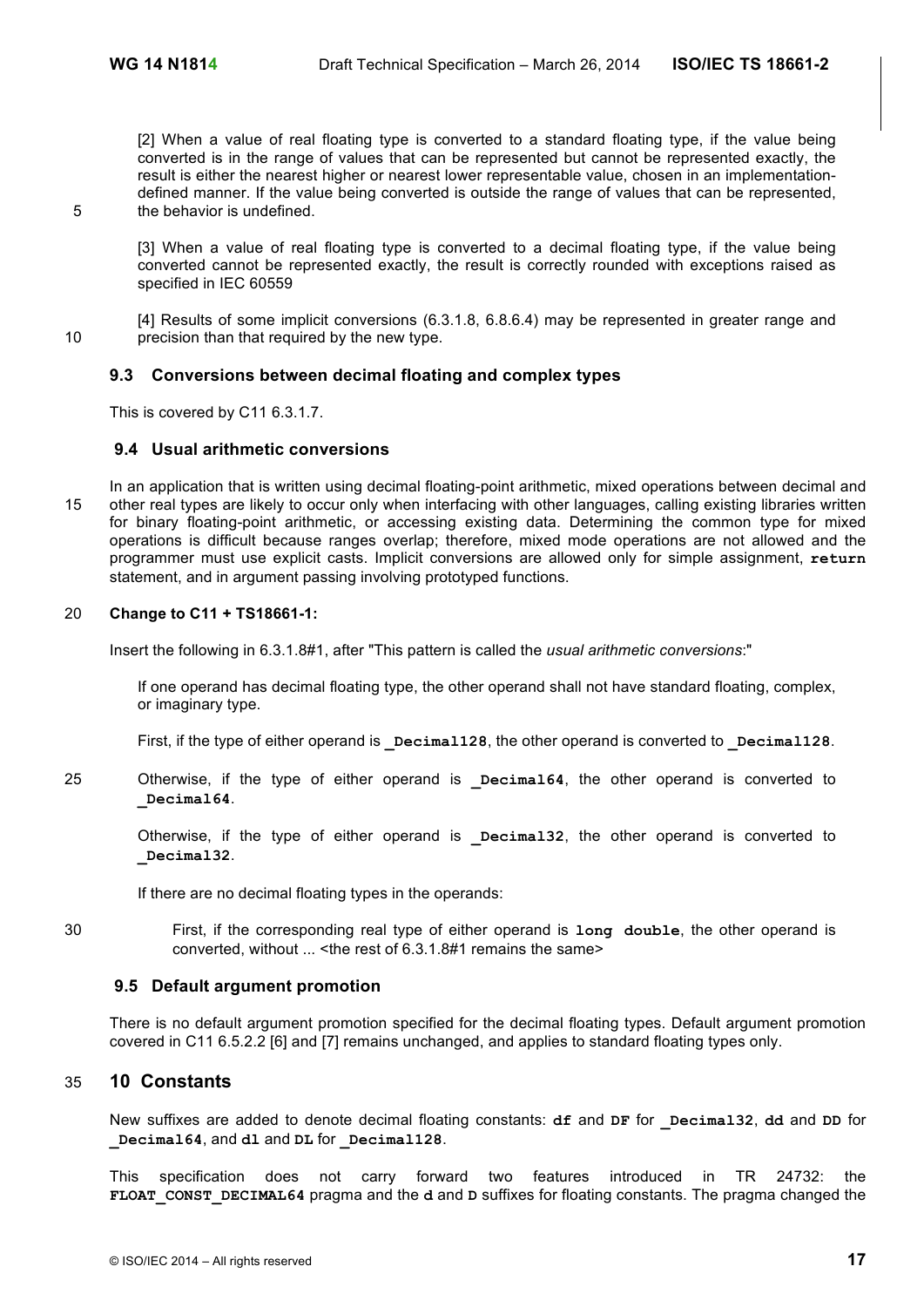interpretation of unsuffixed floating constants between double and **Decimal64**. The suffixes provided a way to designate **double** floating constants so that the pragma would not affect them. The pragma is not included because of its potential for inadvertently reinterpreting constants. Without the pragma, the suffixes are no longer needed. Also, significant implementations use the **d** and **D** suffixes for other purposes.

## 5 **Changes to C11 + TS18661-1:**

Change *floating-suffix* in 6.4.4.2 from:

*floating-suffix*: one of **f l F L**

to:

```
10 floating-suffix: one of
            f l F L df dd dl DF DD DL
```
Add the following after 6.4.4.2#2:

### **Constraints**

[2a] A *floating-suffix* **df**, **dd**, **dl**, **DF**, **DD**, or **DL** shall not be used in a *hexadecimal-floating-constant*.

15 Add the following paragraph after 6.4.4.2#4:

[4a] If a floating constant is suffixed by **df** or **DF**, it has type **\_Decimal32**. If suffixed by **dd** or **DD**, it has type **Decimal64**. If suffixed by **dl** or **DL**, it has type **Decimal128**.

Add the following paragraph after 6.4.4.2#5:

[5a] Floating constants of decimal floating type that have the same numerical value but different 20 quantum exponents have distinguishable internal representations. The quantum exponent is specified to be the same as for the corresponding **strtod32**, **strtod64**, or **strtod128** function for the same numeric string.

## **11 Arithmetic operations**

## **11.1 Operators**

25 The operators *Add* (C11 6.5.6), *Subtract* (C11 6.5.6), *Multiply* (C11 6.5.5), *Divide* (C11 6.5.5), *Relational operators* (C11 6.5.8), *Equality operators* (C11 6.5.9), *Unary Arithmetic operators* (C11 6.5.3.3), and *Compound Assignment operators* (C11 6.5.16.2) when applied to decimal floating type operands shall follow the semantics as defined in IEC 60559.

## **Changes to C11 + TS18661-1:**

30 Add the following after 6.5.5#2:

[2a] If either operand has decimal floating type, the other operand shall not have standard floating type, complex type, or imaginary type.

Add the following after 6.5.6#3:

```
[3a] If either operand has decimal floating type, the other operand shall not have standard floating
35 \vert type, complex type, or imaginary type.
```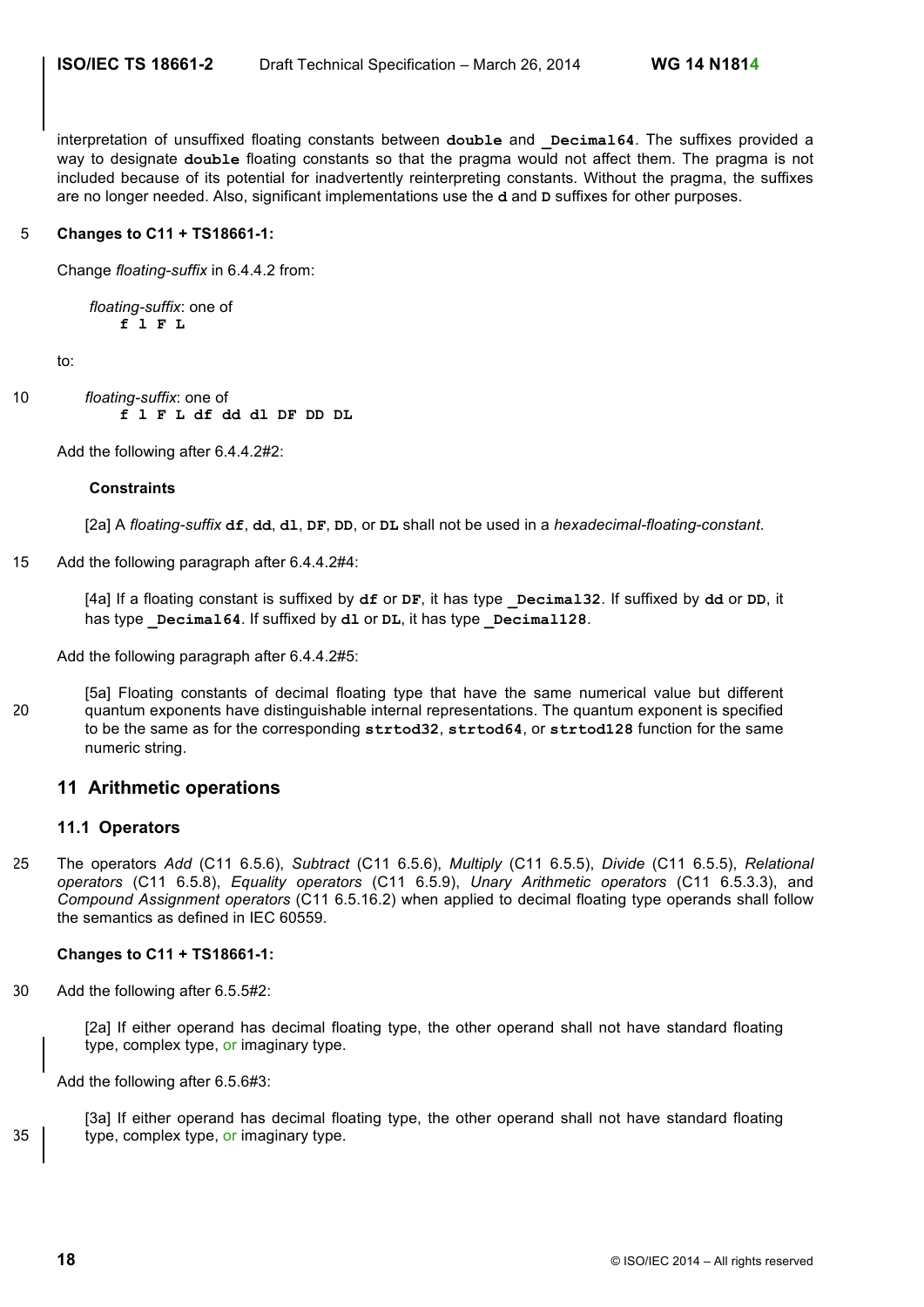Add the following after 6.5.8#2:

[2a] If either operand has decimal floating type, the other operand shall not have standard floating type.

Add the following after 6.5.9#2:

5 [2a] If either operand has decimal floating type, the other operand shall not have standard floating type, complex type, or imaginary type.

Add the following after 6.5.15#3:

[3a] If either of the second or third operands has decimal floating type, the other operand shall not have standard floating type, complex type, or imaginary type.

10 Add the following after 6.5.16.2#2:

[2a] If either operand has decimal floating type, the other operand shall not have standard floating type, complex type, or imaginary type.

## **11.2 Functions**

The headers and library supply a number of functions and function-like macros that support decimal floating-15 point arithmetic with the semantics specified in IEC 60559, including producing results with the preferred quantum exponent where appropriate. That support is provided by the following:

From C11 **<math.h>**, with changes in Part 1 of Technical Specification 18661, the decimal floating-point versions of:

**sqrt**, **fma**, **fabs**, **fmax**, **fmin**, **ceil**, **floor**, **trunc**, **round**, **rint**, **lround**, **llround**, **ldexp**, 20 **frexp**, **ilogb**, **logb, scalbn**, **scalbln**, **copysign**, **remainder**, **isnan**, **isinf**, **isfinite**, **isnormal**, **signbit**, **fpclassify**, **isunordered**, **isgreater**, **isgreaterequal**, **isless**, **islessequal** and **islessgreater**.

From the **<math.h>** extensions specified in Part 1 of Technical Specification 18661, the decimal floating-point versions of:

- 25 **roundeven**, **nextup**, **nextdown**, **fminmag**, **fmaxmag**, **llogb**, **fadd**, **faddl**, **daddl**, **fsub**, **fsubl**, **dsubl**, **fmul**, **fmull**, **dmull**, **fdiv**, **fdivl**, **ddivl**, **fsqrt**, **fsqrtl**, **dsqrtl**, **ffma**, **ffmal**, **dfmal**, **fromfp**, **ufromfp**, **fromfpx**, **ufromfpx**, **canonicalize**, **iseqsig**, **issignaling**, **issubnormal**, **iscanonical**, **iszero**, **totalorder**, **totalordermag**, **getpayload**, **setpayload**, and **setpayloadsig**.
- 30 The **<math.h>** extensions specified below in 12.4 for the decimal-specific functions:

**quantized***N*, **samequantumd***N*, **quantumd***N*, **llquantexpd***N*, **encodedecd***N*, **decodedecd***N*, **encodebind***N*, and **decodebind***N*.

From C11 <**fenv.h>**, facilities dealing with decimal context:

**feraiseexcept**, **feclearexcept**, **fetestexcept**, **fesetexceptflag**, **fegetexceptflag**, 35 **fesetenv**, **fegetenv**, **feupdateenv**, and **feholdexcept**.

From the **<fenv.h>** extensions specified in Part 1 of Technical Specification 18661, facilities dealing with decimal context:

**fetestexceptflag**, **fesetexcept**, **fegetmode**, and **fesetmode**.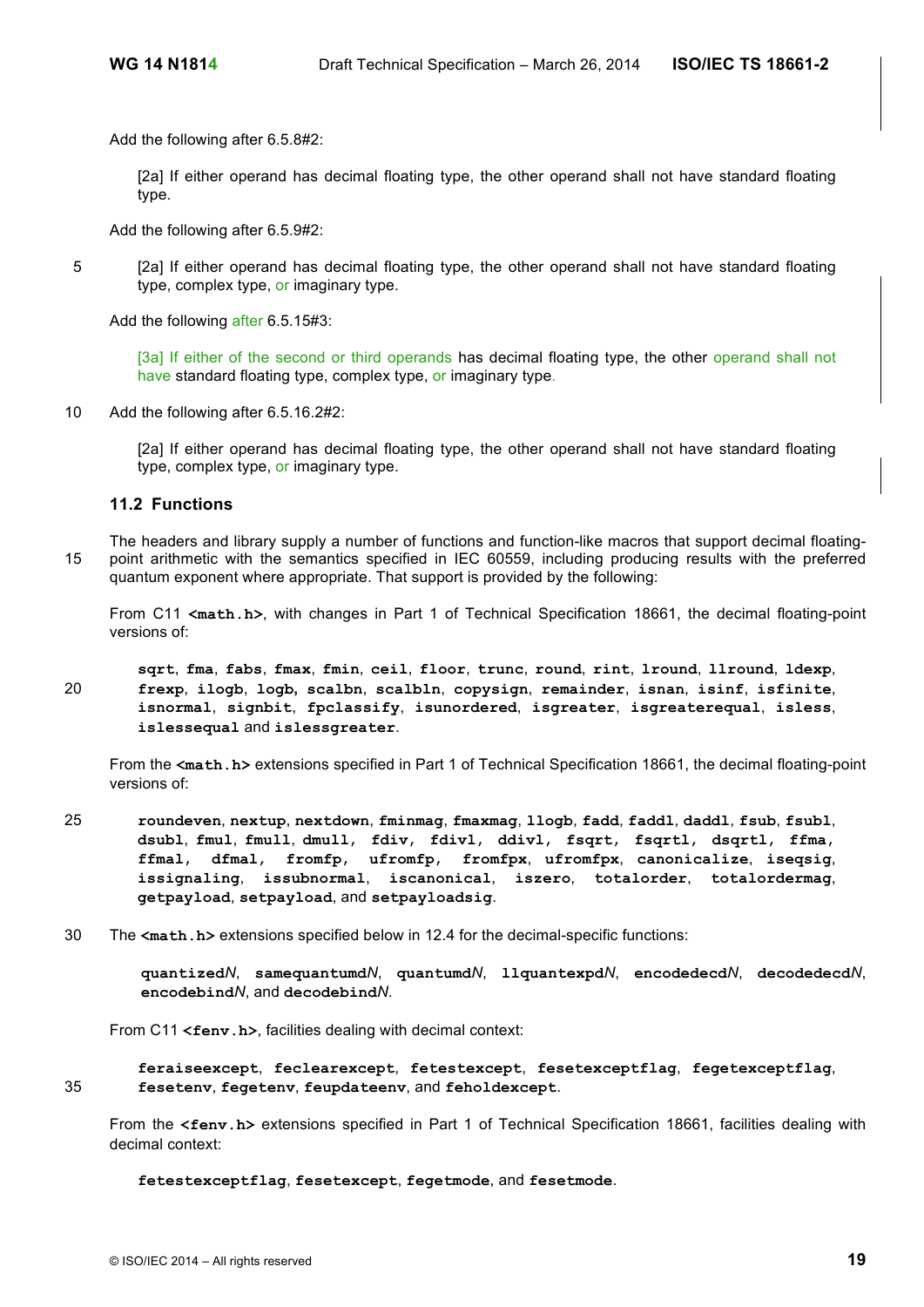From the **<fenv.h>** extensions specified in this Part of Technical Specification 18661, facilities dealing with decimal context:

## **fe\_dec\_getround** and **fe\_dec\_setround**.

From **<stdio.h>**, decimal floating-point modified format specifiers for:

### 5 The **printf**/**scanf** family of functions.

From **<stdlib.h>** and **<wchar.h>**, with changes in Part 1 of Technical Specification 18661, the decimal floating-point versions of:

#### **strtod** and **wcstod**.

From the **<stdlib.h>** extensions specified in Part 1 of Technical Specification 18661, the decimal floating-10 point versions of:

#### **strfromd**.

From **<wchar.h>**, decimal floating-point modified format specifiers for:

The **wprintf**/**wscanf** family of functions.

## **11.3 Conversions**

15 Conversions between different floating types and conversions to and from integer types are covered in clause 9.

## **11.4 Expression transformations**

The following changes to C11 + TS18661-1 alert implementors that some expression transformations must be avoided in order to preserve the quantum exponent (7) of decimal floating-point numbers.

### 20 **Changes to C11 + TS18661-1:**

In F.9.2, insert before paragraph #1:

[0] Valid expression transformations must preserve numerical values.

In F.9.2, insert at the beginning of paragraph #1:

[1] The equivalences noted below apply to expressions of standard floating types.

#### 25 In F.9.2, append:

[2] For expressions of decimal floating types, transformations must preserve quantum exponents, as well as numerical values (5.2.4.2.2a).

[3] EXAMPLE **1.**  $\times$  *x*  $\cdot$  > *x* is valid for decimal floating-point expressions *x*, but **1.0**  $\times$  *x*  $\cdot$  > *x* is not:

$$
1. \times 12.34 = (1, 1, 0) \times (1, 1234, -2) = (1, 1234, -2) = 12.34
$$

30 1.0 × 12.34 = (1, 10, −1) x (1, 1234, −2) = (1, 12340, −3) = 12.340

The results are numerically equal, but have different quantum exponents, hence have different values.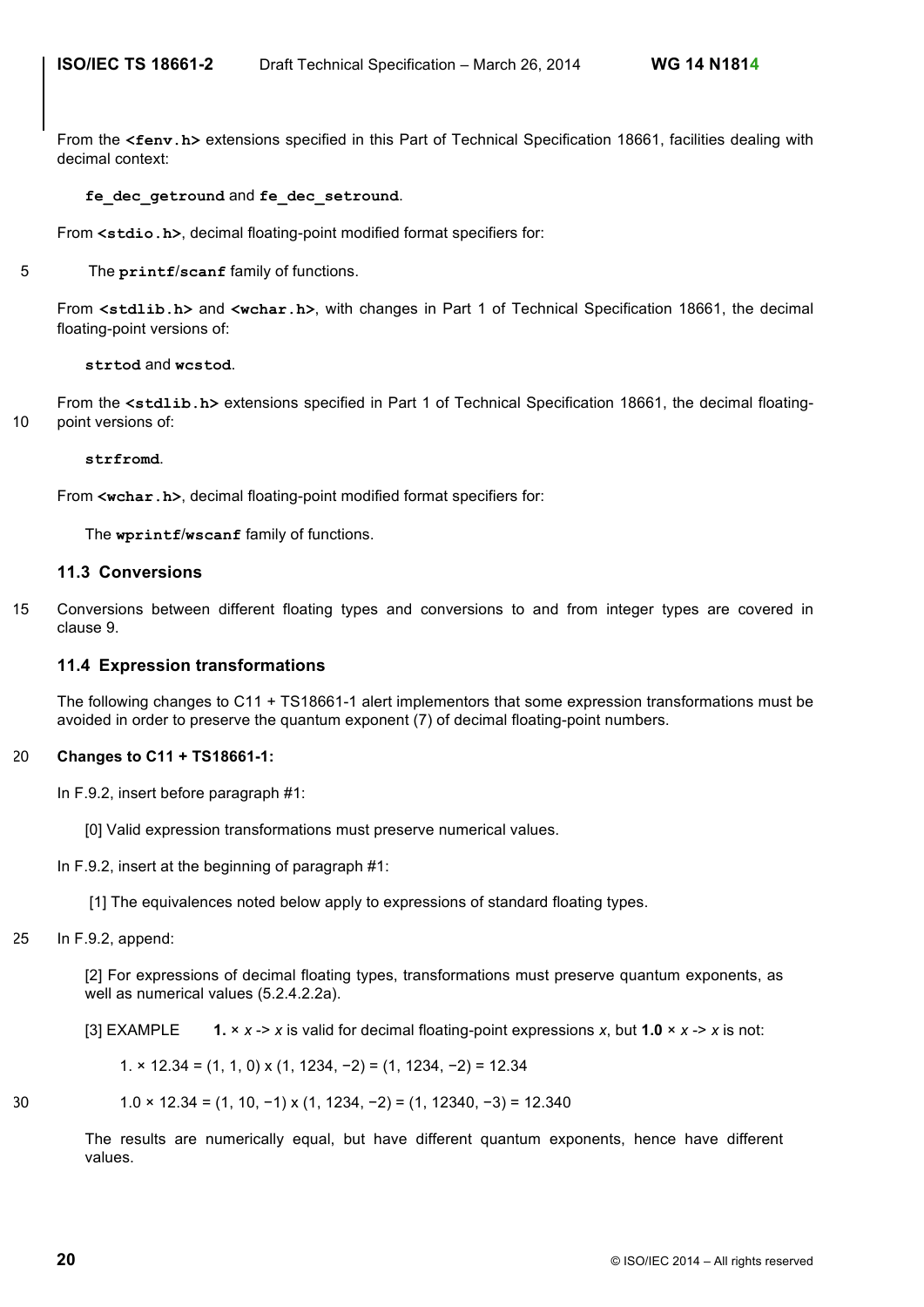## **12 Library**

## **12.1 Standard headers**

The functions, macros, and types declared or defined in Clause 12 and its subclauses are only declared or defined by their respective headers if the macro **\_\_STDC\_WANT\_IEC\_60559\_DFP\_EXT\_\_** is defined at the 5 point in the source file where the appropriate header is first included.

## **12.2 Decimal floating-point environment in <fenv.h>**

The floating-point environment specified in C11 7.6 applies to operations for both standard floating types and decimal floating types. This is to implement the *context* defined in IEC 60559. The existing general C11 specification gives flexibility to an implementation on which part of the environment is accessible to programs.

10 Annex F requires support for all the (binary) rounding directions and exception flags (for operations for standard floating types). This document requires support for all the rounding directions and exceptions flags for operations for decimal floating types.

IEC 60559 requires separate rounding modes for binary and decimal floating-point operations. This document requires a separate rounding mode for decimal floating-point operations if the standard floating types are not 15 decimal, and it allows the implementation to define whether the rounding modes are separate or the same if the standard floating types are decimal.

### **Rounding mode macros**

| For decimal floating types | For standard floating types | IEC 60559                       |
|----------------------------|-----------------------------|---------------------------------|
| FE DEC TOWARDZERO          | FE TOWARDZERO               | Toward zero                     |
| FE DEC TONEAREST           | FE TONEAREST                | To nearest, ties to even        |
| FE DEC UPWARD              | FE UPWARD                   | Toward plus infinity            |
| FE DEC DOWNWARD            | FE DOWNWARD                 | Toward minus infinity           |
| FE DEC TONEARESTFROMZERO   | n/a                         | To nearest, ties away from zero |

## **Changes to C11 + TS18661-1:**

20 Add the following after 7.6#6:

[6a] Decimal floating-point operations and IEC 60559 binary floating-point operations (Annex F) access the same floating-point exception status flags.

In 7.6#8, delete the sentence (and retain footnote 211 at the end of the paragraph):

The defined macros expand to integer constant expressions whose values are distinct nonnegative 25 values.

Add the following after 7.6#8:

[8a] Each of the macros

**FE\_DEC\_DOWNWARD FE\_DEC\_TONEAREST** 30 **FE\_DEC\_TONEARESTFROMZERO FE\_DEC\_TOWARDZERO FE\_DEC\_UPWARD**

is defined for use with the **fe\_dec\_getround** and **fe\_dec\_setround** functions for getting and 35 setting the dynamic rounding direction mode, and with the **FENV\_DEC\_ROUND** rounding control pragma (7.6.1b) for specifying a constant rounding direction, for decimal floating-point operations. The decimal rounding direction affects all (inexact) operations that produce a result of decimal floating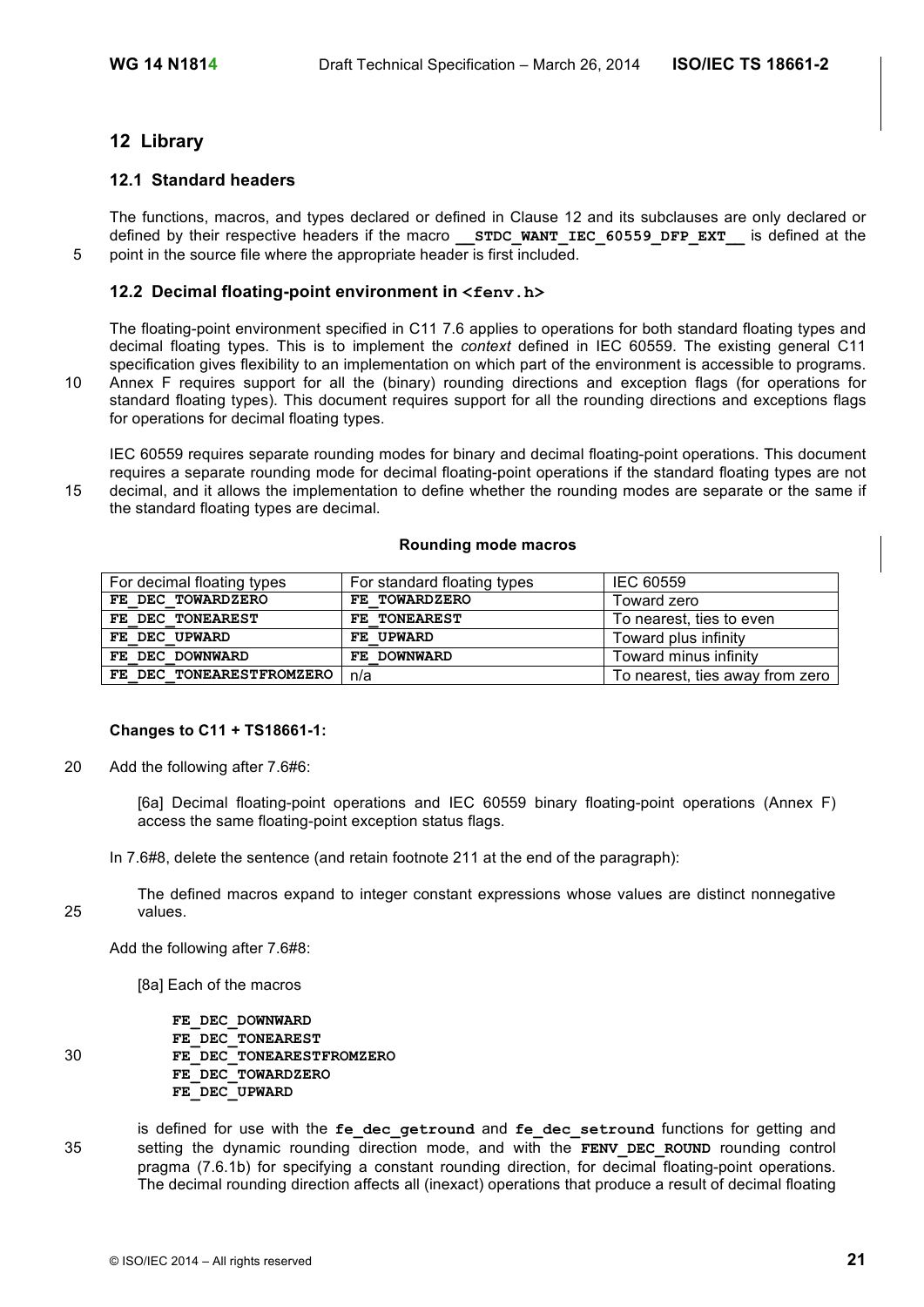type and all operations that produce an integer or character sequence result and have an operand of decimal floating type, unless stated otherwise. The macros expand to integer constant expressions whose values are distinct nonnegative values.

[8b] During translation, constant rounding direction modes for decimal floating-point arithmetic are in 5 effect where specified. Elsewhere, during translation the decimal rounding direction mode is **FE\_DEC\_TONEAREST**.

[8c] At program startup the dynamic rounding direction mode for decimal floating-point arithmetic is initialized to **FE\_DEC\_TONEAREST**.

In 7.6.1a#2, change the first sentence from:

10 The **FENV** ROUND pragma provides a means to specify a constant rounding direction for floating-point operations within a translation unit or compound statement.

to:

The **FENV** ROUND pragma provides a means to specify a constant rounding direction for floating-point operations for standard floating types within a translation unit or compound statement.

15 In 7.6.1a#3, change the first sentence from:

*direction* shall be one of the rounding direction macro names defined in 7.6, or **FE\_DYNAMIC.**

to:

*direction* shall be one of the names of the supported rounding direction macros for operations for standard floating types (7.6), or **FE\_DYNAMIC.**

20 In 7.6.1a#4, replace the first sentence:

Within the scope of an FENV ROUND directive establishing a mode other than FE DYNAMIC, all floating-point operators, …

with:

The FENV ROUND directive affects operations for standard floating types. Within the scope of an 25 **FENV\_ROUND** directive establishing a mode other than **FE\_DYNAMIC,** floating-point operators, …

In 7.6.1a#4, change the table title from:

#### **Functions affected by constant rounding modes**

to:

## **Functions affected by constant rounding modes – for standard floating types**

30 In 7.6.1a#4, change the sentence following the table from:

Each **<math.h>** functon listed in the table above indicates the family of functions of all supported types (for example, **acosf** and **acosl** as well as **acos**).

to:

Each <math.h> functon listed in the table above indicates the family of functions of all standard 35 floating types (for example, **acosf** and **acosl** as well as **acos**).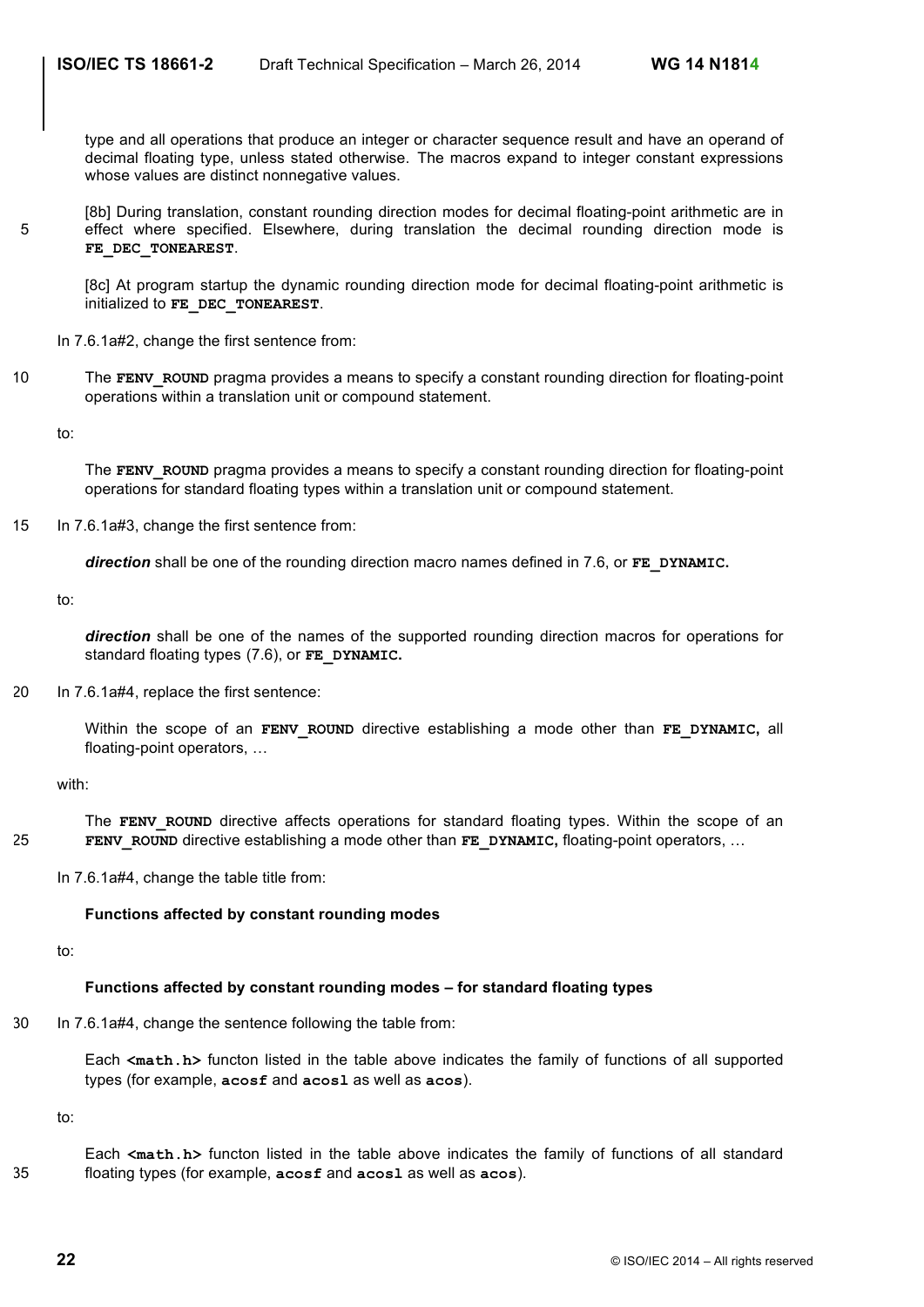In 7.6.1a#4, change the last sentence from:

Floating constants (6.4.4.2) that occur in the scope of a constant rounding mode shall be interpreted according to that mode.

to:

5 Floating constants (6.4.4.2) of a standard floating type that occur in the scope of a constant rounding mode shall be interpreted according to that mode.

After 7.6.1a, insert:

## **7.6.1b Decimal rounding control pragma**

## **Synopsis**

10 **[1] #define \_\_STDC\_WANT\_IEC\_60559\_DFP\_EXT\_\_ #include <fenv.h> #pragma STDC FENV\_DEC\_ROUND** *dec-direction*

## **Description**

15 [2] The **FENV\_DEC\_ROUND** pragma is a decimal floating-point analogue of the **FENV\_ROUND** pragma. If **FLT\_RADIX** is not 10, the **FENV\_DEC\_ROUND** pragma affects operators, functions, and floating constants only for decimal floating types. The affected functions are listed in the table below. If **FLT\_RADIX** is 10, whether the **FENV\_ROUND** and **FENV\_DEC\_ROUND** pragmas alter the rounding direction of both standard and decimal floating-point operations is implementation-defined. **dec-***direction* shall be one of 20 the decimal rounding direction macro names (**FE\_DEC\_DOWNWARD**, **FE\_DEC\_TONEAREST**, **FE\_DEC\_TONEARESTFROMZERO**, **FE\_DEC\_TOWARDZERO**, and **FE\_DEC\_UPWARD**) defined in 7.6, to specify a constant rounding mode, or FE DEC DYNAMIC, to specify dynamic rounding. The corresponding dynamic rounding mode can be established by a call to **fe\_dec\_setround.**

| Functions affected by constant rounding modes – for decimal floating types |  |  |  |  |
|----------------------------------------------------------------------------|--|--|--|--|
|----------------------------------------------------------------------------|--|--|--|--|

| Header                | <b>Function groups</b>                       |
|-----------------------|----------------------------------------------|
| $nath.h>$             | acosdN, asindN, atandN, atan2dN              |
| $math.h$              | cosdN, sindN, tandN                          |
| <math.h></math.h>     | $acosh dN$ , asinhd $N$ , atanhd $N$         |
| $math.h$              | $\cosh dN$ , sinhd $N$ , tanhd $N$           |
| $mathh.h>$            | $expdN$ , $exp2dN$ , $expm1dN$               |
| $mathh.h>$            | logdN, log10dN, log1pdN, log2dN              |
| $math. h>$            | scalbndN, scalblndN, ldexpdN                 |
| $math. h>$            | cbrtdN, hypotdN, powdN, sqrtdN               |
| $mathh.h>$            | $erfdN$ , $erfcdN$                           |
| $nath.h$              | $1$ gammad $N$ , tgammad $N$                 |
| $nath.h$              | rintdN, nearbyintdN, 1rintdN, 11rintdN       |
| <math.h></math.h>     | quantizedN                                   |
| $mathh.h>$            | <b>Homibi</b>                                |
| $nath.h$              | $f$ mad $N$                                  |
| $mathh.h>$            | dMadddN, dMsubdN, dMmuldN, dMdivdN, dMfmadN, |
|                       | dMsqrtdN                                     |
| <stdlib.h></stdlib.h> | strfromdN, strtodN                           |
| $wchar.h$             | wcstodN                                      |
| <stdio.h></stdio.h>   | printf and scanf families                    |
| $wchar.b>$            | wprintf and wscanf families                  |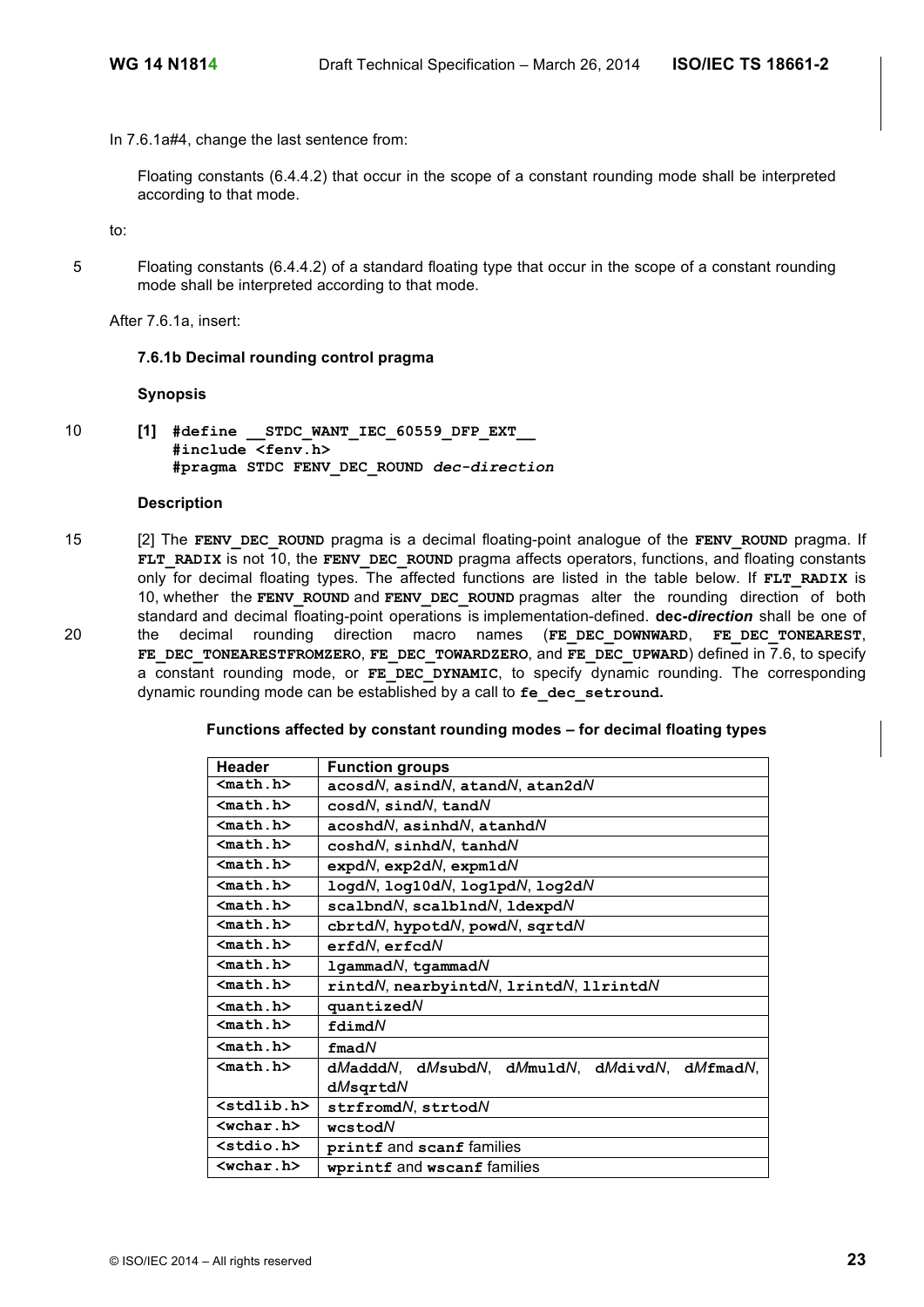Add the following after 7.6.3.2:

#### **7.6.3.3 The fe\_dec\_getround function**

#### **Synopsis**

```
5 [1] #define __STDC_WANT_IEC_60559_DFP_EXT__
          #include <fenv.h>
          int fe_dec_getround(void);
```
### **Description**

10 [2] The **fe\_dec\_getround** function gets the current value of the dynamic rounding direction mode for decimal floating-point operations.

#### **Returns**

[3] The **fe** dec getround function returns the value of the rounding direction macro representing the current dynamic rounding direction for decimal floating-point operations, or a negative value if 15 there is no such rounding macro or the current rounding direction is not determinable.

#### **7.6.3.4 The fe\_dec\_setround function**

#### **Synopsis**

```
[1] #define __STDC_WANT_IEC_60559_DFP_EXT__
           #include <fenv.h>
20 int fe dec setround(int round);
```
### **Description**

[2] The *fe* dec setround function sets the dynamic rounding direction mode for decimal floatingpoint operations to be the rounding direction represented by its argument **round**. If the argument is 25 not equal to the value of a decimal rounding direction macro, the rounding direction is not changed.

[3] If **FLT\_RADIX** is not 10, the rounding direction altered by the **fesetround** function is independent of the rounding direction altered by the **fe\_dec\_setround** function; otherwise if FLT RADIX is 10, whether the fesetround and fe dec setround functions alter the rounding direction of both standard and decimal floating-point operations is implementation-defined.

## 30 **Returns**

[4] The *fe* dec setround function returns a zero value if and only if the argument is equal to a decimal rounding direction macro (that is, if and only if the dynamic rounding direction mode for decimal floating-point operations was set to the requested rounding direction).

### **12.3 Decimal mathematics in <math.h>**

- 35 The list of types, macros, and functions specified in the mathematics library is extended to handle decimal floating types. These include functions specified in C11 (7.12.4, 7.12.5, 7.12.6, 7.12.7, 7.12.8, 7.12.9, 7.12.10, 7.12.11, 7.12.12, and 7.12.13) and in Part 1 of Technical Specification 18661 (14.1, 14.2, 14.3, 14.4, 14.5, 14.8, 14.9, and 14.0). With the exception of the decimal floating-point functions listed in 11.2, which have accuracy as specified in IEC 60559, the accuracy of decimal floating-point results is implementation-defined. 40 The implementation may state that the accuracy is unknown. All classification macros specified in C11
- (7.12.3) and in Part 1 of Technical Specification 18661 (14.7) are also extended to handle decimal floating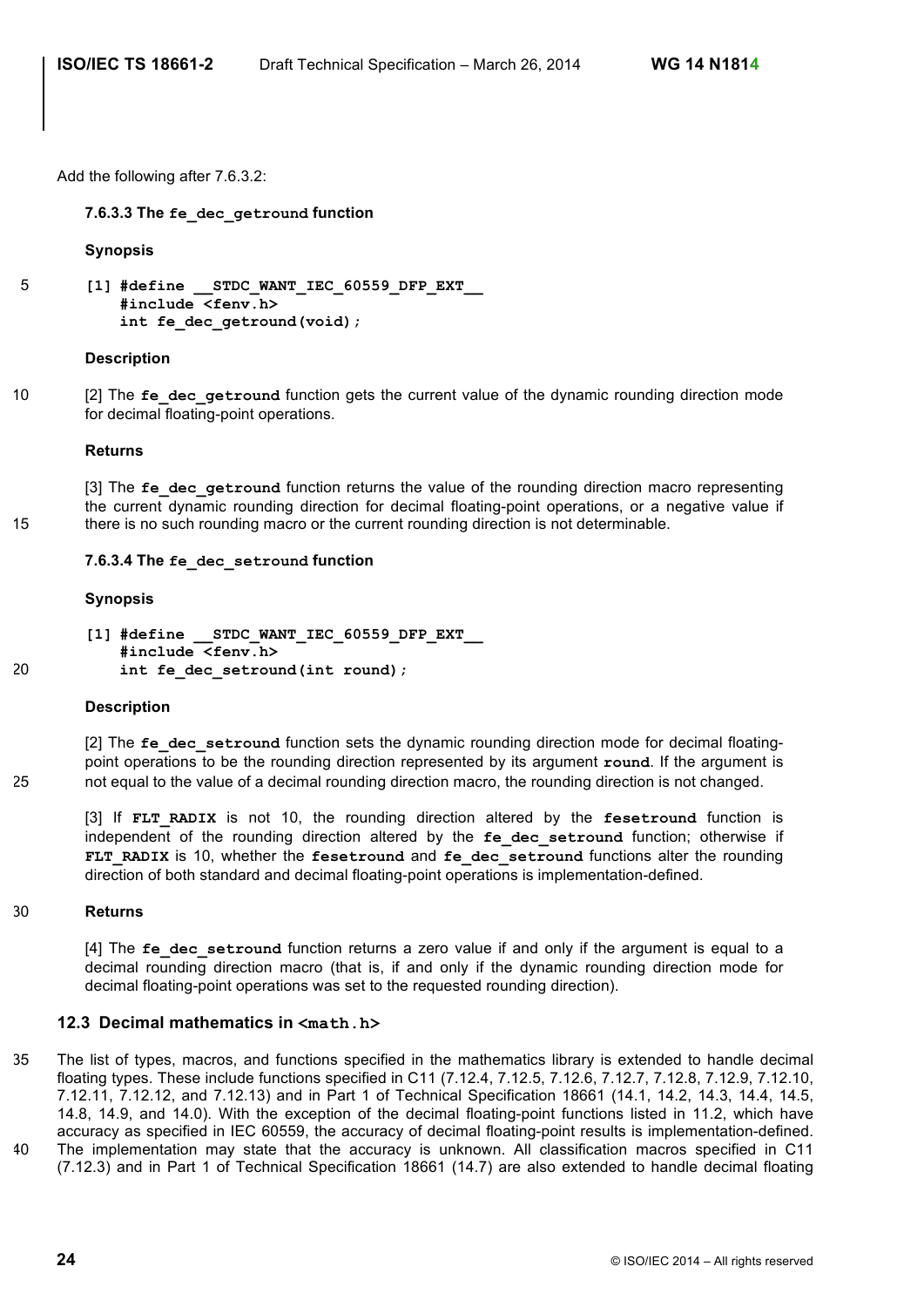types. The same applies to all comparison macros specified in C11 (7.12.14) and in Part 1 of Technical Specification 18661 (14.6).

The names of the functions are derived by adding suffixes **d32**, **d64**, and **d128** to the **double** version of the function name, except for the functions that round result to narrower type (7.12.13a).

## 5 **Changes to C11 + TS18661-1:**

Add after 7.12#2:

[2a] The types

**\_Decimal32\_t \_Decimal64\_t**

10

are decimal floating types at least as wide as **Decimal32** and **Decimal64**, respectively, and such that **\_Decimal64\_t** is at least as wide as **\_Decimal32\_t**. If **DEC\_EVAL\_METHOD** equals 0, **Decimal32** t and **Decimal64** t are **Decimal32** and **Decimal64**, respectively; if DEC EVAL METHOD equals 1, they are both **Decimal64**; if DEC EVAL METHOD equals 2, they are 15 both **Decimal128**; and for other values of **DEC** EVAL METHOD, they are otherwise implementationdefined.

Add after 7.12#3:

[3a] The macro

**HUGE\_VAL\_D32**

20 expands to a constant expression of type **Decimal32** representing positive infinity. The macros

**HUGE\_VAL\_D64 HUGE\_VAL\_D128**

are respectively **Decimal64** and **Decimal128** analogues of **HUGE** VAL D32.

25 Add after 7.12#4:

[4a] The macro

**DEC\_INFINITY**

expands to a constant expression of type **Decimal32** representing positive infinity.

Add after 7.12#5, before 7.12#5a (see Part 1 of Technical Specification 18661):

30 [5a-] The macro

**DEC\_NAN**

expands to a constant expression of type **Decimal32** representing a quiet NaN.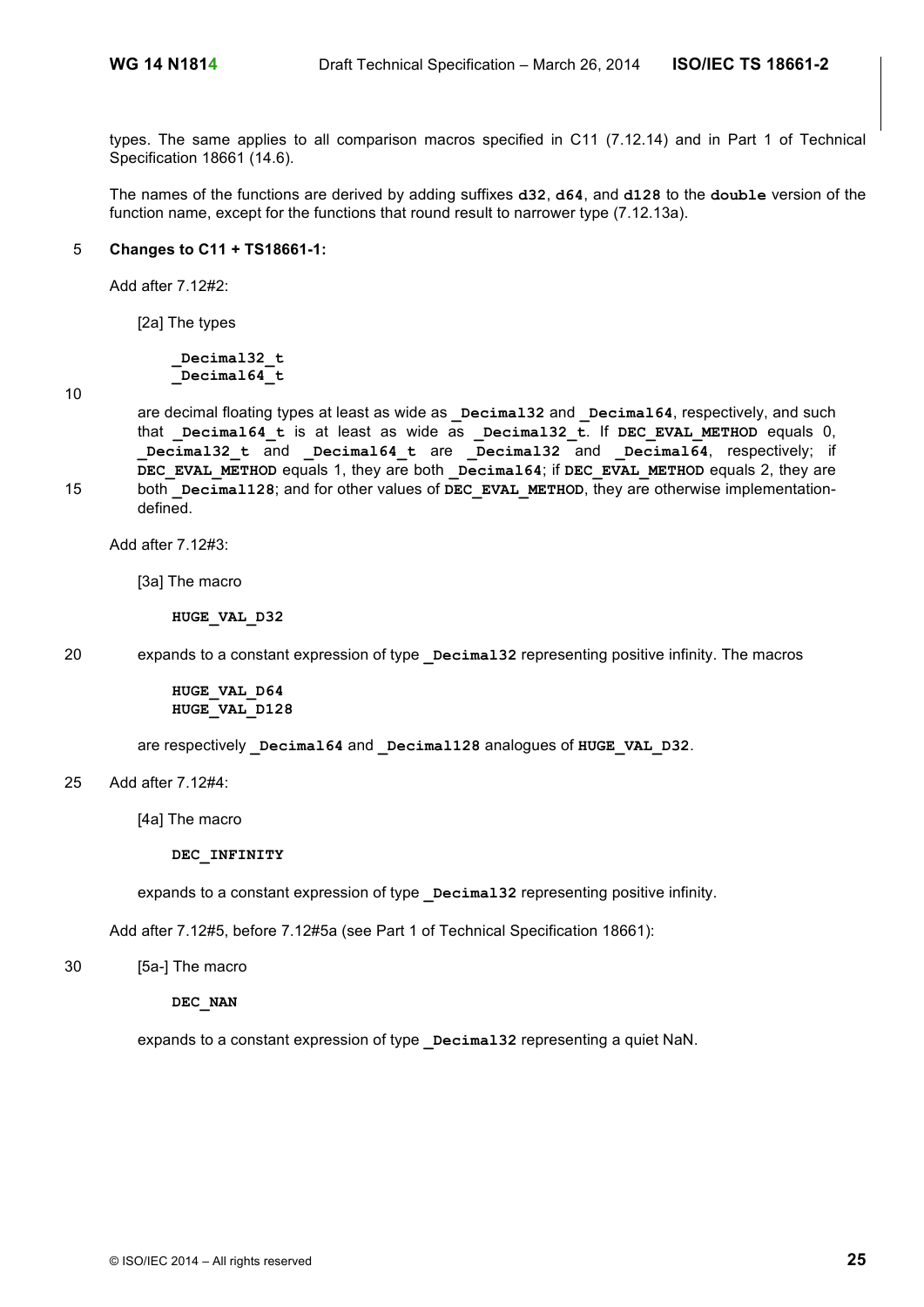Add after 7.12#5a:

[5b] The decimal signaling NaN macros

**SNAND32 SNAND64** 5 **SNAND128**

> each expands to a constant expression of the respective decimal floating type representing a signaling NaN. If a signaling NaN macro is used for initializing an object of the same type that has static or thread-local storage duration, the object is initialized with a signaling NaN value.

10 Add after 7.12#7a:

[7b] The macros

**FP\_FAST\_FMAD32 FP\_FAST\_FMAD64 FP\_FAST\_FMAD128**

15

are, respectively, **\_Decimal32**, **\_Decimal64**, and **\_Decimal128** analogues of **FP\_FAST\_FMA**.

[7c] The macros

|    | FAST D32ADDD64<br>FP         |
|----|------------------------------|
|    | FP FAST D32ADDD128           |
| 20 | FP FAST D64ADDD128           |
|    | FAST D32SUBD64<br>FP.        |
|    | FAST D32SUBD128<br>FP        |
|    | <b>FAST D64SUBD128</b><br>FP |
|    | FP FAST D32MULD64            |
| 25 | FP FAST D32MULD128           |
|    | FP FAST D64MULD128           |
|    | FP FAST D32DIVD64            |
|    | FP FAST D32DIVD128           |
|    | FP FAST D64DIVD128           |
| 30 | FP FAST D32FMAD64            |
|    | FP FAST D32FMAD128           |
|    | FP FAST D64FMAD128           |
|    | FP FAST D32SORTD64           |
|    | FP FAST D32SORTD128          |
| 35 | <b>FP FAST D64SORTD128</b>   |

are decimal analogues of **FP\_FAST\_FADD**, **FP\_FAST\_FADDL**, **FP\_FAST\_DADDL**, etc.

Add the following list of function prototypes to the synopsis of the respective subclauses:

7.12.4 Trigonometric functions

```
40 _Decimal32 acosd32(_Decimal32 x);
            _Decimal64 acosd64(_Decimal64 x);
          _Decimal128 acosd128(_Decimal128 x);
           _Decimal32 asind32(_Decimal32 x);
45 _Decimal64 asind64(_Decimal64 x);
          _Decimal128 asind128(_Decimal128 x);
           Decimal32 atand32 ( Decimal32 x);
           Decimal64 atand64 (Decimal64 x);
50 _Decimal128 atand128(_Decimal128 x);
```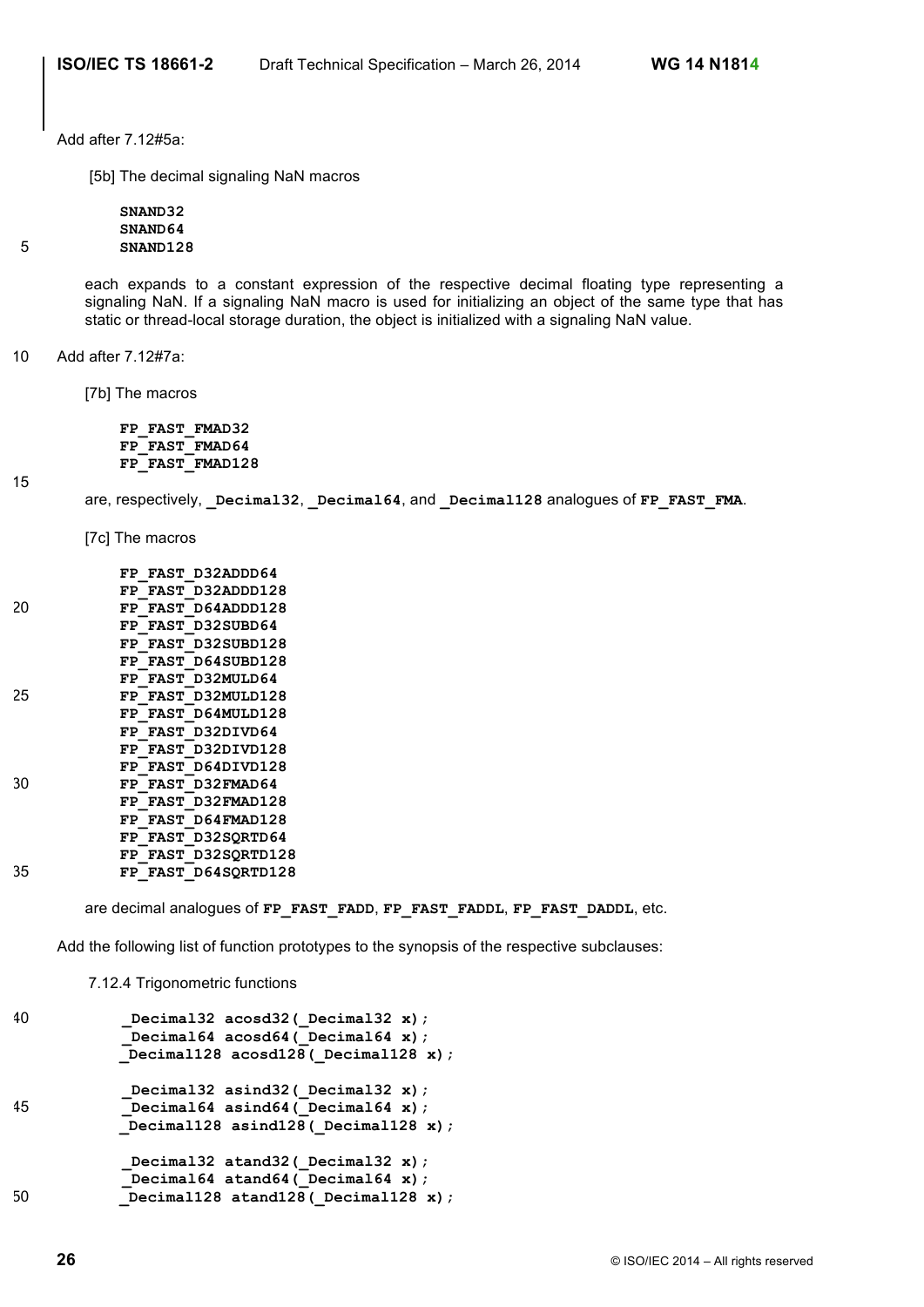**\_Decimal32 atan2d32(\_Decimal32 y, \_Decimal32 x); \_Decimal64 atan2d64(\_Decimal64 y, \_Decimal64 x); \_Decimal128 atan2d128(\_Decimal128 y, \_Decimal128 x);** 5  **\_Decimal32 cosd32(\_Decimal32 x);** Decimal64 cosd64(Decimal64 x); **\_Decimal128 cosd128(\_Decimal128 x);** 10 **\_Decimal32 sind32(\_Decimal32 x);** Decimal64 sind64 (Decimal64 x); **\_Decimal128 sind128(\_Decimal128 x);** Decimal32 tand32(Decimal32 x); 15 **\_Decimal64 tand64(\_Decimal64 x); \_Decimal128 tand128(\_Decimal128 x);** 7.12.5 Hyperbolic functions  **\_Decimal32 acoshd32(\_Decimal32 x); \_Decimal64 acoshd64(\_Decimal64 x);** 20 **\_Decimal128 acoshd128(\_Decimal128 x); \_Decimal32 asinhd32(\_Decimal32 x);** Decimal64 asinhd64(Decimal64 x); Decimal128 asinhd128 (Decimal128 x); 25 Decimal32 atanhd32( Decimal32 x); Decimal64 atanhd64 (Decimal64 x); Decimal128 atanhd128 (Decimal128 x); 30 **\_Decimal32 coshd32(\_Decimal32 x);** Decimal64 coshd64 (Decimal64 x); **\_Decimal128 coshd128(\_Decimal128 x); \_Decimal32 sinhd32(\_Decimal32 x);** 35 **\_Decimal64 sinhd64(\_Decimal64 x); \_Decimal128 sinhd128(\_Decimal128 x); \_Decimal32 tanhd32(\_Decimal32 x); \_Decimal64 tanhd64(\_Decimal64 x);** 40 **\_Decimal128 tanhd128(\_Decimal128 x);** 7.12.6 Exponential and logarithmic functions Decimal32 expd32( Decimal32 x); Decimal64 expd64( Decimal64 x); **\_Decimal128 expd128(\_Decimal128 x);** 45 Decimal32 exp2d32( Decimal32 x); Decimal64 exp2d64(Decimal64 x); **\_Decimal128 exp2d128(\_Decimal128 x);** 50 **\_Decimal32 expm1d32(\_Decimal32 x); \_Decimal64 expm1d64(\_Decimal64 x); \_Decimal128 expm1d128(\_Decimal128 x); \_Decimal32 frexpd32(\_Decimal32 value, int \*exp);** 55 **\_Decimal64 frexpd64(\_Decimal64 value, int \*exp);**

Decimal128 frexpd128(Decimal128 value, int \*exp);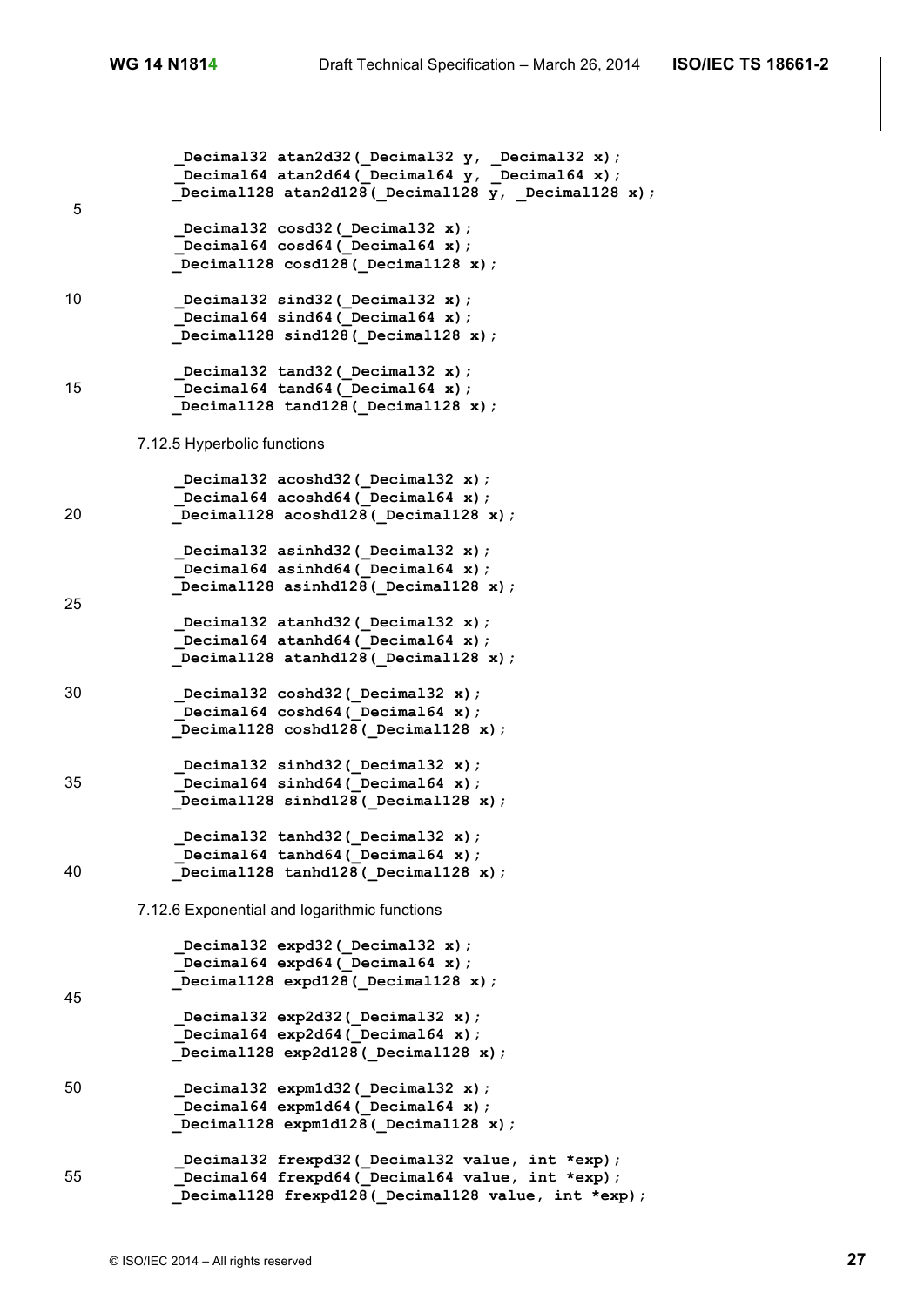```
 int ilogbd32(_Decimal32 x);
            int ilogbd64(_Decimal64 x);
           int ilogbd128(_Decimal128 x);
5
            _Decimal32 ldexpd32(_Decimal32 x, int exp);
           Decimal64 ldexpd64( Decimal64 x, int exp);
           _Decimal128 ldexpd128(_Decimal128 x, int exp);
10 long int llogbd32(_Decimal32 x);
            long int llogbd64(_Decimal64 x);
           long int llogbd128 (Decimal128 x);
            Decimal32 logd32( Decimal32 x);
15 _Decimal64 logd64(_Decimal64 x);
           _Decimal128 logd128(_Decimal128 x);
             _Decimal32 log10d32(_Decimal32 x);
            Decimal64 log10d64( Decimal64 x);
20 _Decimal128 log10d128(_Decimal128 x);
            _Decimal32 log1pd32(_Decimal32 x);
            _Decimal64 log1pd64(_Decimal64 x);
           _Decimal128 log1pd128(_Decimal128 x);
25
           Decimal32 log2d32( Decimal32 x);
           Decimal64 log2d64( Decimal64 x);
           _Decimal128 log2d128(_Decimal128 x);
30 _Decimal32 logbd32(_Decimal32 x);
            Decimal64 logbd64( Decimal64 x);
           _Decimal128 logbd128(_Decimal128 x);
             _Decimal32 modfd32(_Decimal32 value, _Decimal32 *iptr);
35 _Decimal64 modfd64(_Decimal64 value, _Decimal64 *iptr);
           Decimal128 modfd128( Decimal128 value, Decimal128 *iptr);
            Decimal32 scalbnd32 (Decimal32 x, int n);
            Decimal64 scalbnd64(Decimal64 x, int n);
40 _Decimal128 scalbnd128(_Decimal128 x, int n);
            _Decimal32 scalblnd32(_Decimal32 x, long int n);
            _Decimal64 scalblnd64(_Decimal64 x, long int n);
           Decimal128 scalblnd128(Decimal128 x, long int n);
45 7.12.7 Power and absolute-value functions
            Decimal32 cbrtd32 (Decimal32 x);
            Decimal64 cbrtd64( Decimal64 x);
           Decimal128 cbrtd128(Decimal128 x);
50 _Decimal32 fabsd32(_Decimal32 x);
            Decimal64 fabsd64( Decimal64 x);
           _Decimal128 fabsd128(_Decimal128 x);
             _Decimal32 hypotd32(_Decimal32 x, _Decimal32 y);
55 _Decimal64 hypotd64(_Decimal64 x, _Decimal64 y);
           Decimal128 hypotd128(Decimal128 x, Decimal128 y);
```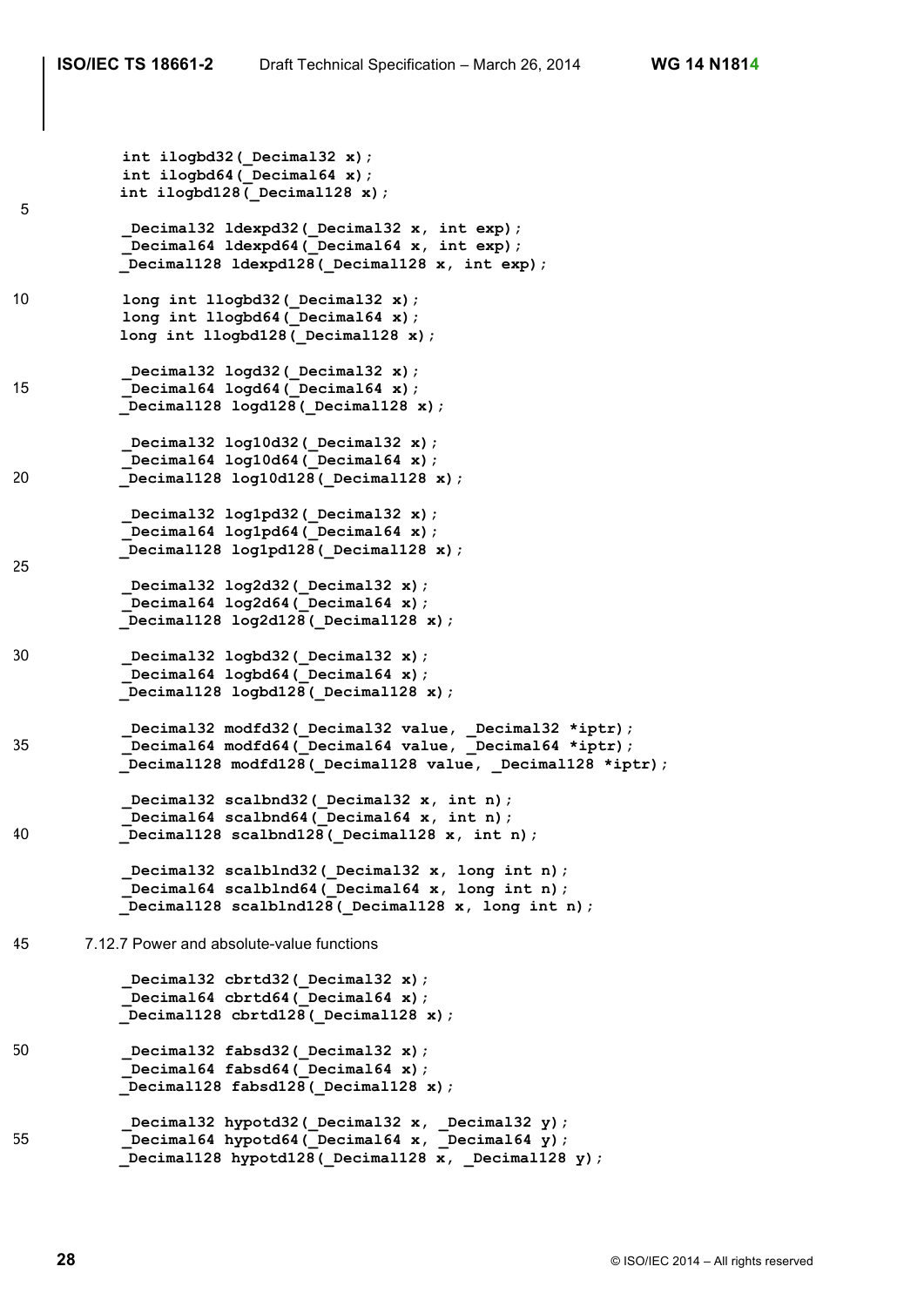**\_Decimal32 powd32(\_Decimal32 x, \_Decimal32 y); \_Decimal64 powd64(\_Decimal64 x, \_Decimal64 y); \_Decimal128 powd128(\_Decimal128 x, \_Decimal128 y);** 5 **\_Decimal32 sqrtd32(\_Decimal32 x);** Decimal64 sqrtd64( Decimal64 x); Decimal128 sqrtd128(Decimal128 x); 7.12.8 Error and gamma functions Decimal32 erfd32 (Decimal32 x); 10 **Decimal64 erfd64(** Decimal64 x); **\_Decimal128 erfd128(\_Decimal128 x); \_Decimal32 erfcd32(\_Decimal32 x);** Decimal64 erfcd64( Decimal64 x); 15 **\_Decimal128 erfcd128(\_Decimal128 x); \_Decimal32 lgammad32(\_Decimal32 x);** Decimal64 lgammad64( Decimal64 x); **\_Decimal128 lgammad128(\_Decimal128 x);** 20  **\_Decimal32 tgammad32(\_Decimal32 x); \_Decimal64 tgammad64(\_Decimal64 x);** Decimal128 tgammad128 (Decimal128 x); 7.12.9 Nearest integer functions 25 **\_Decimal32 ceild32(\_Decimal32 x);** Decimal64 ceild64(Decimal64 x); **\_Decimal128 ceild128(\_Decimal128 x);** Decimal32 floord32(Decimal32 x); 30 **Decimal64 floord64(Decimal64 x)**; **\_Decimal128 floord128(\_Decimal128 x); \_Decimal32 nearbyintd32(\_Decimal32 x); \_Decimal64 nearbyintd64(\_Decimal64 x);** 35 **\_Decimal128 nearbyintd128(\_Decimal128 x);** Decimal32 rintd32( Decimal32 x); Decimal64 rintd64( Decimal64 x); **\_Decimal128 rintd128(\_Decimal128 x);** 40  **long int lrintd32(\_Decimal32 x); long int lrintd64(\_Decimal64 x);** long int lrintd128 (Decimal128 x); 45 **long long int llrintd32(\_Decimal32 x);** long long int llrintd64( Decimal64 x); long long int llrintd128 (Decimal128 x); Decimal32 roundd32 (Decimal32 x); 50 **Decimal64 roundd64 (Decimal64 x)**; **\_Decimal128 roundd128(\_Decimal128 x); long int lroundd32(\_Decimal32 x); long int lroundd64(\_Decimal64 x);** 55 **long int lroundd128(\_Decimal128 x);**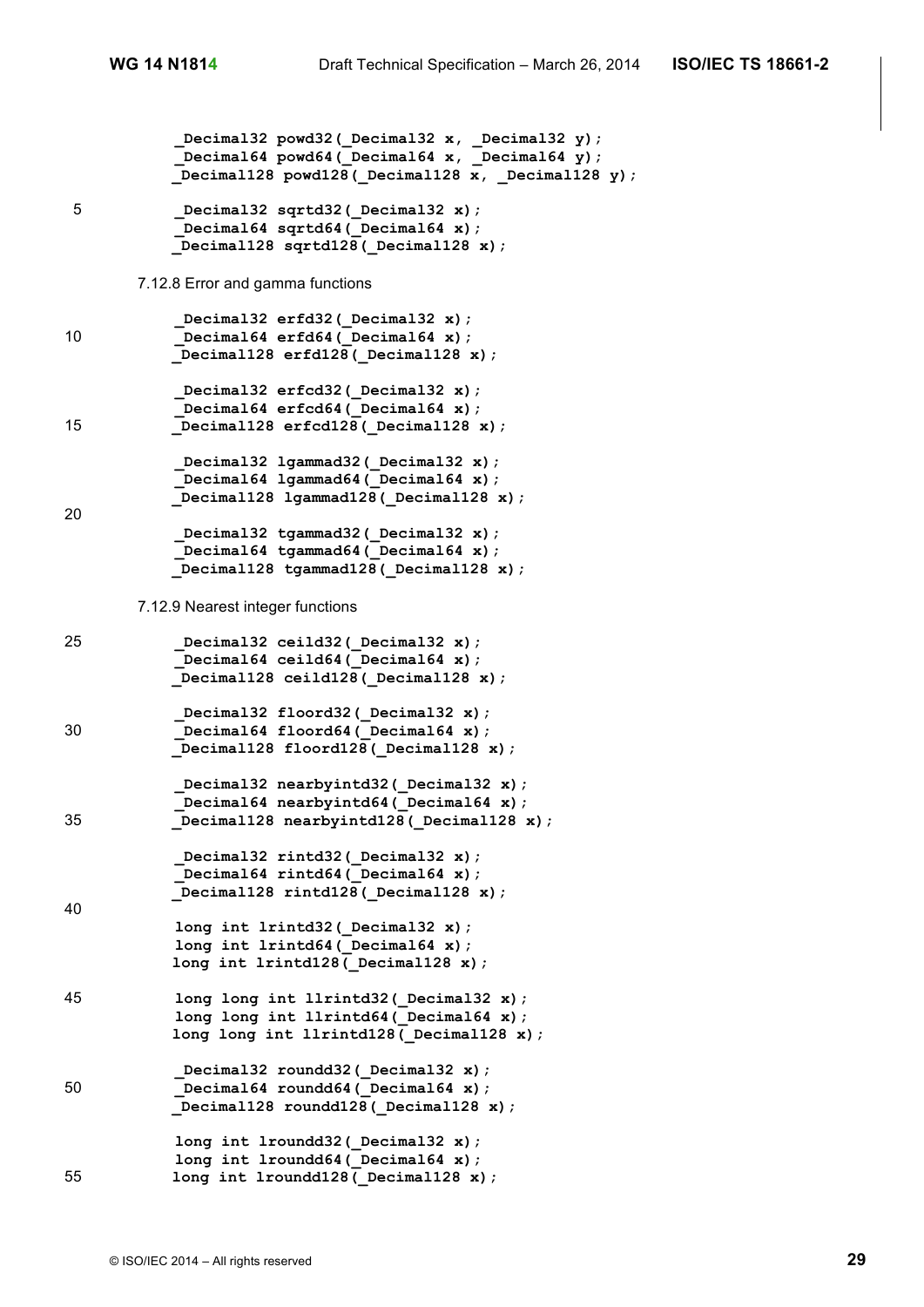```
 long long int llroundd64(_Decimal64 x);
            long long int llroundd32(_Decimal32 x);
            long long int llroundd128(_Decimal128 x);
5 _Decimal32 roundevend32(_Decimal32 x);
            _Decimal64 roundevend64(_Decimal64 x);
           Decimal128 roundevend128 (Decimal128 x);
           Decimal32 truncd32( Decimal32 x);
10 Decimal64 truncd64 (Decimal64 x);
           _Decimal128 truncd128(_Decimal128 x);
            intmax_t fromfpd32(_Decimal32 x, int round, unsigned int width);
            intmax_t fromfpd64(_Decimal64 x, int round, unsigned int width);
15 intmax t fromfpd128 (Decimal128 x, int round, unsigned int width);
            uintmax_t ufromfpd32(_Decimal32 x, int round, unsigned int width);
            uintmax_t ufromfpd64(_Decimal64 x, int round, unsigned int width);
           uintmax t ufromfpd128( Decimal128 x, int round, unsigned int width);
20 intmax_t fromfpxd32(_Decimal32 x, int round, unsigned int width);
           intmax t fromfpxd64(Decimal64 x, int round, unsigned int width);
           intmax_t fromfpxd128(_Decimal128 x, int round, unsigned int width);
            uintmax_t ufromfpxd32(_Decimal32 x, int round, unsigned int width);
            uintmax_t ufromfpxd64(_Decimal64 x, int round, unsigned int width);
25 uintmax_t ufromfpxd128(_Decimal128 x, int round, unsigned int width);
       7.12.10 Remainder functions
            Decimal32 fmodd32(Decimal32 x, Decimal32 y);
            _Decimal64 fmodd64(_Decimal64 x, _Decimal64 y);
           Decimal128 fmodd128( Decimal128 x, Decimal128 y);
30
     _Decimal32 remainderd32(_Decimal32 x, _Decimal32 y);
     _Decimal64 remainderd64(_Decimal64 x, _Decimal64 y);
           Decimal128 remainderd128 (Decimal128 x, Decimal128 y);
       7.12.11 Manipulation functions
35 _Decimal32 copysignd32(_Decimal32 x, _Decimal32 y);
            _Decimal64 copysignd64(_Decimal64 x, _Decimal64 y);
           Decimal128 copysignd128(Decimal128 x, Decimal128 y);
            _Decimal32 nand32(const char *tagp);
40 _Decimal64 nand64(const char *tagp);
           _Decimal128 nand128(const char *tagp);
            Decimal32 nextafterd32( Decimal32 x, Decimal32 y);
           Decimal64 nextafterd64( Decimal64 x, Decimal64 y);
45 _Decimal128 nextafterd128(_Decimal128 x, _Decimal128 y);
            Decimal32 nexttowardd32(Decimal32 x, Decimal128 y);
           -<br>
Decimal64 nexttowardd64(Decimal64 x, Decimal128 y);
           _Decimal128 nexttowardd128(_Decimal128 x, _Decimal128 y);
50
            _Decimal32 nextupd32(_Decimal32 x);
            _Decimal64 nextupd64(_Decimal64 x);
           Decimal128 nextupd128( Decimal128 x);
```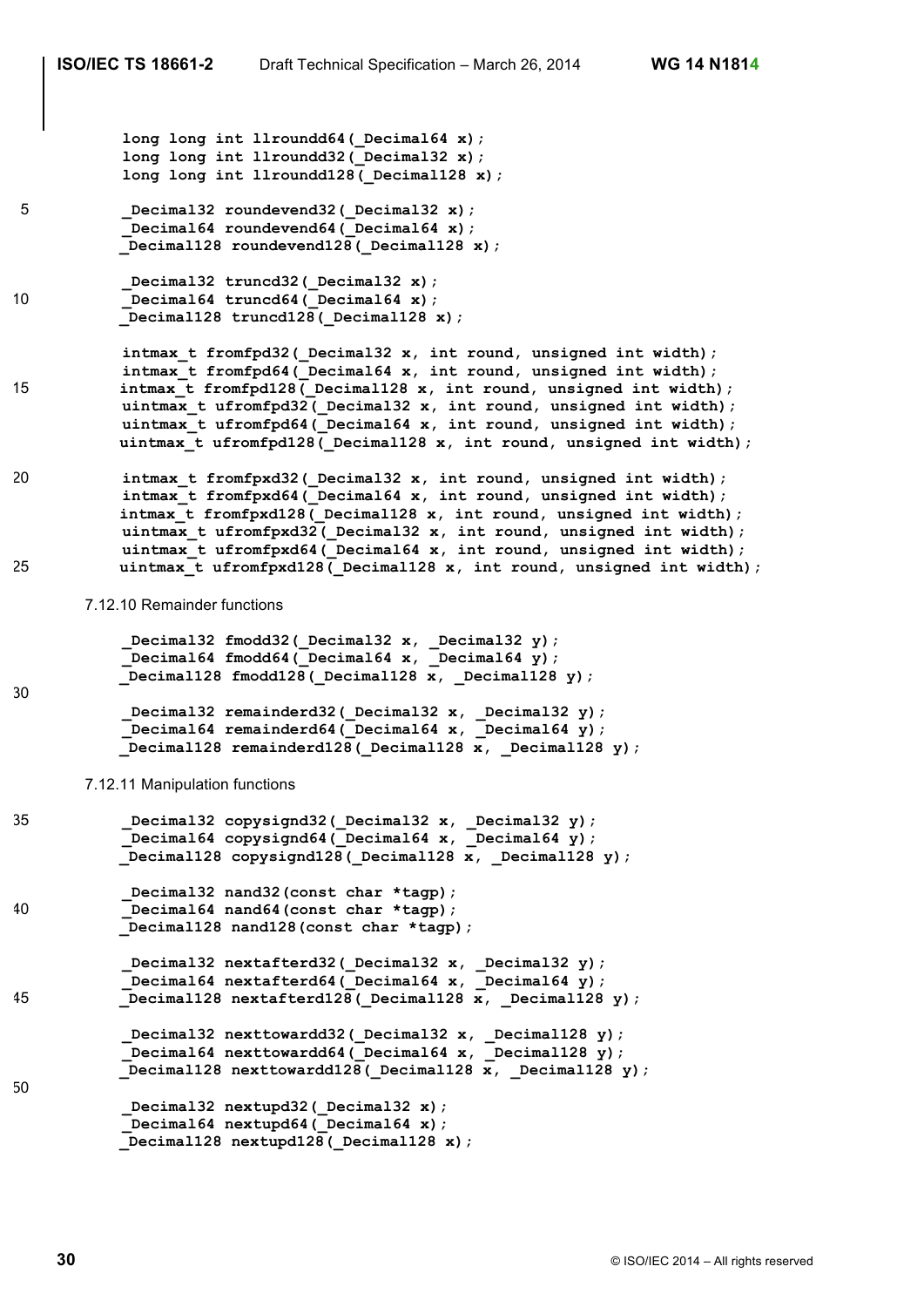**\_Decimal32 nextdownd32(\_Decimal32 x); \_Decimal64 nextdownd64(\_Decimal64 x); \_Decimal128 nextdownd128(\_Decimal128 x);** 5 **int canonicalized32(\_Decimal32 \* cx, const \_Decimal32 \* x); int canonicalized64(\_Decimal64 \* cx, const \_Decimal64 \* x);**  $int canonicalized128($  Decimal128 **\*** cx, const Decimal128 **\*** x); 7.12.12 Maximum, minimum, and positive difference functions Decimal32 fdimd32(Decimal32 x, Decimal32 y); 10 **Decimal64 fdimd64** (Decimal64 x, Decimal64 y); Decimal128 fdimd128(Decimal128 x, Decimal128 y);  **\_Decimal32 fmaxd32(\_Decimal32 x, \_Decimal32 y); \_Decimal64 fmaxd64(\_Decimal64 x, \_Decimal64 y);** 15 **Decimal128 fmaxd128(** Decimal128 x, Decimal128 y);  **\_Decimal32 fmind32(\_Decimal32 x, \_Decimal32 y); \_Decimal64 fmind64(\_Decimal64 x, \_Decimal64 y);** Decimal128 fmind128( Decimal128 x, Decimal128 y); 20  **\_Decimal32 fmaxmagd32(\_Decimal32 x, \_Decimal32 y); \_Decimal64 fmaxmagd64(\_Decimal64 x, \_Decimal64 y);** Decimal128 fmaxmagd128( Decimal128 x, Decimal128 y); 25 **\_Decimal32 fminmagd32(\_Decimal32 x, \_Decimal32 y);** Decimal64 fminmagd64( Decimal64 x, Decimal64 y); Decimal128 fminmagd128(Decimal128 x, Decimal128 y); 7.12.13 Floating multiply-add  **\_Decimal32 fmad32(\_Decimal32 x, \_Decimal32 y, \_Decimal32 z);** 30 **\_Decimal64 fmad64(\_Decimal64 x, \_Decimal64 y, \_Decimal64 z); \_Decimal128 fmad128(\_Decimal128 x, \_Decimal128 y, \_Decimal128 z);** 7.12.13a Functions that round result to narrower format Decimal32 d32addd64(Decimal64 x, Decimal64 y);  **\_Decimal32 d32addd128(\_Decimal128 x, \_Decimal128 y);** 35 **\_Decimal64 d64addd128(\_Decimal128 x, \_Decimal128 y);** Decimal32 d32subd64( Decimal64 x, Decimal64 y);  $\overline{\phantom{a}}$ Decimal32 d32subd128(Decimal128 x, \_Decimal128 y); Decimal64 d64addd128 (Decimal128 x, Decimal128 y); 40  **\_Decimal32 d32muld64(\_Decimal64 x, \_Decimal64 y); \_Decimal32 d32muld128(\_Decimal128 x, \_Decimal128 y);** Decimal64 d64muld128( Decimal128 x, Decimal128 y); 45 **\_Decimal32 d32divd64(\_Decimal64 x, \_Decimal64 y); \_Decimal32 d32divd128(\_Decimal128 x, \_Decimal128 y);** Decimal64 d64divd128(Decimal128 x, Decimal128 y);  **\_Decimal32 d32fmad64(\_Decimal64 x, \_Decimal64 y, \_Decimal64 z);** 50 **\_Decimal32 d32fmad128(\_Decimal128 x, \_Decimal128 y, \_Decimal128 z); \_Decimal64 d64fmad128(\_Decimal128 x, \_Decimal128 y, \_Decimal128 z);**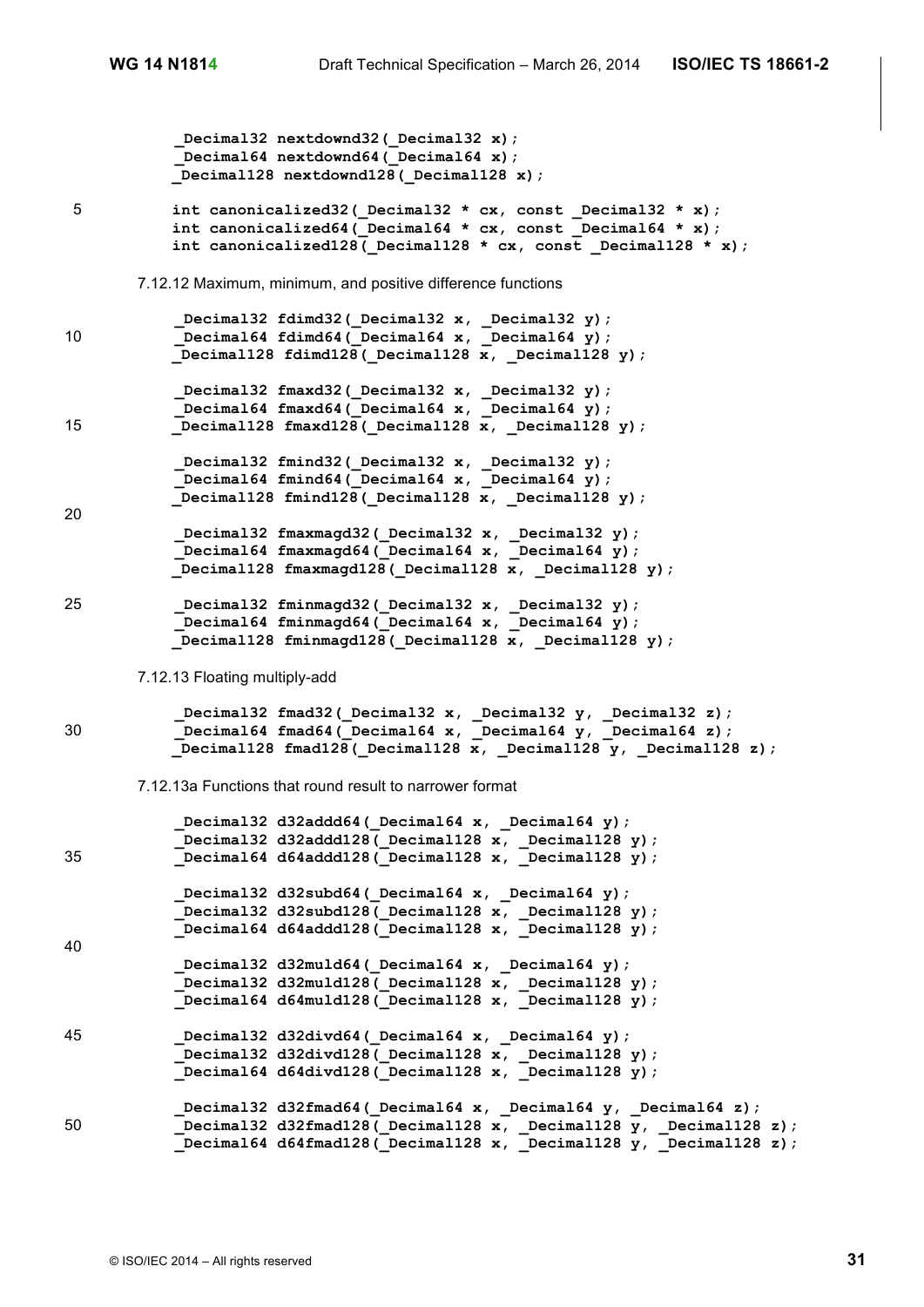```
Decimal32 d32sqrtd64( Decimal64 x);
             _Decimal32 d32sqrtd128(_Decimal128 x);
            Decimal64 d64sqrtd128( Decimal128 x);
       F.10.12 Total order functions
5 int totalorderd32(Decimal32 x, Decimal32 y);
           int totalorderd64( Decimal64 x, Decimal64 y);
           int total ordered128() Decimal128 \overline{x}, Decimal128 \overline{y});
           int totalordermagd32(_Decimal32 x, _Decimal32 y);
10 int totalordermagd64 (Decimal64 x, Decimal64 y);
           int totalordermagd128(_Decimal128 x, _Decimal128 y);
       F.10.13 Payload functions
      _Decimal32 getpayloadd32(const _Decimal32 *x);
15 _Decimal64 getpayloadd64(const _Decimal64 *x);
           _Decimal128 getpayloadd128(const _Decimal128 *x);
            int setpayloadd32(_Decimal32 *res, _Decimal32 pl);
            int setpayloadd64(_Decimal64 *res, _Decimal64 pl);
20 int setpayloadd128(_Decimal128 *res, _Decimal128 pl);
```

```
 int setpayloadsigd32(_Decimal32 *res, _Decimal32 pl);
 int setpayloadsigd64(_Decimal64 *res, _Decimal64 pl);
int setpayloadsigd128( Decimal128 *res, Decimal128 pl);
```
25 In 7.12.10.3, attach a footnote to the heading:

#### **7.12.10.3 The remquo functions**

where the footnote is:

\*) There are no decimal floating-point versions of the **remquo** functions.

Add to the end of 7.12.14#1:

30 [1] … If either argument has decimal floating type, the other argument shall have decimal floating type as well.

Replace 7.12.6.4 paragraphs 2 and 3:

[2] The **frexp** functions break a floating-point number into a normalized fraction and an integral power of 2. They store the integer in the **int** object pointed to by **exp.**

35 [3] If **value** is not a floating-point number or if the integral power of 2 is outside the range of **int,** the results are unspecified. Otherwise, the **frexp** functions return the value **x,** such that **x** has a magnitude in the interval [1/2, 1) or zero, and **value** equals **x** × 2**\*exp**. If **value** is zero, both parts of the result are zero.

with the following:

40 [2] The **frexp** functions break a floating-point number into a normalized fraction and an integer exponent. They store the integer in the **int** object pointed to by **exp**. If the type of the function is a standard floating type, the exponent is an integral power of 2. If the type of the function is a decimal floating type, the exponent is an integral power of 10.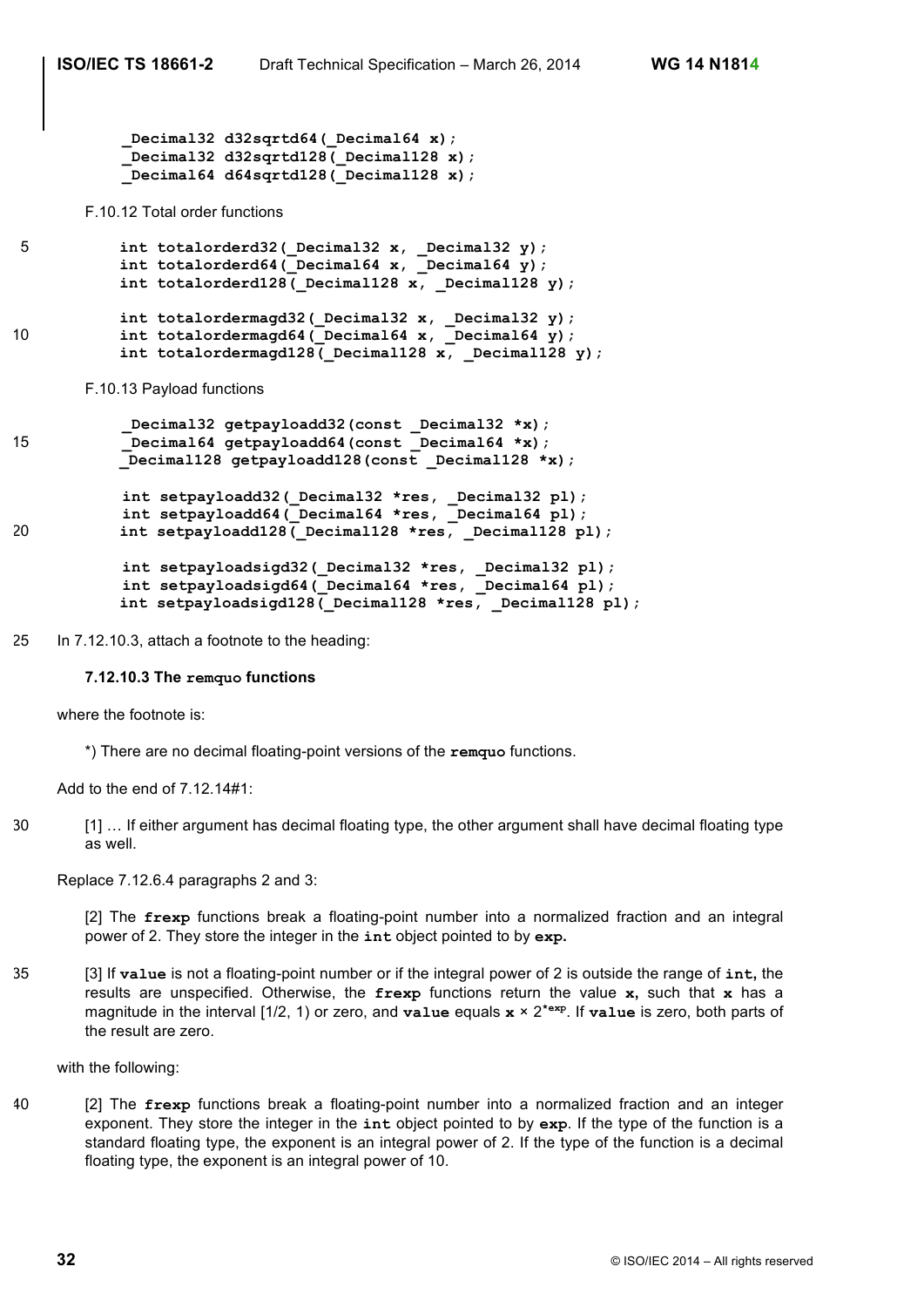[3] If **value** is not a floating-point number or the integral power is outside the range of **int**, the results are unspecified. Otherwise, the **frexp** functions return the value **x**, such that: **x** has a magnitude in the interval [1/2, 1) or zero, and **value** equals **x** × 2**\*exp**, when the type of the function is a standard floating type; or **x** has a magnitude in the interval [1/10, 1) or zero, and **value** equals **x** × 10**\*exp** 5 , when the type of the function is a decimal floating type. If **value** is zero, both parts of the result are zero.

Replace 7.12.6.6 paragraphs 2 and 3:

[2] The **ldexp** functions multiply a floating-point number by an integral power of 2. A range error may occur.

10 [3] The  $1$ dexp functions return  $x \times 2^{exp}$ .

with the following:

[2] The **ldexp** functions multiply a floating-point number by an integral power of 2 when the type of the function is a standard floating type, or by an integral power of 10 when the type of the function is a decimal floating type. A range error may occur.

15 [3] The **ldexp** functions return  $x \times 2^{\exp}$  when the type of the function is a standard floating type, or return  $x \times 10^{exp}$  when the type of the function is a decimal floating type.

Replace 7.12.6.11#2:

[2] The **logb** functions extract the exponent of **x,** as a signed integer value in floating-point format. If **x** is subnormal it is treated as though it were normalized; thus, for positive finite **x,**

1 ≤ **x** × **FLT\_RADIX<sup>−</sup>logb(x)** 20 < **FLT\_RADIX**

A domain error or pole error may occur if the argument is zero.

with the following:

[2] The **logb** functions extract the exponent of **x**, as a signed integer value in floating-point format. If **x** is subnormal it is treated as though it were normalized; thus, for positive finite **x**,

$$
25 \qquad \qquad 1 \leq \mathbf{x} \times b^{-\log b(\mathbf{x})} < b
$$

where  $b = FLT$  RADIX if the type of the function is a standard floating type, or  $b = 10$  if the type of the function is a decimal floating type. A domain error or range error may occur if the argument is zero.

Replace 7.12.6.13 paragraphs 2 and 3:

 $[2]$  The scalbn and scalbln functions compute  $x \times FLT$  RADIX<sup>n</sup> efficiently, not normally by 30 computing **FLT** RADIX<sup>n</sup> explicitly. A range error may occur.

[3] The **scalbn** and **scalbln** functions return **x** × **FLT\_RADIX<sup>n</sup>** .

with the following:

[2] The scalbn and scalbln functions compute  $x \times b^n$ , where  $b = FLT$  RADIX if the type of the function is a standard floating type, or  $b = 10$  if the type of the function is a decimal floating type. A 35 range error may occur.

[3] The scalbn and scalbln functions return  $x \times b^n$ .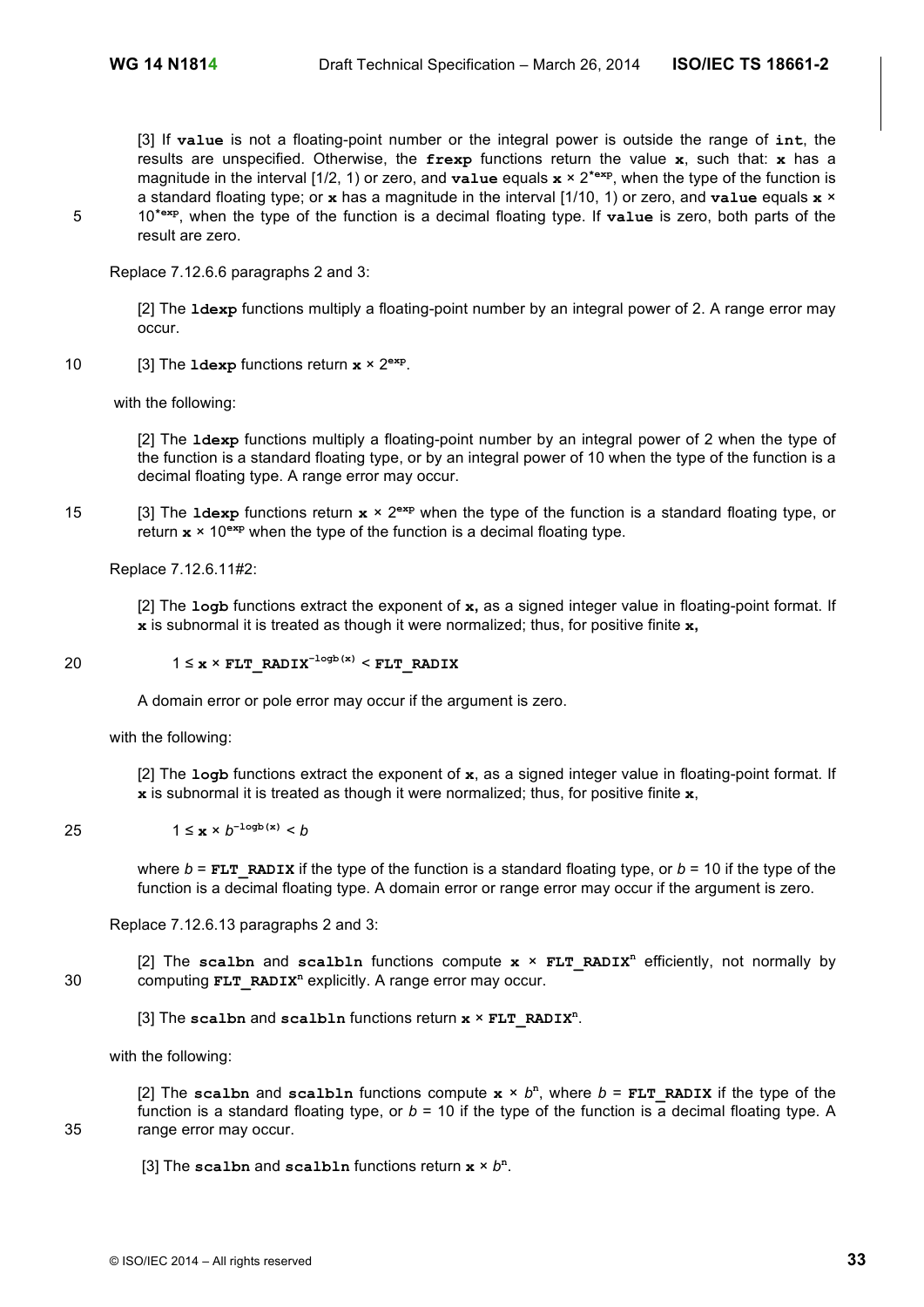## **12.4 Decimal-only functions in <math.h>**

This clause adds new functions to **<math.h>**.

### **12.4.1 Quantum and quantum exponent functions**

This specification does not carry forward the **quantexpd***N* functions from TR 24732, which return the 5 quantum exponent of their argument as an **int**. Instead it introduces the **quantumd***N* functions, which return the quantum rather than the quantum exponent, and the **llquantexpd***N* functions, which return the quantum exponent as a **long long int**, instead of **int**. The new interfaces offer natural extensions for support of wider IEC 60559 decimal formats in Part 3 of Technical Specification 18661.

### **Change to C11 + TS18661-1:**

10 After subclause 7.12.11, add a new subclause:

### **7.12.11a Quantum and quantum exponent functions**

### **7.12.11a.1 The quantized***N* **functions**

### **Synopsis**

```
[1] #define __STDC_WANT_IEC_60559_DFP_EXT__
15 #include <math.h>
          Decimal32 quantized32( Decimal32 x, Decimal32 y);
          Decimal64 quantized64( Decimal64 x, Decimal64 y);
           Decimal128 quantized128( Decimal128 x, Decimal128 y);
```
### 20 **Description**

[2] The **quantized***N* functions compute, if possible, a value with the numerical value of **x** and the quantum exponent of **y**. If the quantum exponent is being increased, the value shall be correctly rounded; if the result does not have the same value as **x**, the "inexact" floating-point exception shall be raised. If the quantum exponent is being decreased and the significand of the result has more 25 digits than the type would allow, the result is NaN and a domain error occurs. If one or both operands are NaN the result is NaN. Otherwise if only one operand is infinite, the result is NaN and a domain error occurs. If both operands are infinite, the result is **DEC\_INFINITY** with the sign of **x**, converted to the type of the function. The **quantize** functions do not raise the "underflow" floating-point exception.

## 30 **Returns**

[3] The **quantized***N* functions return a value with the numerical value of **x** (except for any rounding) and the quantum exponent of **y**.

#### **7.12.11a.2 The samequantumd***N* **functions**

### **Synopsis**

```
35 [1] #define __STDC_WANT_IEC_60559_DFP_EXT__
           #include <math.h>
           Bool samequantumd32(Decimal32 x, Decimal32 y);
           _Bool samequantumd64(_Decimal64 x, _Decimal64 y);
           _Bool samequantumd128(_Decimal128 x, _Decimal128 y); 
40
```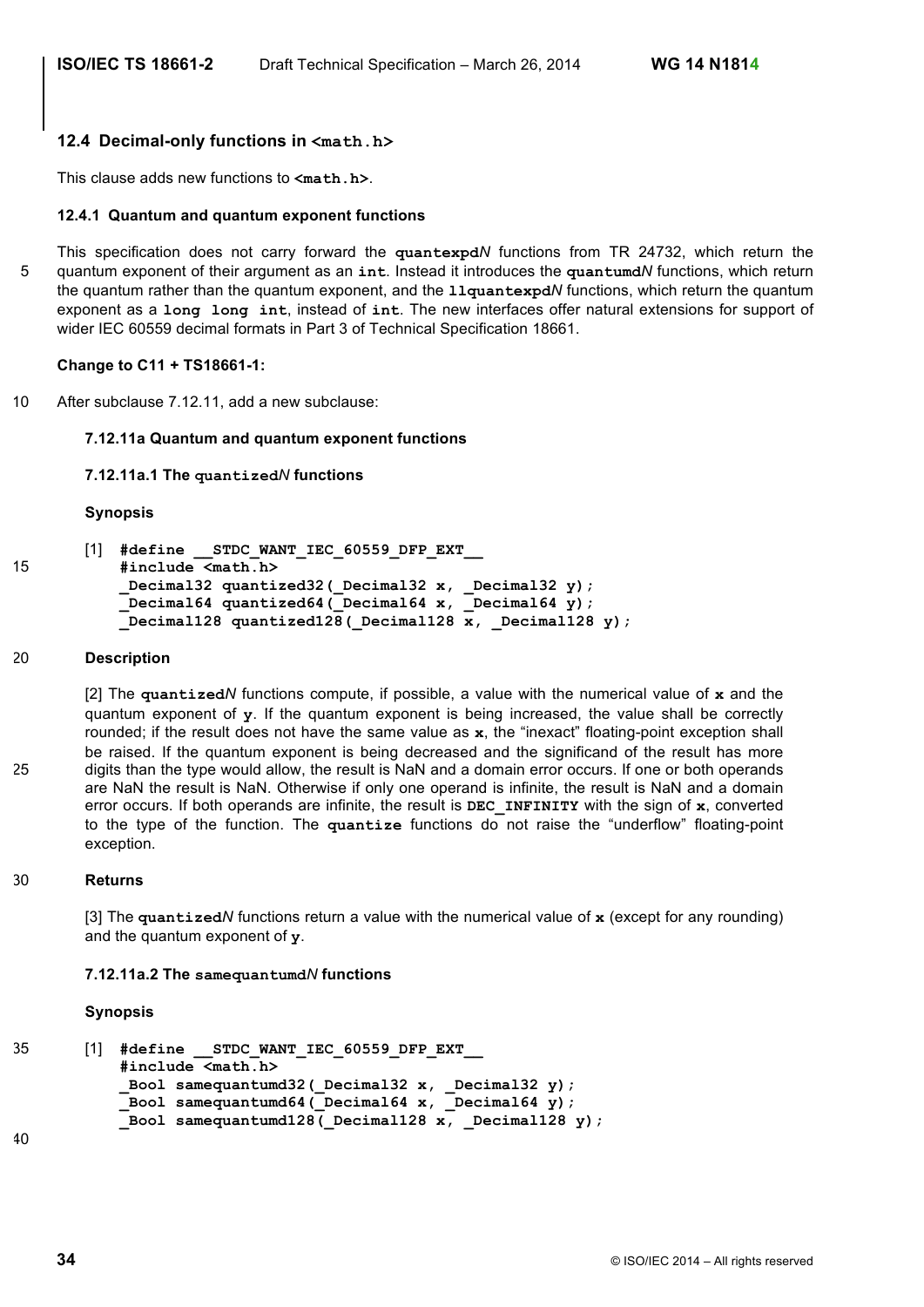### **Description**

[2] The **samequantumd***N* functions determine if the quantum exponents of **x** and **y** are the same. If both **x** and **y** are NaN, or both infinite, they have the same quantum exponents; if exactly one operand is infinite or exactly one operand is NaN, they do not have the same quantum exponents. 5 The **samequantumd***N* functions raise no floating-point exception.

#### **Returns**

[3] The **samequantumd***N* functions return nonzero (true) when **x** and **y** have the same quantum exponents, zero (false) otherwise.

#### **7.12.11a.3 The quantumd***N* **functions**

#### 10 **Synopsis**

```
[1] #define __STDC_WANT_IEC_60559_DFP_EXT__
           #include <math.h>
           _Decimal32 quantumd32(_Decimal32 x);
           _Decimal64 quantumd64(_Decimal64 x);
15 _Decimal128 quantumd128(_Decimal128 x);
```
#### **Description**

[2] The **quantumd***N* functions compute the quantum (5.2.4.2.2a) of a finite argument. If **x** is infinite, the result is  $+\infty$ . If x is NaN, the result is NaN.

### 20 **Returns**

[3] The **quantumd***N* functions return the quantum of **x**.

#### **7.12.11a.4 The llquantexpd***N* **functions**

#### **Synopsis**

[1] **#define \_\_STDC\_WANT\_IEC\_60559\_DFP\_EXT\_\_** 25 **#include <math.h> long long int llquantexpd32(\_Decimal32 x); long long int llquantexpd64(\_Decimal64 x); long long int llquantexpd128(\_Decimal128 x);** 

### 30 **Description**

[2] The **llquantexpd***N* functions compute the quantum exponent (5.2.4.2.2a) of a finite argument. If **x** is infinite or NaN, they compute **LLONG\_MIN** and a domain error occurs.

#### **Returns**

[3] The **llquantexpd***N* functions return the quantum exponent of **x**.

## 35 **12.4.2 Decimal re-encoding functions**

IEC 60559 defines two alternative encoding schemes for its decimal interchange formats: one based on decimal encoding of the significand, the other based on binary encoding of the significand. (See IEC 60559 for details.) The two encoding schemes encode the same values. The re-encoding functions in this subclause allow the user to convert data, in either of the encoding schemes, to and from values of the corresponding

40 decimal floating type.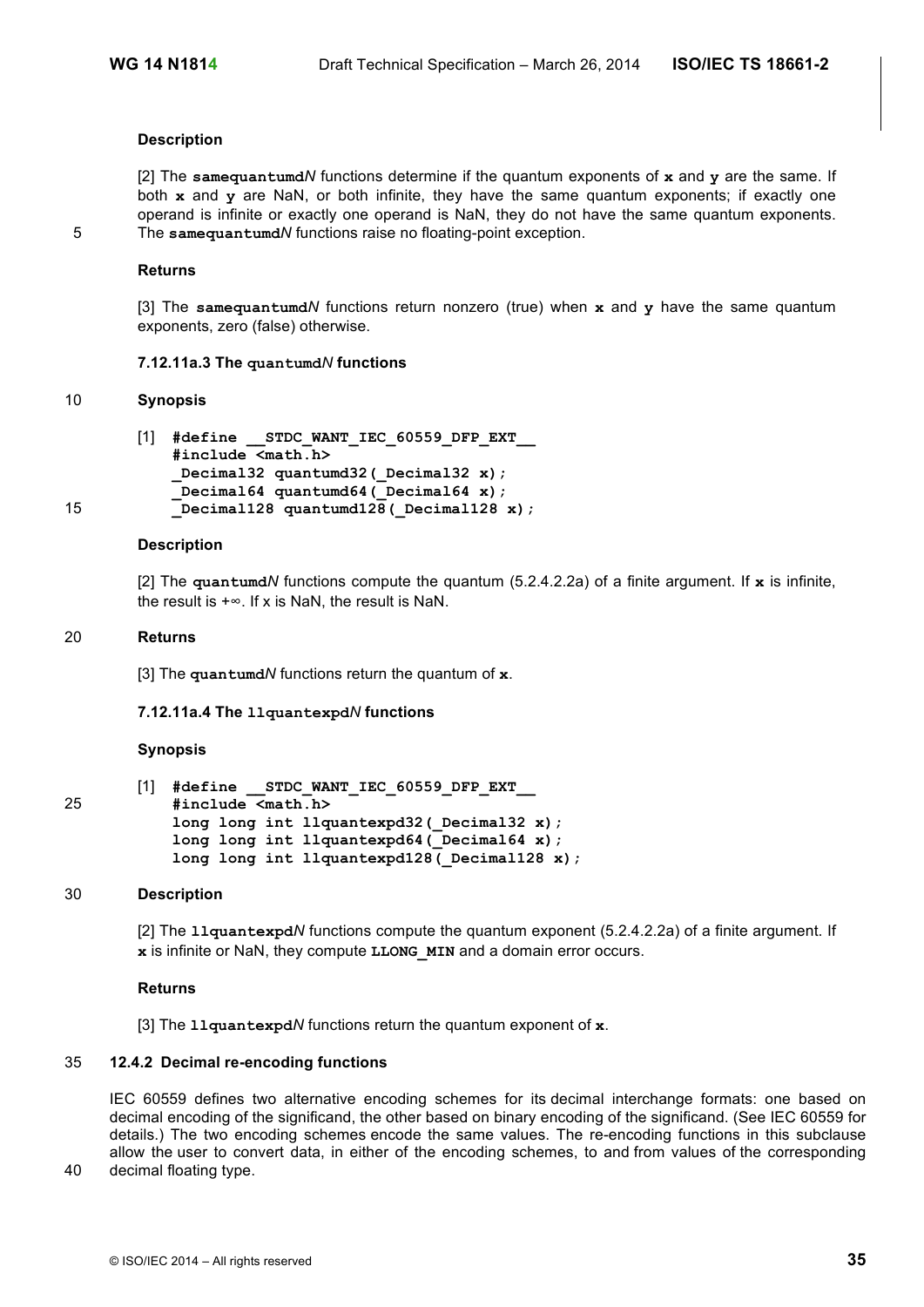### **Change to C11 + TS18661-1:**

After subclause 7.12.11a, add a new subclause:

### **7.12.11b Decimal re-encoding functions**

### **7.12.11b.1 The encodedecd***N* **functions**

```
5 Synopsis
```

```
[1] #define __STDC_WANT_IEC_60559_DFP_EXT__
           #include <math.h>
           void encodedecd32(unsigned char * restrict encptr, const _Decimal32 *
              restrict xptr);
10 void encodedecd64(unsigned char * restrict encptr, const _Decimal64 *
              restrict xptr);
           void encodedecd128(unsigned char * restrict encptr, const _Decimal128 *
              restrict xptr);
```
### 15 **Description**

[2] The **encodedecd***N* functions convert **\*xptr** into an IEC 60559 decimal*N* encoding in the encoding scheme based on decimal encoding of the significand and store the resulting encoding as an *N*/8 element array, with 8 bits per array element, in the object pointed to by **encptr**. The order of bytes in the array is implementation-defined. These functions preserve the value of **\*xptr** and raise no floating-point 20 exceptions. If **\*xptr** is non-canonical, these functions may or may not produce a canonical encoding.

### **Returns**

[3] The **encodedecd***N* functions return no value.

#### **7.12.11b.2 The decodedecd***N* **functions**

#### **Synopsis**

```
25 [1] #define __STDC_WANT_IEC_60559_DFP_EXT__
           #include <math.h>
           void decodedecd32(_Decimal32 * restrict xptr, const unsigned char *
              restrict encptr);
           void decodedecd64(_Decimal64 * restrict xptr, const unsigned char *
30 restrict encptr);
           void decodedecd128(_Decimal128 * restrict xptr, const unsigned char *
              restrict encptr);
```
#### **Description**

35 [2] The **decodedecd***N* functions interpret the *N*/8 element array pointed to by **encptr** as an IEC 60559 decimal*N* encoding, with 8 bits per array element, in the encoding scheme based on decimal encoding of the significand. The order of bytes in the array is implementation-defined. These functions convert the given encoding into a value of type **\_Decimal***N*, and store the result in the object pointed to by **xptr**. These functions preserve the encoded value and raise no floating-point exceptions. If the encoding is 40 non-canonical, these functions may or may not produce a canonical representation.

#### **Returns**

[3] The **decodedecd***N* functions return no value.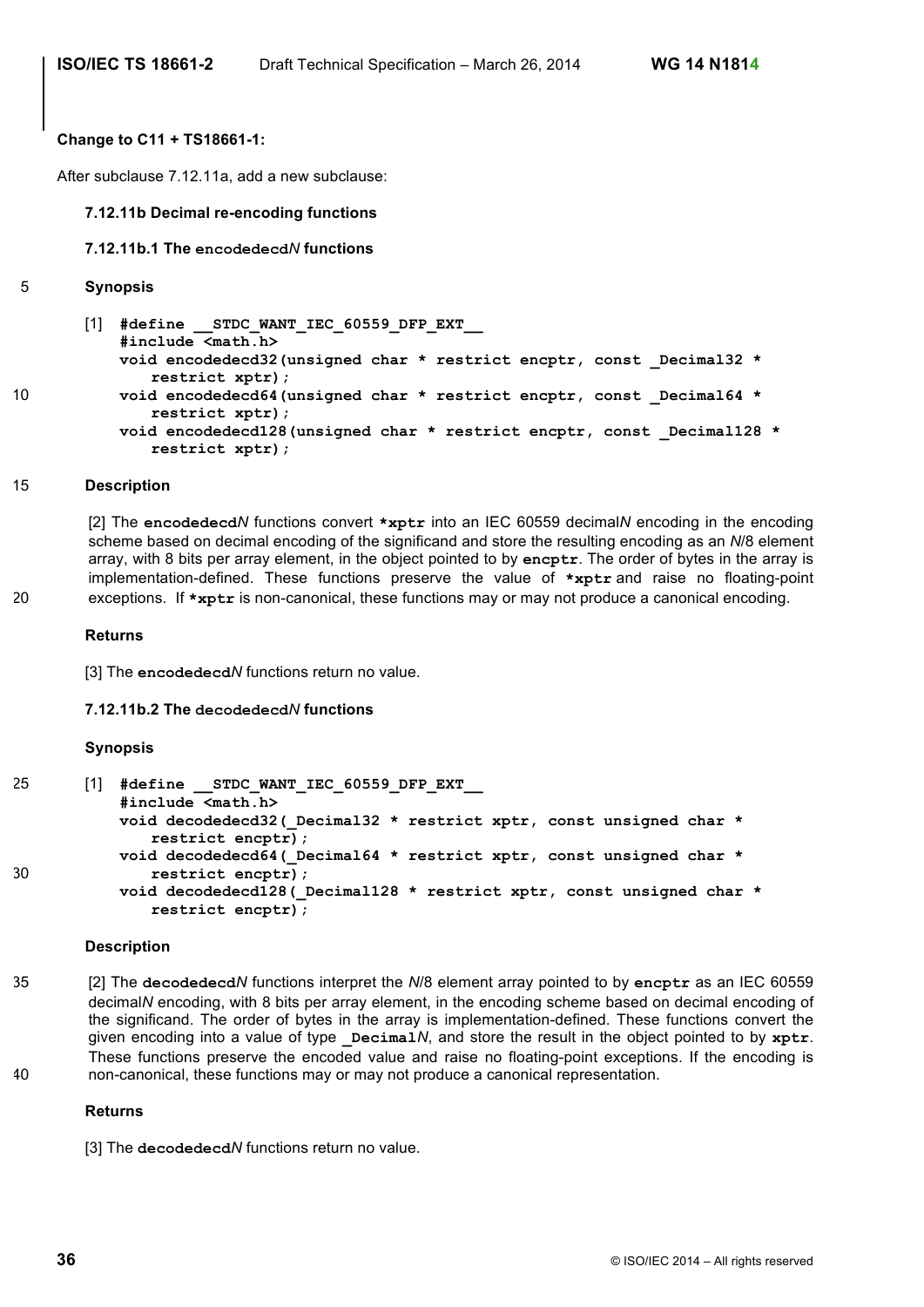### **7.12.11b.3 The encodebind***N* **functions**

#### **Synopsis**

```
[1] #define __STDC_WANT_IEC_60559_DFP_EXT__
           #include <math.h>
5 void encodebind32(unsigned char * restrict encptr, const _Decimal32 *
              restrict xptr);
           void encodebind64(unsigned char * restrict encptr, const _Decimal64 *
              restrict xptr);
           void encodebind128(unsigned char * restrict encptr, const _Decimal128 *
10 restrict xptr);
```
#### **Description**

30

[2] The **encodebind***N* functions convert **\*xptr** into an IEC 60559 decimal*N* encoding in the encoding scheme based on binary encoding of the significand and store the resulting encoding as an *N*/8 element 15 array, with 8 bits per array element, in the object pointed to by **encptr**. The order of bytes in the array is implementation-defined. These functions preserve the value of **\*xptr** and raise no floating-point exceptions. If **\*xptr** is non-canonical, these functions may or may not produce a canonical encoding.

#### **Returns**

[3] The **encodebind***N* functions return no value.

#### 20 **7.12.11b.4 The decodebind***N* **functions**

#### **Synopsis**

|    | #define STDC WANT IEC 60559 DFP EXT                                    |
|----|------------------------------------------------------------------------|
|    | #include <math.h></math.h>                                             |
|    | void decodebind32 ( Decimal32 * restrict xptr, const unsigned char *   |
| 25 | restrict encptr);                                                      |
|    | void decodebind64 ( Decimal64 * restrict xptr, const unsigned char *   |
|    | restrict encptr);                                                      |
|    | void decodebind128 ( Decimal128 * restrict xptr, const unsigned char * |
|    | restrict encptr);                                                      |

#### **Description**

[2] The **decodebind***N* functions interpret the *N*/8 element array pointed to by **encptr** as an IEC 60559 decimal*N* encoding, with 8 bits per array element, in the encoding scheme based on binary encoding of the significand. The order of bytes in the array is implementation-defined. These functions convert the 35 given encoding into a value of type **\_Decimal***N*, and store the result in the object pointed to by **xptr**. These functions preserve the encoded value and raise no floating-point exceptions. If the encoding is non-canonical, these functions may or may not produce a canonical representation.

**Returns**

[3] The **decodebind***N* functions return no value.

## 40 **12.5 Formatted input/output specifiers**

With the following decimal forms of the **a** (or **A**), format specifier, the **printf** family of functions provide conversions to decimal character sequences that preserve quantum exponents, as required by IEC 60559.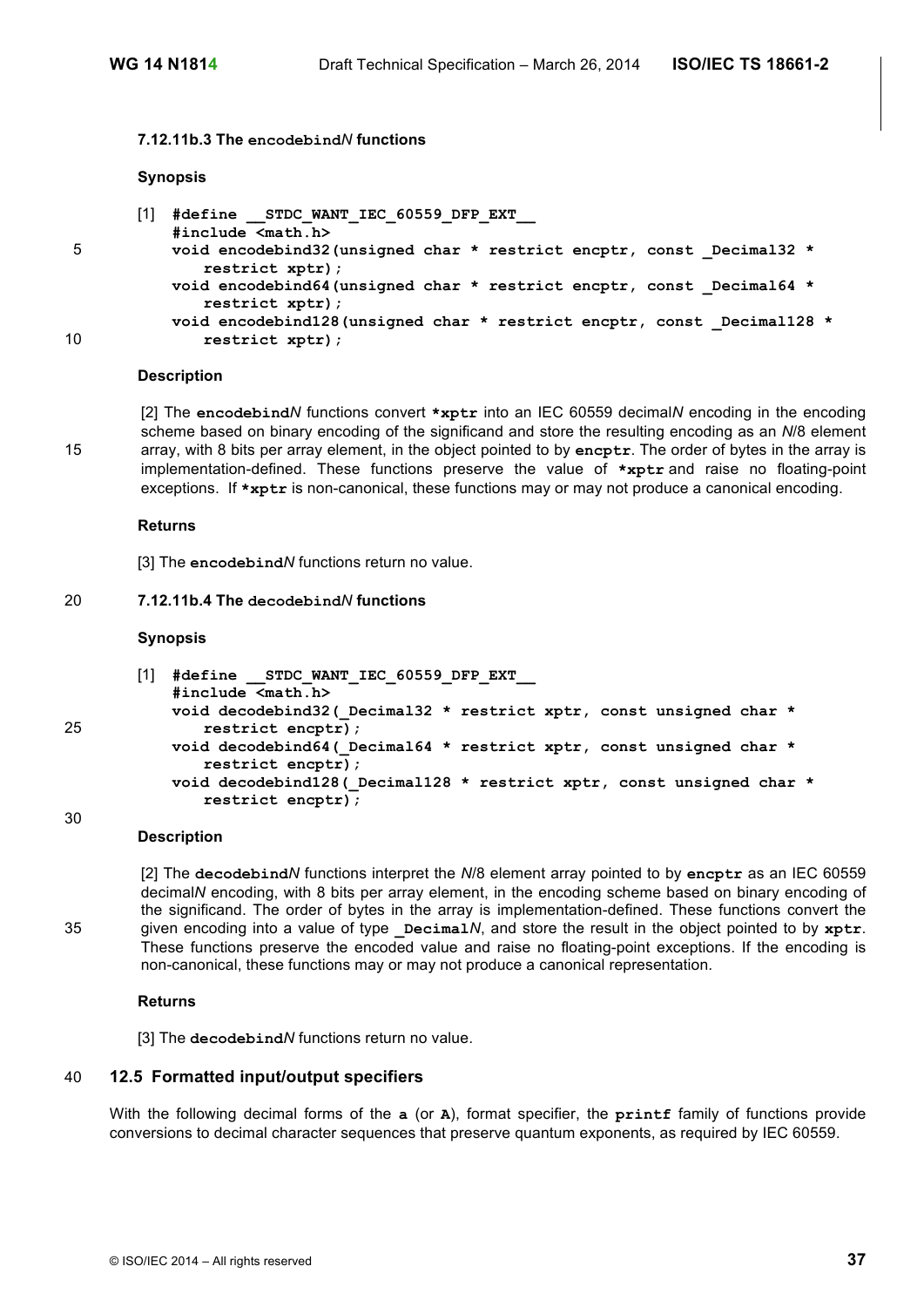### **Changes to C11 + TS18661-1:**

Add the following to 7.21.6.1#7, 7.21.6.2#11, 7.29.2.1#7, and 7.29.2.2#11:

- **H** Specifies that a following **a**, **A**, **e**, **E**, **f**, **F**, **q**, or **G** conversion specifier applies to a **Decimal32** argument.
- 5 **D** Specifies that a following **a**, **A**, **e**, **E**, **f**, **F**, **g**, or **G** conversion specifier applies to a \_**Decimal64** argument.
	- **DD** Specifies that a following **a**, **A**, **e**, **E**, **f**, **F**, **g**, or **G** conversion specifier applies to a **\_Decimal128** argument.

Add the following to 7.21.6.1#8 and 7.29.2.1#8, under **a**,**A** conversion specifiers:

- 10 If an **H**, **D**, or **DD** modifier is present and the precision is missing, then for a decimal floating type argument represented by a triple of integers (*s*, *c*, *q*), where *n* is the number of digits in the coefficient *c*,
	- if −(*n*+5) ≤ *q* ≤ 0, use style **f** formatting with formatting precision equal to −*q*,
- otherwise, use style **e** formatting with formatting precision equal to *n* − 1, with the exceptions 15 that if *c* = 0 then the *digit-sequence* in the *exponent-part* shall have the value *q* (rather than 0), and that the exponent is always expressed with the minimum number of digits required to represent its value (the exponent never contains a leading zero).
- If the precision is present (in the conversion specification) and is zero or at least as large as the precision *p* (5.2.4.2.2) of the decimal floating type, the conversion is as if the precision were missing. 20 If the precision is present (and nonzero) and less than the precision *p* of the decimal floating type, the conversion first obtains an intermediate result by rounding the input in the type, according to the current rounding direction for decimal floating-point operations, to the number of digits specified by the precision, then converts the intermediate result as if the precision were missing. The length of the coefficient of the intermediate result is the smallest number, at least as large as the formatting 25 precision, for which the quantum exponent is within the quantum exponent range of the type (see 5.2.4.2.2a). The intermediate rounding may overflow.

EXAMPLE 1 Following are representations of **Decimal64** arguments as triples  $(s, c, q)$  and the corresponding character sequences **printf** produces with **%Da**:

|    | (1, 123, 0)               | 123      |                                                      |
|----|---------------------------|----------|------------------------------------------------------|
| 30 | $(-1, 123, 0)$            | -123     |                                                      |
|    | $(1, 123, -2)$ 1.23       |          |                                                      |
|    | $(1, 123, 1)$ 1.23e+3     |          |                                                      |
|    | $(-1, 123, 1)$ $-1.23e+3$ |          |                                                      |
|    | $(1, 123, -8)$ 0.00000123 |          |                                                      |
| 35 | $(1, 123, -9)$ 1.23e-7    |          |                                                      |
|    | $(1, 120, -8)$ 0.00000120 |          |                                                      |
|    | $(1, 120, -9)$ 1.20e-7    |          |                                                      |
|    |                           |          | $(1, 1234567890123456, 0)$ 1234567890123456          |
|    |                           |          | $(1, 1234567890123456, 1)$ 1.234567890123456e+16     |
| 40 |                           |          | $(1, 1234567890123456, -1)$ 123456789012345.6        |
|    |                           |          | $(1, 1234567890123456, -21)$ 0.000001234567890123456 |
|    |                           |          | $(1, 1234567890123456, -22)$ 1.234567890123456e-7    |
|    | (1, 0, 0)                 | 0        |                                                      |
|    | $(-1, 0, 0)$              | -0       |                                                      |
| 45 | $(1, 0, -6)$              | 0.000000 |                                                      |
|    | $(1, 0, -7)$              | $0e-7$   |                                                      |
|    |                           |          |                                                      |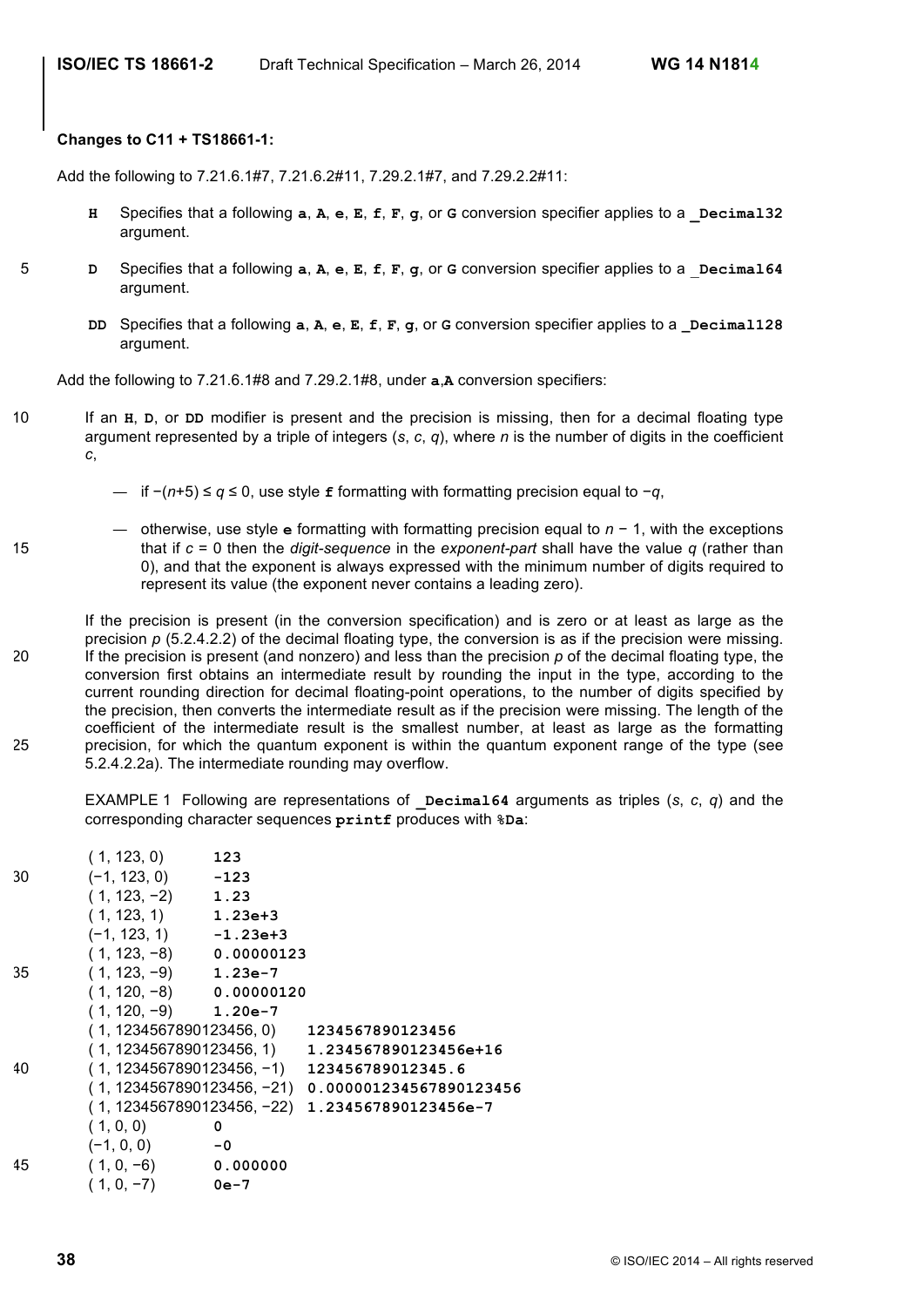| (1, 0, 2)     | 0e+2      |
|---------------|-----------|
| $(1, 5, -6)$  | 0.000005  |
| $(1, 50, -7)$ | 0.0000050 |
| $(1, 5, -7)$  | $5e-7$    |
|               |           |

5

EXAMPLE 2 To illustrate the effects of a precision specification, the sequence:

```
_Decimal32 x = 6543.00DF; // represented by the triple (1, 654300, -2)
           printf("%Ha\n", x);
           printf("%.6Ha\n", x);
10 printf("%.5Ha\n", x);
           printf("%.4Ha\n", x);
           printf("%.3Ha\n", x);
           printf("%.2Ha\n", x);
           printf("%.1Ha\n", x);
```
15 **printf("%.0Ha\n", x);**

assuming default rounding, results in:

|    | 6543.00     |
|----|-------------|
|    | 6543.00     |
| 20 | 6543.0      |
|    | 6543        |
|    | $6.54e + 3$ |
|    | $6.5e + 3$  |
|    | 7e+3        |
| 25 | 6543.00     |

EXAMPLE 3 To illustrate the effects of the exponent range, the sequence:

```
_Decimal32 x = 9543210e87DF; // represented by the triple (1, 9543210, 87)
           _Decimal32 y = 9500000e90DF; // represented by the triple (1, 9500000, 90)
30 printf("%.6Ha\n", x);
          printf("%.5Ha\n", x);
          printf("%.4Ha\n", x);
          printf("%.3Ha\n", x);
          printf("%.2Ha\n", x);
35 printf("%.1Ha\n", x);
          printf("%.1Ha\n", y);
```
assuming default rounding, results in:

```
9.54321e+93
40 9.5432e+93
         9.543e+93
         9.540e+93
         9.500e+93
         1.0000e+94
45 inf
```
## **12.6 strtod***N* **functions in <stdlib.h>**

The specifications of these functions are similar to those of **strtod**, **strtof**, and **strtold** as defined in C11 7.22.1.3. These functions are declared in **<stdlib.h>**.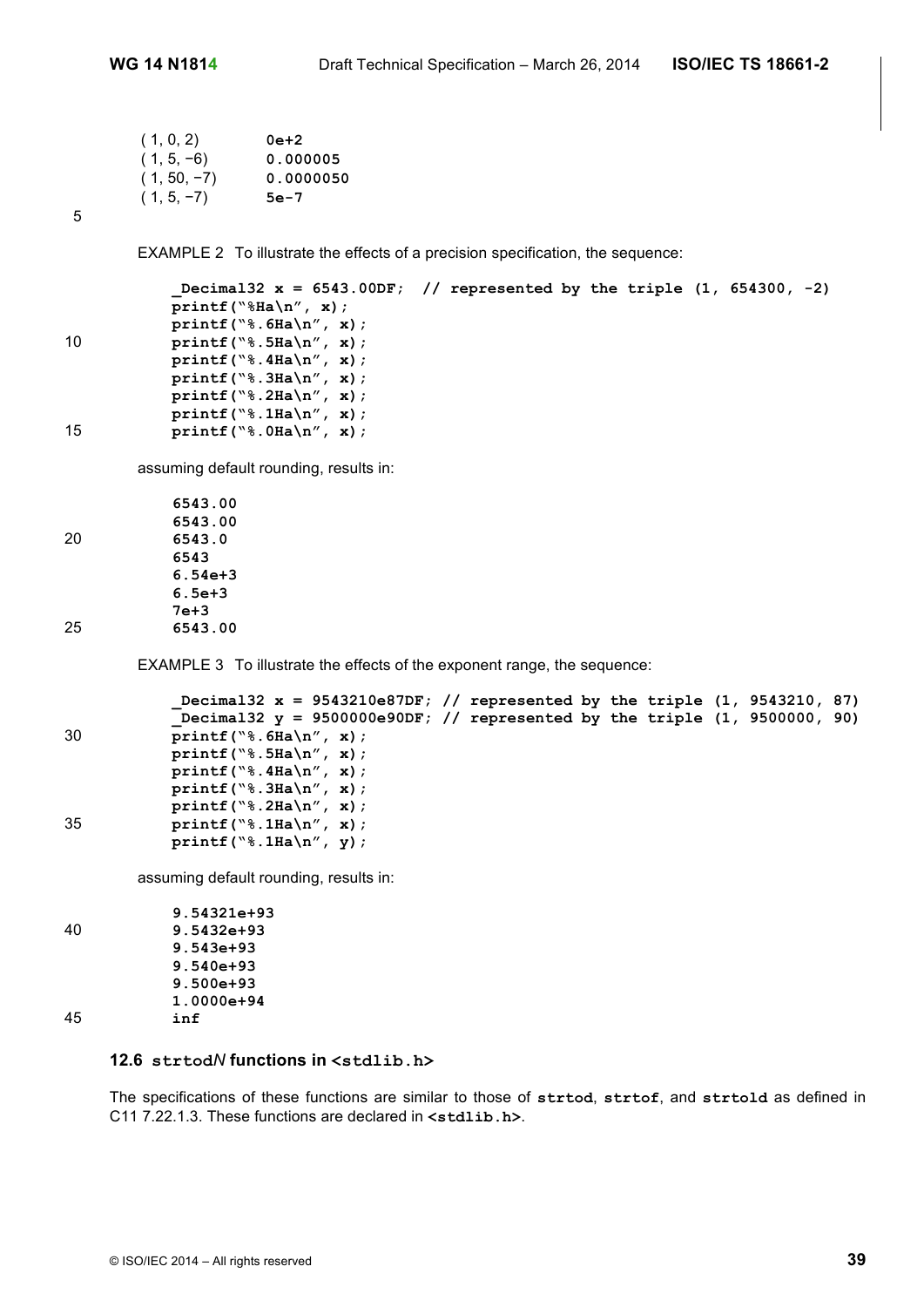#### **Changes to C11 + TS18661-1:**

After 7.22.1.3, add:

**7.22.1.3a The strtod***N* **functions**

**Synopsis**

5 [1] **#define \_\_STDC\_WANT\_IEC\_60559\_DFP\_EXT\_\_ #include <stdlib.h> \_Decimal32 strtod32(const char \* restrict nptr, char \*\* restrict endptr); \_Decimal64 strtod64(const char \* restrict nptr, char \*\* restrict** 10 **endptr); \_Decimal128 strtod128(const char \* restrict nptr, char \*\* restrict endptr);**

#### **Description**

15 [2] The **strtod***N* functions convert the initial portion of the string pointed to by **nptr** to **\_Decimald***N* representation. First, they decompose the input string into three parts: an initial, possibly empty, sequence of white-space characters (as specified by the **isspace** function); a subject sequence resembling a floating constant or representing an infinity or NaN; and a final string of one or more unrecognized characters, including the terminating null character of the input string. Then, they 20 attempt to convert the subject sequence to a floating-point number, and return the result.

[3] The expected form of the subject sequence is an optional plus or minus sign, then one of the following:

- a nonempty sequence of decimal digits optionally containing a decimal-point character, then an optional exponent part as defined in 6.4.4.2
- 25 **INF** or **INFINITY**, ignoring case
	- $-$  **NAN** or **NAN**(*d-char-sequence<sub>opt</sub>)*, ignoring case in the **NAN** part, where:

*d-char-sequence: digit nondigit* 30 *d-char-sequence digit d-char-sequence nondigit*

The subject sequence is defined as the longest initial subsequence of the input string, starting with the first non-white-space character, that is of the expected form. The subject sequence contains no 35 characters if the input string is not of the expected form.

[4] If the subject sequence has the expected form for a floating-point number, the sequence of characters starting with the first digit or the decimal-point character (whichever occurs first) is interpreted as a floating constant according to the rules of 6.4.4.2, except that it is not a hexadecimal floating number, that the decimal-point character is used in place of a period, and that if neither an 40 exponent part nor a decimal-point character appears in a decimal floating-point number, an exponent part of the appropriate type with value zero is assumed to follow the last digit in the string. If the subject sequence begins with a minus sign, the sequence is interpreted as negated (before rounding). A character sequence **INF** or **INFINITY** is interpreted as an infinity. A character sequence **NAN** or **NAN**(*d-char-sequence<sub>opt</sub>*), is interpreted as a quiet NaN; the meaning of the d-char 45 sequence is implementation-defined. A pointer to the final string is stored in the object pointed to by **endptr**, provided that **endptr** is not a null pointer.

[5] If the sequence is negated, the sign *s* is set to −1, else *s* is set to 1.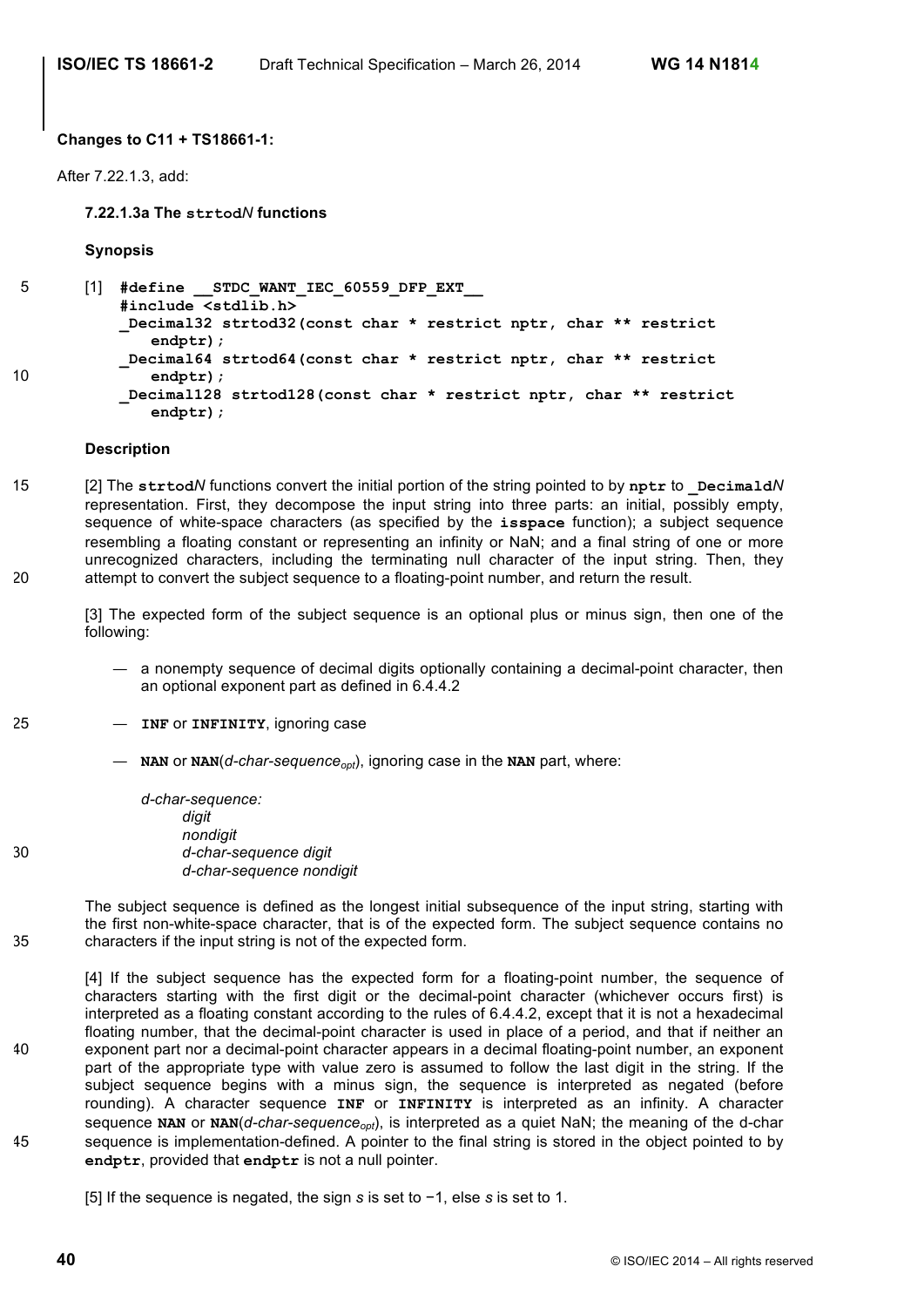[6] If the subject sequence has the expected form for a floating-point number, then the result shall be correctly rounded as specified in IEC 60559.

[7] The coefficient *c* and the quantum exponent *q* of a finite converted floating-point number are determined from the subject sequence as follows:

- 5 The *fractional-constant* or *digit-sequence* and the *exponent-part* (if any) are extracted from the subject sequence. If there is an *exponent-part*, then *q* is set to the value of *sign<sub>opt</sub> digitsequence* in the *exponent-part*. If there is no *exponent-part*, *q* is set to 0.
	- If there is a *fractional-constant*, *q* is decreased by the number of digits to the right of the decimal point and the decimal point is removed to form a *digit-sequence*.
- 10 *c* is set to the value of the *digit-sequence* (after any decimal point has been removed).
- Rounding required because of insufficient precision or range in the type of the result will round *c* to the full precision available in the type, and will adjust *q* accordingly within the limits of the type, provided the rounding does not yield an infinity (in which case an appropriately signed internal representation of infinity is returned). If the full precision of the type would 15 require *q* to be smaller than the minimum for the type, then *q* is pinned at the minimum and *c* is adjusted through the subnormal range accordingly, perhaps to zero.

EXAMPLE Following are subject sequences of the decimal form and the resulting triples (*s*, *c*, *q*) produced by strtod64. Note that for **Decimal64**, the precision (maximum coefficient length) is 16 and the quantum exponent range is −398 <= *q* <= 369.

| 20 | "0"                                                                                | (1,0,0)                                                     |  |  |
|----|------------------------------------------------------------------------------------|-------------------------------------------------------------|--|--|
|    | "0.00"                                                                             | $(1,0,-2)$                                                  |  |  |
|    | "123"                                                                              | (1, 123, 0)                                                 |  |  |
|    | $" - 123"$                                                                         | $(-1, 123, 0)$                                              |  |  |
|    | "1.23E3"                                                                           | (1, 123, 1)                                                 |  |  |
| 25 | "1.23E+3"                                                                          | (1, 123, 1)                                                 |  |  |
|    | $"12.3E+7"$                                                                        | (1, 123, 6)                                                 |  |  |
|    | "12.0"                                                                             | $(1, 120, -1)$                                              |  |  |
|    | "12.3"                                                                             | $(1, 123, -1)$                                              |  |  |
|    | "0.00123"                                                                          | $(1, 123, -5)$                                              |  |  |
| 30 | "-1.23E-12"                                                                        | $(-1, 123, -14)$                                            |  |  |
|    | "1234.5E-4"                                                                        | $(1,12345,-5)$                                              |  |  |
|    | $"$ -0"                                                                            | $(-1,0,0)$                                                  |  |  |
|    | $" -0.00"$                                                                         | $(-1,0,-2)$                                                 |  |  |
|    | "0E+7"                                                                             | (1,0,7)                                                     |  |  |
| 35 | "-0E-7"                                                                            | $(-1,0,-7)$                                                 |  |  |
|    | "12345678901234567890"<br>$(1, 1234567890123457, 4)$ or $(1, 1234567890123456, 4)$ |                                                             |  |  |
|    |                                                                                    | depending on rounding mode                                  |  |  |
|    | "1234E-400"                                                                        | (1, 12, -398) or (1, 13, -398) depending on rounding mode   |  |  |
|    | "1234E-402"                                                                        | $(1, 0, -398)$ or $(1, 1, -398)$ depending on rounding mode |  |  |
| 40 | "1000."                                                                            | (1,1000,0)                                                  |  |  |
|    | ".0001"                                                                            | $(1,1,-4)$                                                  |  |  |
|    | "1000.e0"                                                                          | (1,1000,0)                                                  |  |  |
|    | ".0001e0"                                                                          | $(1,1,-4)$                                                  |  |  |
|    | "1000.0"                                                                           | $(1,10000,-1)$                                              |  |  |
| 45 | "0.0001"                                                                           | $(1,1,-4)$                                                  |  |  |
|    | "1000.00"                                                                          | $(1,100000,-2)$                                             |  |  |
|    | "00.0001"                                                                          | $(1,1,-4)$                                                  |  |  |
|    | "001000."                                                                          | (1,1000,0)                                                  |  |  |
|    | "001000.0"                                                                         | $(1,10000,-1)$                                              |  |  |
| 50 | "001000.00"                                                                        | $(1,100000,-2)$                                             |  |  |
|    | "00.00"                                                                            | $(1,0,-2)$                                                  |  |  |
|    | "00."                                                                              | (1,0,0)                                                     |  |  |
|    | ".00"                                                                              | $(1,0,-2)$                                                  |  |  |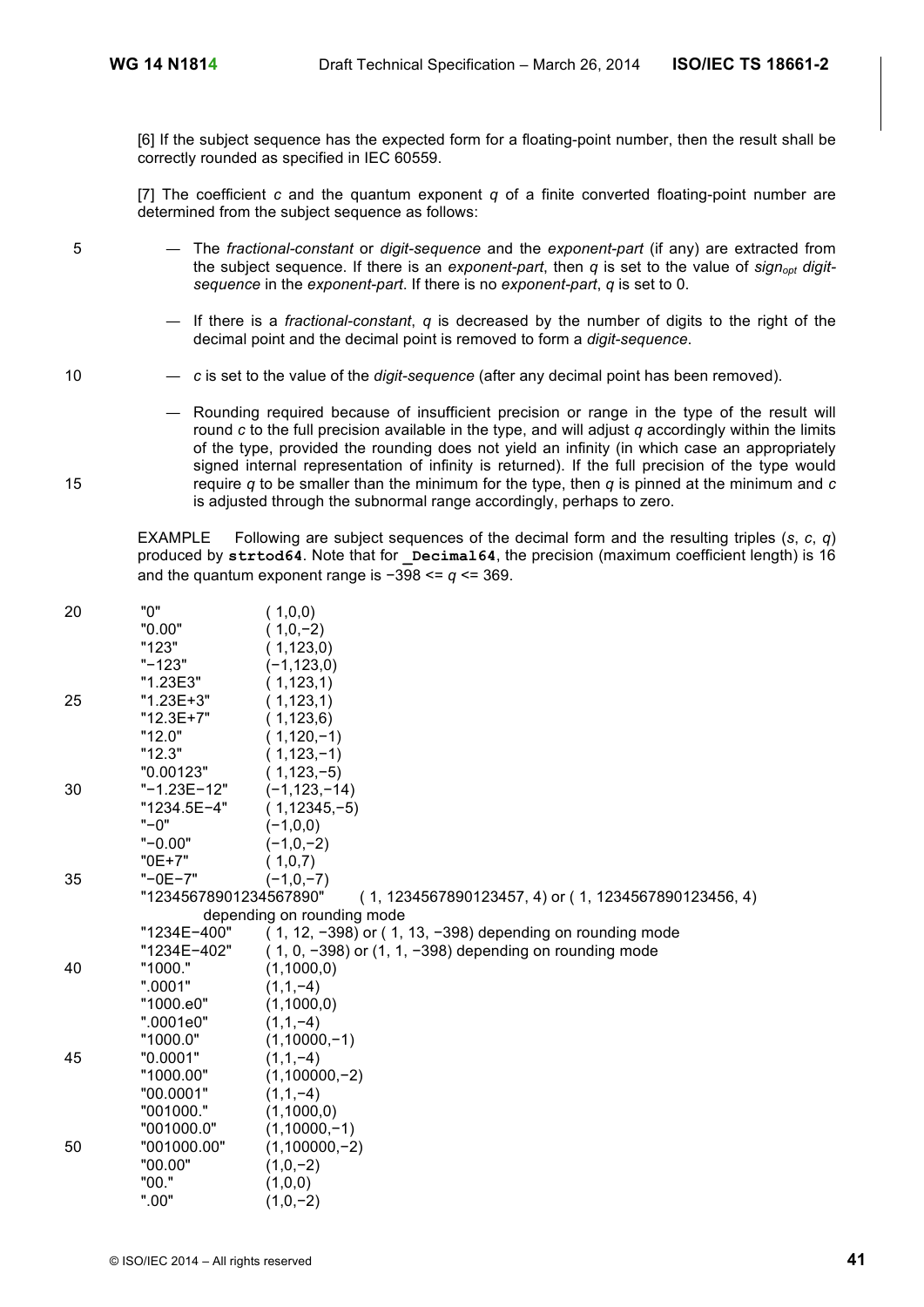|    | $"00.00e-5"$ | $(1,0,-7)$                                                                           |
|----|--------------|--------------------------------------------------------------------------------------|
|    | $"00.e-5"$   | $(1.0,-5)$                                                                           |
|    | ".00e-5"     | $(1.0,-7)$                                                                           |
|    | "0x1.8p+4"   | $(1,0,0)$ , and a pointer to "x1.8p+4" is stored in the object pointed to by endptr, |
| 5. |              | provided endptr is not a null pointer                                                |
|    | "infinite"   | infinity, and a pointer to "inite" is stored in the object pointed to by endptr,     |
|    |              | provided endptr is not a null pointer                                                |

[8] In other than the **"C"** locale, additional locale-specific subject sequence forms may be accepted.

10 [9] If the subject sequence is empty or does not have the expected form, no conversion is performed; the value of **nptr** is stored in the object pointed to by **endptr**, provided that **endptr** is not a null pointer.

### **Returns**

[10] The functions return the correctly rounded converted value, if any. If no conversion could be 15 performed, the value of the triple (1,0,0) is returned. If the correct value overflows, the value of the macro **ERANGE** is stored in **errno.** If the result underflows (7.12.1), whether **errno** acquires the value **ERANGE** is implementation-defined.

In 7.22.1.3a#4, attach a footnote to the wording:

the meaning of the d-char sequence is implementation-defined.

20 where the footnote is:

\*) An implementation may use the d-char sequence to determine extra information to be represented in the NaN's significand.

### **12.7 wcstod***N* **functions in <wchar.h>**

The specifications of these functions are similar to those of **wcstod**, **wcstof**, and **wcstold** as defined in 25 C11 7.29.4.1.1. They are declared in **<wchar.h>**.

## **Change to C11 + TS18661-1:**

After 7.29.4.1.1, add:

**7.29.4.1.1a The wcstod***N* **functions**

**Synopsis**

```
30 [1] #define STDC WANT IEC 60559 DFP EXT
```

```
#include <wchar.h>
           _Decimal32 wcstod32(const wchar_t * restrict nptr, wchar_t ** restrict
              endptr);
           _Decimal64 wcstod64(const wchar_t * restrict nptr, wchar_t ** restrict
35 endptr);
           _Decimal128 wcstod128(const wchar_t * restrict nptr, wchar_t **
              restrict endptr);
```
#### **Description**

40 [2] The **wcstod***N* functions convert the initial portion of the wide string pointed to by **nptr** to **\_Decimal***N* representation. First, they decompose the input string into three parts: an initial, possibly empty, sequence of white-space wide characters (as specified by the **iswspace** function); a subject sequence resembling a floating constant or representing an infinity or NaN; and a final wide string of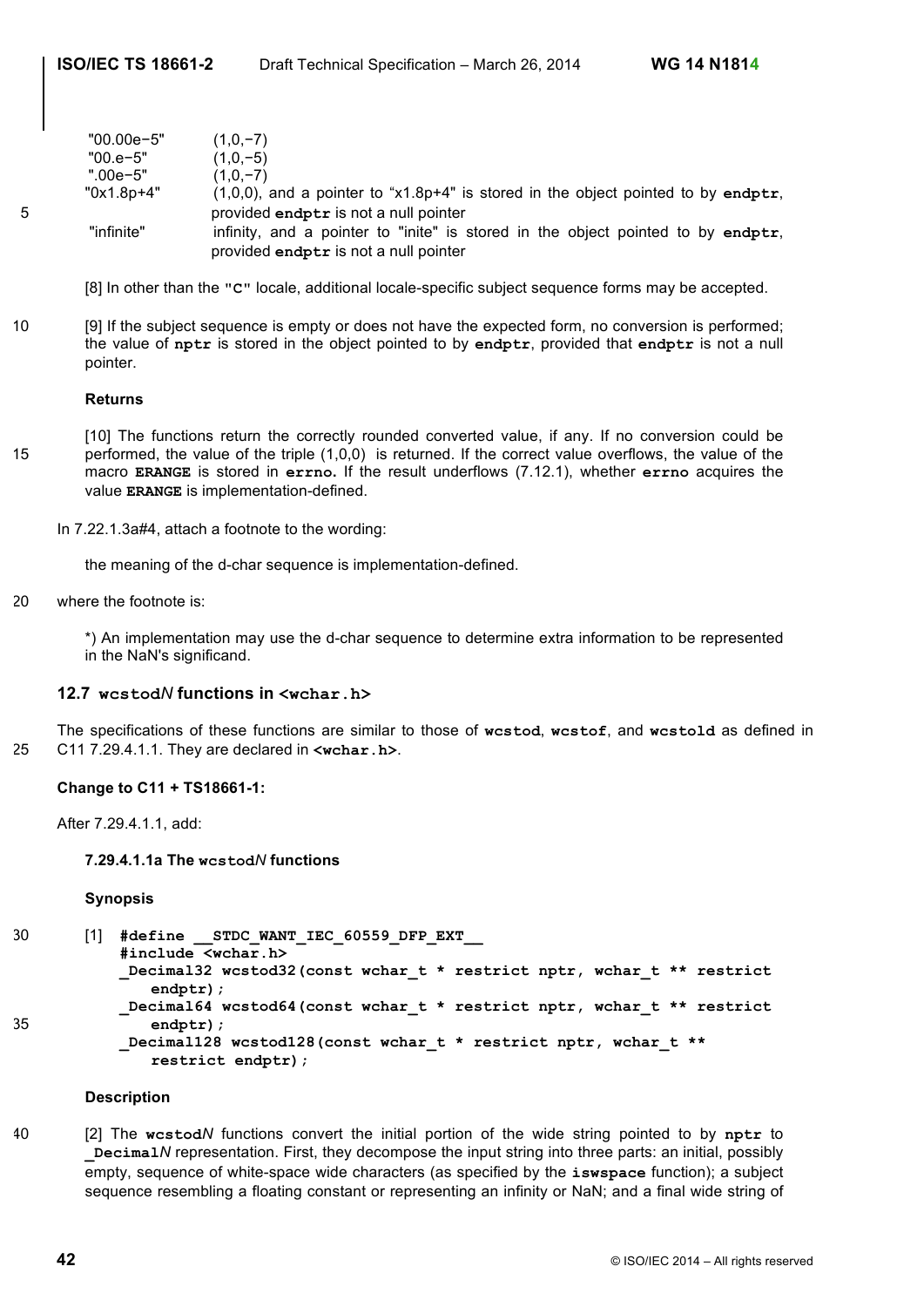one or more unrecognized wide characters, including the terminating null wide character of the input wide string. Then, they attempt to convert the subject sequence to a floating-point number, and return the result.

[3] The expected form of the subject sequence is an optional plus or minus sign, then one of the 5 following:

- a nonempty sequence of decimal digits optionally containing a decimal-point wide character, then an optional exponent part as defined in 6.4.4.2;
- **INF** or **INFINITY**, ignoring case
- $-$  **NAN** or **NAN**(*d-wchar-sequence<sub>opt</sub>)*, ignoring case in the **NAN** part, where:
- 10 *d-wchar-sequence: digit nondigit d-wchar-sequence digit d-wchar-sequence nondigit*

15

The subject sequence is defined as the longest initial subsequence of the input wide string, starting with the first non-white-space wide character, that is of the expected form. The subject sequence contains no wide characters if the input wide string is not of the expected form.

- [4] If the subject sequence has the expected form for a floating-point number, the sequence of wide 20 characters starting with the first digit or the decimal-point wide character (whichever occurs first) is interpreted as a floating constant according to the rules of 6.4.4.2, except that it is not a hexadecimal floating number, that the decimal-point wide character is used in place of a period, and that if neither an exponent part nor a decimal-point wide character appears in a decimal floating-point number, an exponent part of the appropriate type with value zero is assumed to follow the last digit in the string. If 25 the subject sequence begins with a minus sign, the sequence is interpreted as negated (before rounding). A wide character sequence **INF** or **INFINITY** is interpreted as an infinity. A wide character sequence NAN or NAN(*d-wchar-sequence<sub>opt</sub>*), is interpreted as a quiet NaN; the meaning of the d-wchar sequence is implementation-defined. A pointer to the final wide string is stored in the object pointed to by **endptr**, provided that **endptr** is not a null pointer.
- 30 [5] If the sequence is negated, the sign *s* is set to −1, else *s* is set to 1.

[6] If the subject sequence has the expected form for a floating-point number, then the result shall be correctly rounded as specified in IEC 60559.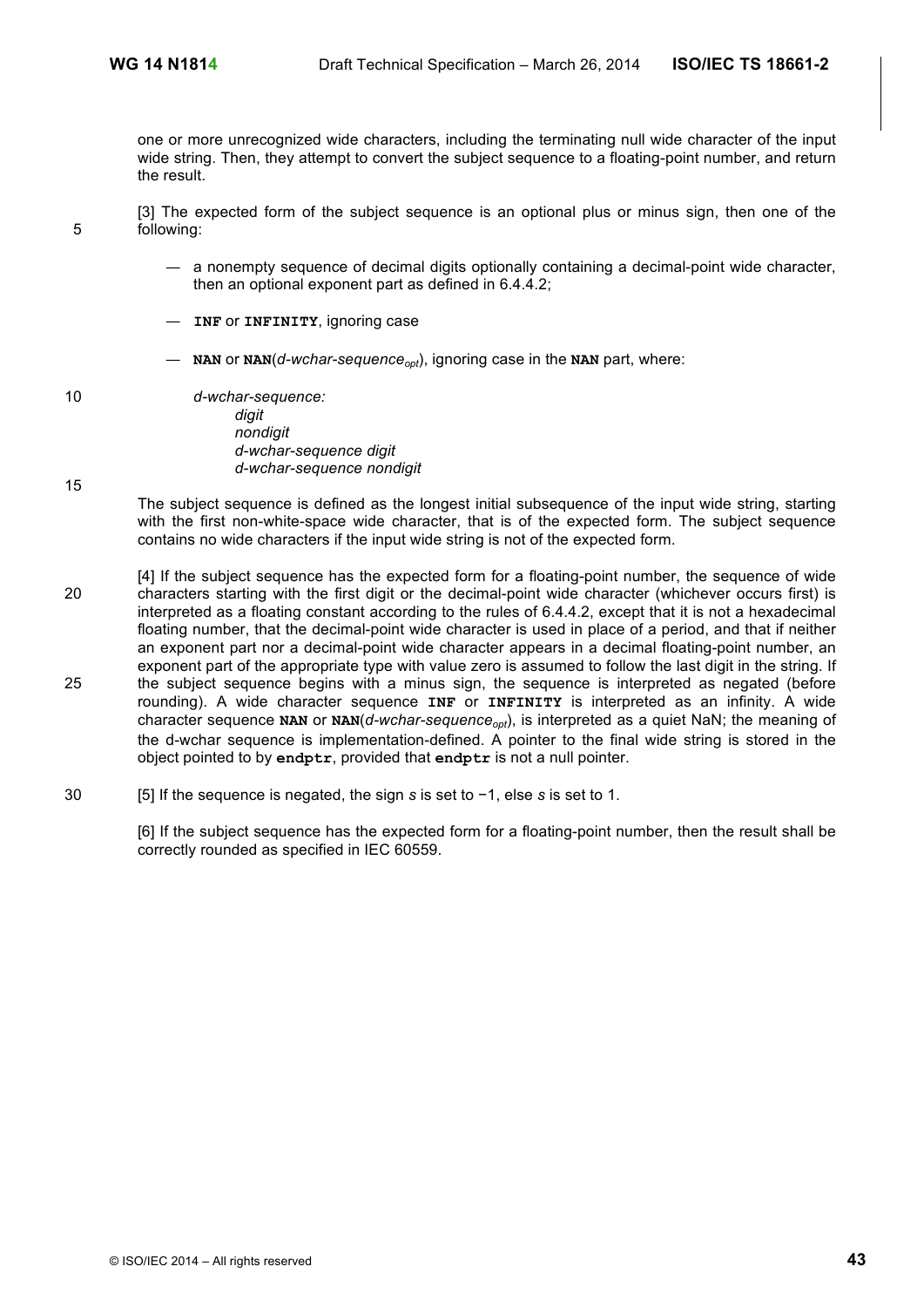[7] The coefficient *c* and the quantum exponent *q* of a finite converted floating-point number are determined from the subject sequence as follows:

- The *fractional-constant* or *digit-sequence* and the *exponent-part* (if any) are extracted from the subject sequence. If there is an *exponent-part*, then *q* is set to the value of *sign<sub>opt</sub> digit-*5 *sequence* in the *exponent-part*. If there is no *exponent-part*, *q* is set to 0.
	- If there is a *fractional-constant*, *q* is decreased by the number of digits to the right of the decimal point and the decimal point is removed to form a *digit-sequence*.
	- *c* is set to the value of the *digit-sequence* (after any decimal point has been removed).
- Rounding required because of insufficient precision or range in the type of the result will 10 round *c* to the full precision available in the type, and will adjust *q* accordingly within the limits of the type, provided the rounding does not yield an infinity (in which case an appropriately signed internal representation of infinity is returned). If the full precision of the type would require *q* to be smaller than the minimum for the type, then *q* is pinned at the minimum and *c* is adjusted through the subnormal range accordingly, perhaps to zero.
- 15 [8] In other than the **"C"** locale, additional locale-specific subject sequence forms may be accepted.

[9] If the subject sequence is empty or does not have the expected form, no conversion is performed; the value of **nptr** is stored in the object pointed to by **endptr**, provided that **endptr** is not a null pointer.

#### **Returns**

- 20 [10] The functions return the converted value, if any. If no conversion could be performed, the value of the triple (1,0,0) is returned. If the correct value overflows and default rounding is in effect (7.12.1), plus or minus **HUGE\_VAL\_D32, HUGE\_VAL\_D64,** or **HUGE\_VAL\_D128** is returned (according to the return type and sign of the value), and the value of the macro **ERANGE** is stored in **errno.** If the result underflows (7.12.1), the functions return a value whose magnitude is no greater than the smallest 25 normalized positive number in the return type; whether **errno** acquires the value **ERANGE** is implementation-defined.
	- In 7.29.4.1.3#4, attach a footnote to the wording:

the meaning of the d-wchar sequence is implementation-defined.

where the footnote is:

30 \*) An implementation may use the d-wchar sequence to determine extra information to be represented in the NaN's significand.

## **12.8 strfromd***N* **functions in <stdlib.h>**

The specifications of these functions are similar to those of **strfromd**, **strfromf**, and **strfromld** (7.22.1.2a) as defined in Part 1 (10.2) of Technical Specification 18661. These functions are declared in 35 **<stdlib.h>**.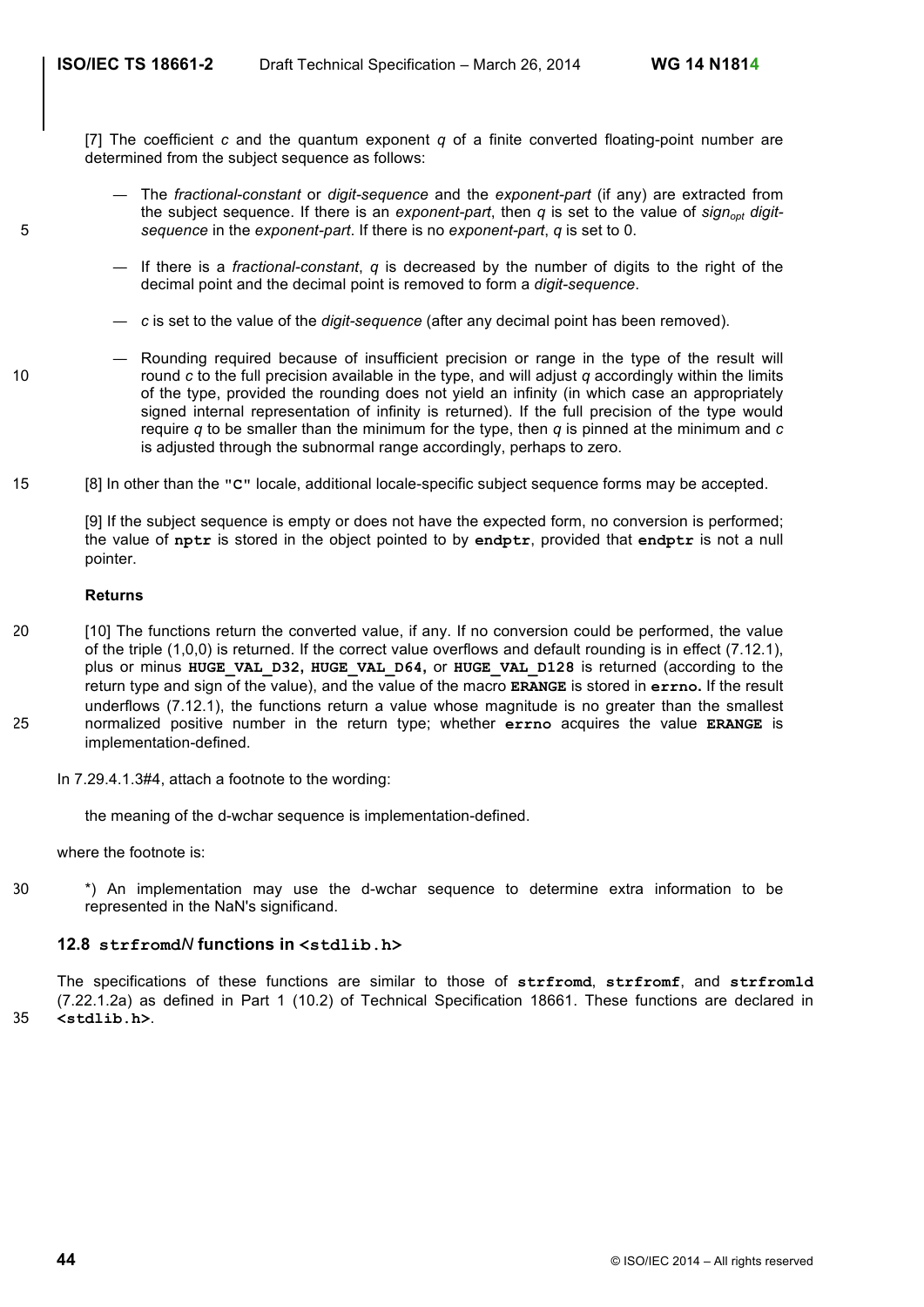## **Change to C11 + TS18661-1:**

After 7.22.1.2a, add:

**7.22.1.2b The strfromd***N* **functions**

**Synopsis**

5 [1] **#define \_\_STDC\_WANT\_IEC\_60559\_DFP\_EXT\_\_ #include <stdlib.h> int strfromd32(char \* restrict s, size\_t n, const char \* restrict** format, Decimal32 fp); **int strfromd64(char \* restrict s, size\_t n, const char \* restrict** 10 **format, \_Decimal64 fp); int strfromd128(char \* restrict s, size\_t n, const char \* restrict** format, Decimal128 fp);

### **Description**

15 [2] The **strfromd***N* functions are equivalent to **snprintf(s, n, format, fp)** (7.21.6.5), except the **format** string contains only the character **%**, an optional precision that does not contain an asterisk **\***, and one of the conversion specifiers **a**, **A**, **e**, **E**, **f**, **F**, **g**, or **G**, which applies to the type (**\_Decimal32**, **\_Decimal64**, or **\_Decimal128**) indicated by the function suffix (rather than by a length modifier). Use of these functions with any other **format** string results in undefined behavior.

### 20 **Returns**

[3] The **strfromd***N* functions return the number of characters that would have been written had **n** been sufficiently large, not counting the terminating null character. Thus, the null-terminated output has been completely written if and only if the returned value is less than **n**.

## **12.9 Type-generic math for decimal in <tgmath.h>**

25 The following changes to C11 + TS18661-1 enhance the specification of type-generic macros in **<tgmath.h>** to apply to decimal floating types, as well as standard floating types.

## **Changes to C11 + TS18661-1:**

In 7.25, replace paragraphs 2 and 3:

- [2] Of the **<math.h>** and **<complex.h>** functions without an **f** (**float**) or **l** (**long double)** suffix, 30 several have one or more parameters whose corresponding real type is **double.** For each such function, except **modf, setpayload**, and **setpayloadsig**, there is a corresponding *type-generic macro*.313) The parameters whose corresponding real type is **double** in the function synopsis are *generic parameters.* Use of the macro invokes a function whose corresponding real type and type domain are determined by the arguments for the generic parameters.314)
- 35 [3] Except for the macros for functions that round result to a narrower type (7.12.13a), use of the macro invokes a function whose generic parameters have the corresponding real type determined as follows:
	- First, if any argument for generic parameters has type **long double,** the type determined is **long double.**
- 40 Otherwise, if any argument for generic parameters has type **double** or is of integer type, the type determined is **double.** 
	- Otherwise, the type determined is **float.**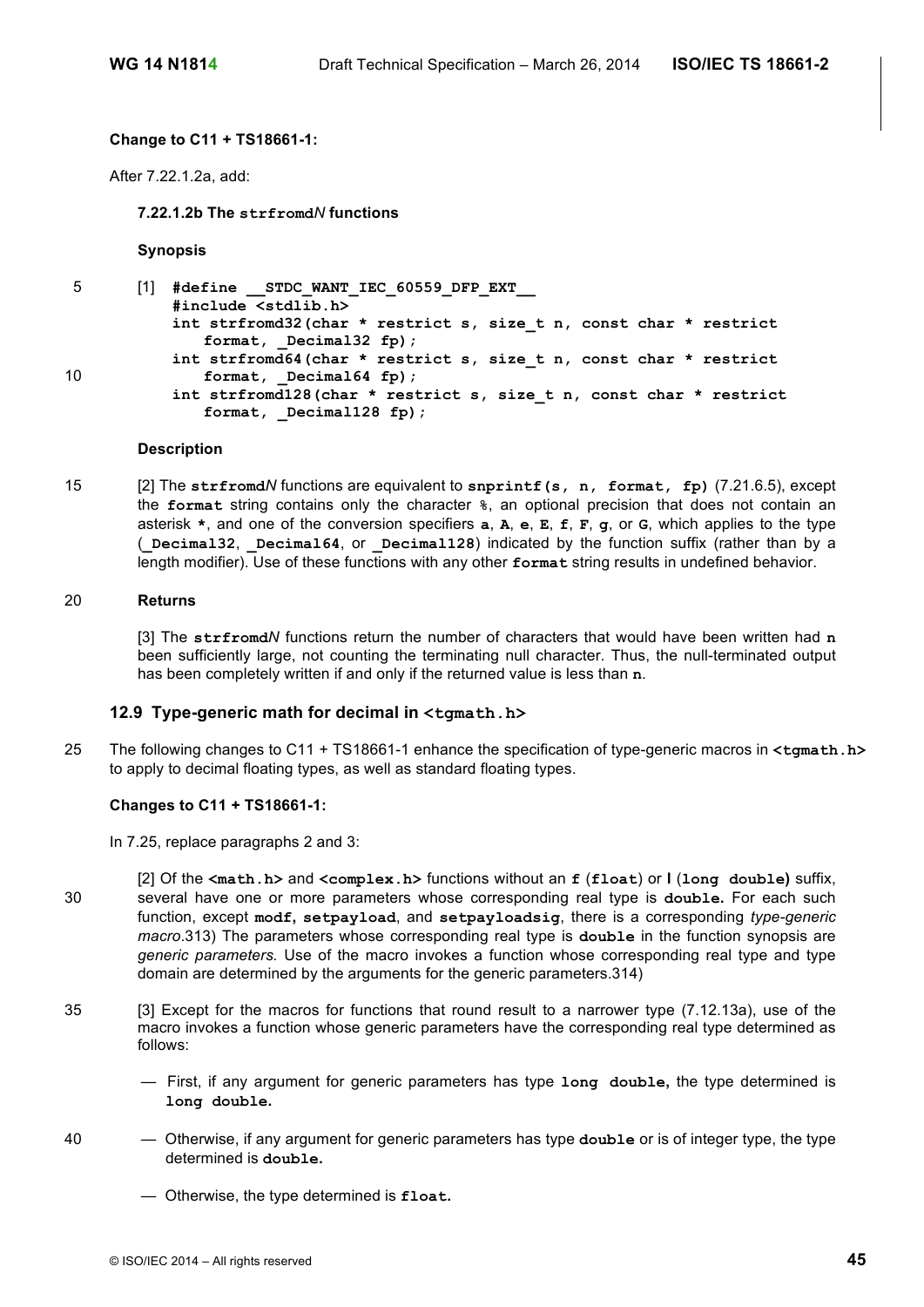with:

[2] This clause specifies a many-to-one correspondence of functions in **<math.h>** and **<complex.h>** with *type-generic macros*.313) Use of a type-generic macro invokes a corresponding function whose type is determined by the types of the arguments for particular parameters called the 5 *generic parameters*.314)

[3] Of the **<math.h>** and **<complex.h>** functions without an **f** (**float**) or **l** (**long double)** suffix, several have one or more parameters whose corresponding real type is **double.** For each such function, except **modf**, **setpayload**, and **setpayloadsig**, there is a corresponding type-generic macro*.313)* The parameters whose corresponding real type is **double** in the function synopsis are 10 generic parameters.

[3a] Some of the **<math.h>** functions for decimal floating types have no unsuffixed counterpart. Of these functions with a d64 suffix, some have one or more parameters whose type is **Decimal64**. For each such function, except **decodedecd64**, **encodedecd64**, **decodebind64**, and **encodebind64**, there is a corresponding type-generic macro. The parameters whose real type is 15 **Decimal64** in the function synopsis are generic parameters.

[3b] If arguments for generic parameters of a type-generic macro are such that some argument has a corresponding real type that is of standard floating type and another argument is of decimal floating type, the behavior is undefined.

- [3c] Except for the macros for functions that round result to a narrower type (7.12.13a), use of a type-20 generic macro invokes a function whose generic parameters have the corresponding real type determined by the corresponding real types of the arguments as follows:
	- First, if any argument for generic parameters has type **Decimal128**, the type determined is **\_Decimal128**.
- Otherwise, if any argument for generic parameters has type **\_Decimal64**, or if any argument for 25 generic parameters is of integer type and another argument for generic parameters has type **Decimal32, the type determined is Decimal64.** 
	- Otherwise, if any argument for generic parameters has type **\_Decimal32**, the type determined is **\_Decimal32**.
- Otherwise, if the corresponding real type of any argument for generic parameters is **long**  30 **double**, the type determined is **long double**.
	- Otherwise, if the corresponding real type of any argument for generic parameters is **double** or is of integer type, the type determined is **double**.
	- Otherwise, if any argument for generic parameters is of integer type, the type determined is **double**.
- 35 Otherwise, the type determined is **float**.

If neither **<math.h>** nor **<complex.h>** define a function whose generic parameters have the determined corresponding real type, the behavior is undefined.

In 7.25#5, replace the last sentence:

If all arguments for generic parameters are real, then use of the macro invokes a real function; 40 otherwise, use of the macro results in undefined behavior.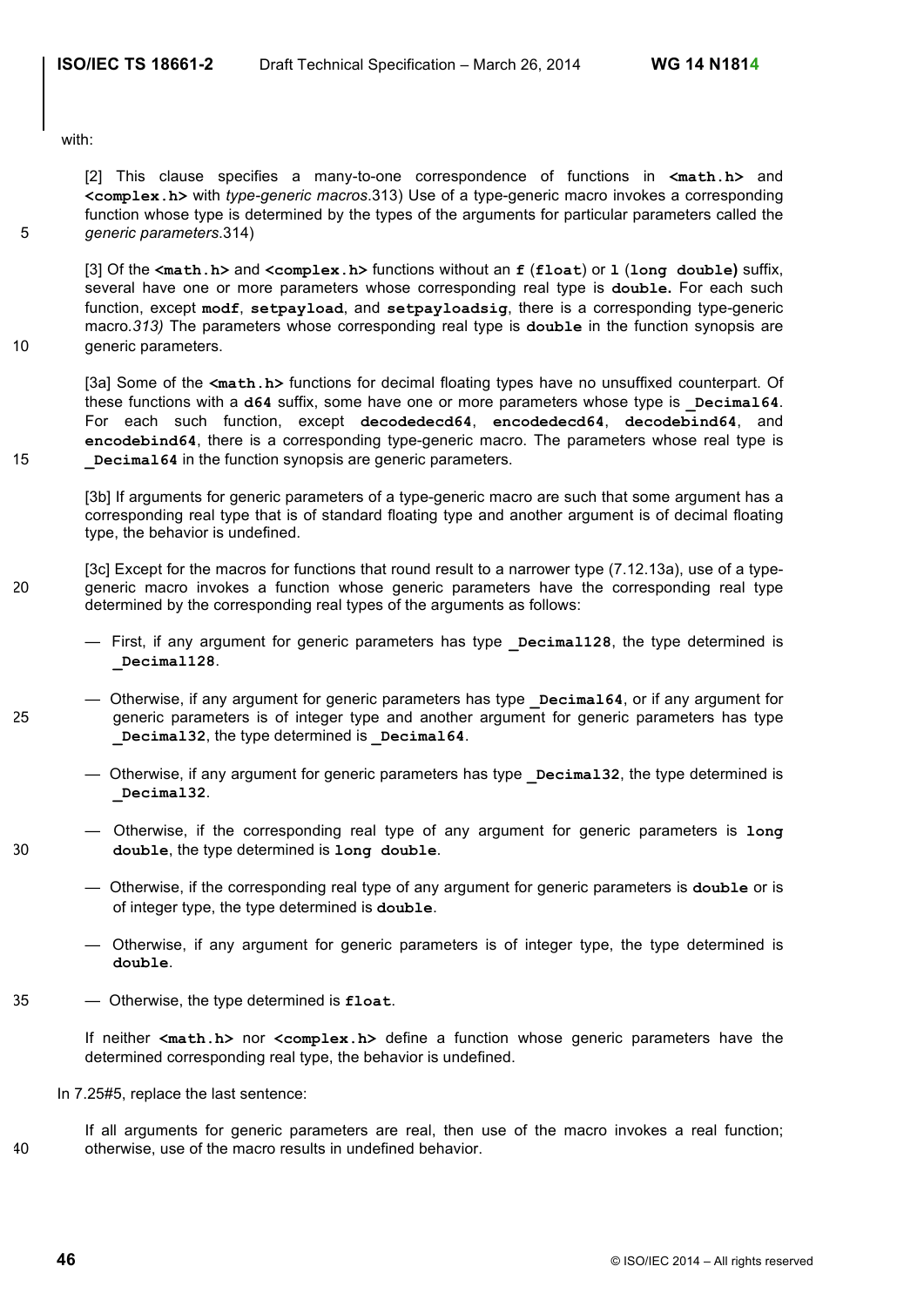with:

If all arguments for generic parameters are real, then use of the macro invokes a real function (provided **<math.h>** defines a function of the determined type); otherwise, use of the macro results in undefined behavior.

5 In 7.25#6, replace the last sentence:

Use of the macro with any real or complex argument invokes a complex function.

with:

Use of the macro with any argument of standard floating or complex type invokes a complex function. Use of the macro with an argument of decimal floating type results in undefined behavior.

10 Change 7.25.6a from:

[7.25.6a] The functions that round result to a narrower type have type-generic macros whose names are obtained by omitting any **f** or **l** suffix from the function names. Thus, the macros are:

|    | fadd | fmul | ffma  |
|----|------|------|-------|
|    | dadd | dmul | dfma  |
| 15 | fsub | fdiv | fsqrt |
|    | dsub | ddiv | dsqrt |

All arguments are generic. If any argument is not real, use of the macro results in undefined behavior. If any argument has type **long double**, or if the macro prefix is **d**, the function invoked has the 20 name of the macro with an **l** suffix. Otherwise, the function invoked has the name of the macro (with no suffix).

#### to:

[7.25.6a] The functions that round result to a narrower type have type-generic macros whose names are obtained by omitting any suffix from the function names. Thus, the macros with **f** or **d** prefix are:

| 25 | fadd | fmul | ffma  |
|----|------|------|-------|
|    | dadd | dmul | dfma  |
|    | fsub | fdiv | fsart |
|    | dsub | ddiv | dsgrt |

30 and the macros with **d32** or **d64** prefix are:

| d32add | d32mul    | $d32$ fma |
|--------|-----------|-----------|
| d64add | $d64$ mul | $d64$ fma |
| d32sub | d32div    | d32sqrt   |
| d64sub | d64div    | d64sart   |

35

All arguments are generic. If any argument is not real, use of the macro results in undefined behavior. If the macro prefix is **f** or **d**, use of an argument of decimal floating type results in undefined behavior. If the macro prefix is **d32** or **d64**, use of an argument of standard floating type results in undefined behavior. The function invoked is determined as follows:

- 
- 40 If any argument has type **\_Decimal128**, or if the macro prefix is **d64**, the function invoked has the name of the macro, with a **d128** suffix.
	- Otherwise, if the macro prefix is **d32**, the function invoked has the name of the macro, with a **d64** suffix.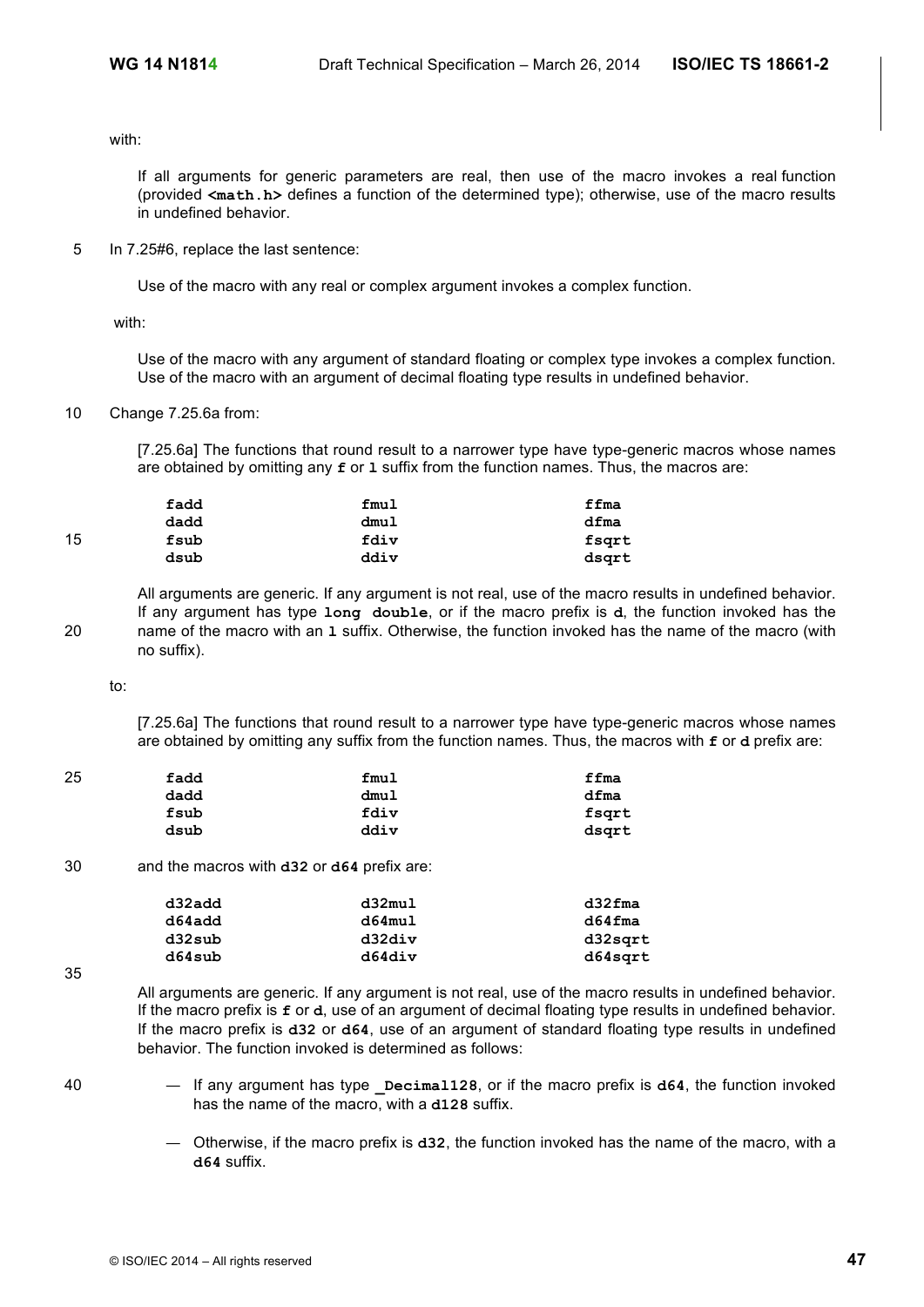- Otherwise, if any argument has type **long double**, or if the macro prefix is **d**, the function invoked has the name of the macro, with an **l** suffix.
- Otherwise, the function invoked has the name of the macro (with no suffix).

After 7.25#6a, before 7.25#6b (see Part 1 of Technical Specification 18661), add the paragraph:

5 [6a+] For each **d64**-suffixed function in **<math.h>**, except **decodedecd64**, **encodedecd64**, **decodebind64**, and **encodebind64**, that does not have an unsuffixed counterpart, the corresponding type-generic macro has the name of the function, but without the suffix. These typegeneric macros are:

|    | $nab.h>$            | type-generic |
|----|---------------------|--------------|
| 10 | function            | macro        |
|    |                     |              |
|    | quantizedN          | quantize     |
|    | $s$ amequantumd $N$ | samequantum  |
|    | quantumdN           | quantum      |
| 15 | $11$ quantexpd $N$  | llquantexp   |
|    |                     |              |

Use of the macro with an argument of standard floating or complex type or with only integer type arguments results in undefined behavior.

After 7.25#6b, add the paragraph:

20 [6c] A type-generic macro **cbrt** that supports decimal floating-point functions and that is affected by constant rounding modes as specified in Part 1 of Technical Specification 18661 could be implemented as follows:

|    | #ifdef                                                 | STDC WANT IEC 60559 DFP EXT      |  |
|----|--------------------------------------------------------|----------------------------------|--|
|    | $\#define \; \text{chrt}(X) \quad \text{Generic}((X),$ |                                  |  |
| 25 |                                                        | Decimal128: chrtd128(X),         |  |
|    |                                                        | Decimal64: $cbrtd64(X)$ ,        |  |
|    |                                                        | Decimal32: chrtd32(X),           |  |
|    |                                                        | $long double: chrt1(X)$ ,        |  |
|    |                                                        | $default:$ Roundwise $cbrt(X)$ , |  |
| 30 |                                                        | float: $cbrtf(X)$                |  |
|    |                                                        |                                  |  |
|    | #else                                                  |                                  |  |
|    | $\#define \; \text{chrt}(X) \quad \text{Generic}((X),$ |                                  |  |
|    |                                                        | $long double: chrt1(X)$ ,        |  |
| 35 |                                                        | $default:$ Roundwise $cbrt(X)$ , |  |
|    |                                                        | float: $cbrtf(X)$                |  |
|    |                                                        |                                  |  |
|    | <b>#endif</b>                                          |                                  |  |

40 where **\_Roundwise\_cbrt()** is equivalent to **cbrt()** invoked without macro-replacement suppression.

In 7.25#7, insert at the beginning of the example:

```
#define __STDC_WANT_IEC_60559_DFP_EXT__
```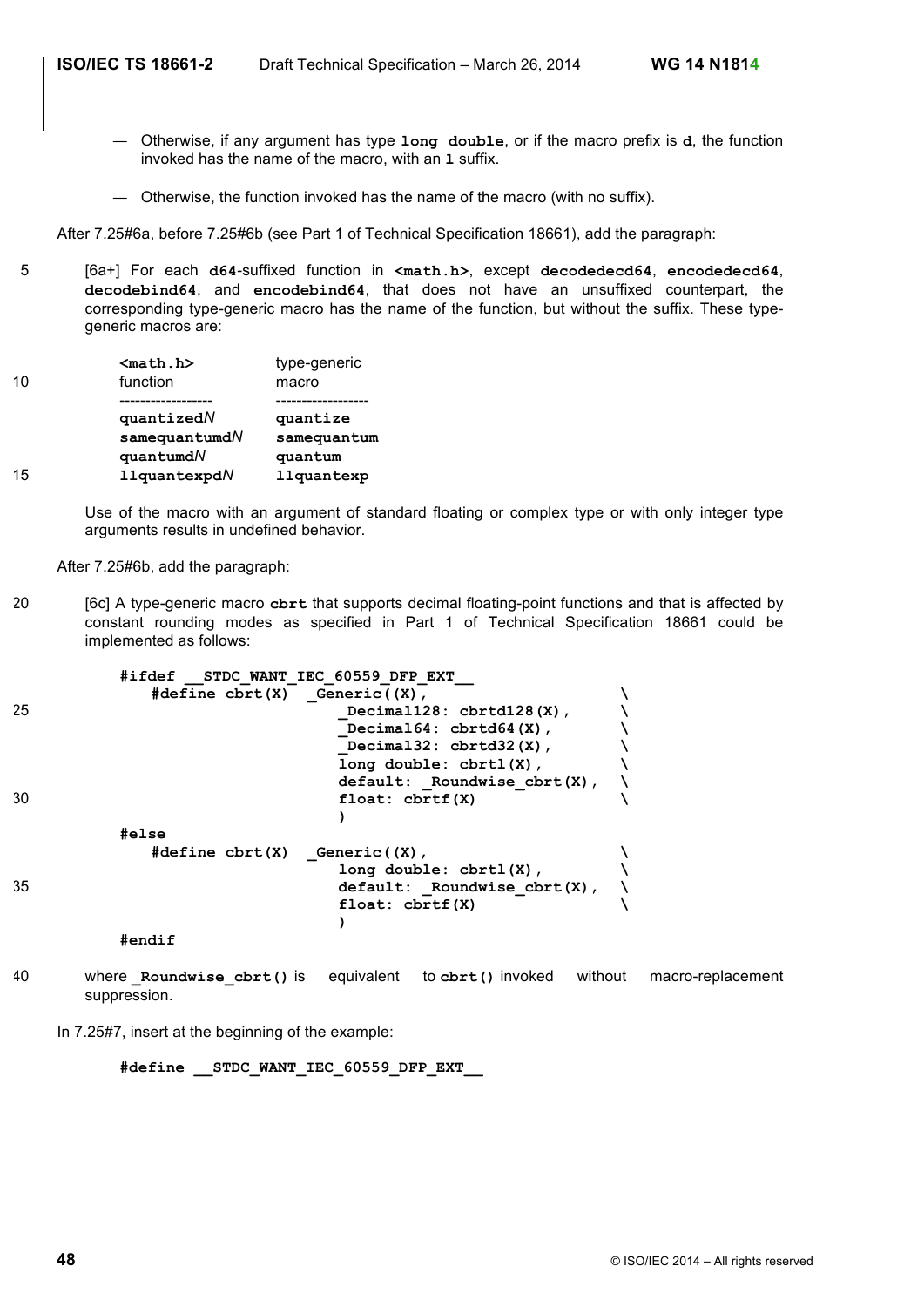In 7.25#7, append to the declarations:

```
#if __STDC_IEC_60559_DFP__ >= 201ymmL
             _Decimal32 d32;
             _Decimal64 d64;
5 _Decimal128 d128;
          #endif
```
In 7.25#7, append to the table:

|    | exp( d64)                                          | $expd64$ (d $64$ )                                   |
|----|----------------------------------------------------|------------------------------------------------------|
| 10 | sqrt(d32)                                          | sqrt(132)(d32)                                       |
|    | fmax(d64, d128)                                    | $frac{d128(d64, d128)}$                              |
|    | pow(d32, n)                                        | powd64(d32, n)                                       |
|    | remainder (d64, d) undefined behavior              |                                                      |
|    | $\texttt{creal}(\texttt{d64})$                     | undefined behavior                                   |
| 15 | remquo (d32, d32, $\epsilon$ n) undefined behavior |                                                      |
|    | llquantexp(d)                                      | undefined behavior                                   |
|    | quantize(dc)                                       | undefined behavior                                   |
|    | $samequantum(n, n)$ undefined behavior             |                                                      |
|    |                                                    | $d32sub(d32, d128)$ $d32subd128(d32, d128)$          |
| 20 | $d32div(d64, n)$ $d32divd64(d64, n)$               |                                                      |
|    |                                                    | $d64$ fma(d32, d64, d128) d64fmad128(d32, d64, d128) |
|    | d64add(d32, d32)                                   | d64add128(d32, d32)                                  |
|    | d64sqrt(d)                                         | undefined behavior                                   |
|    | dadd(n, d64)                                       | undefined behavior                                   |

25